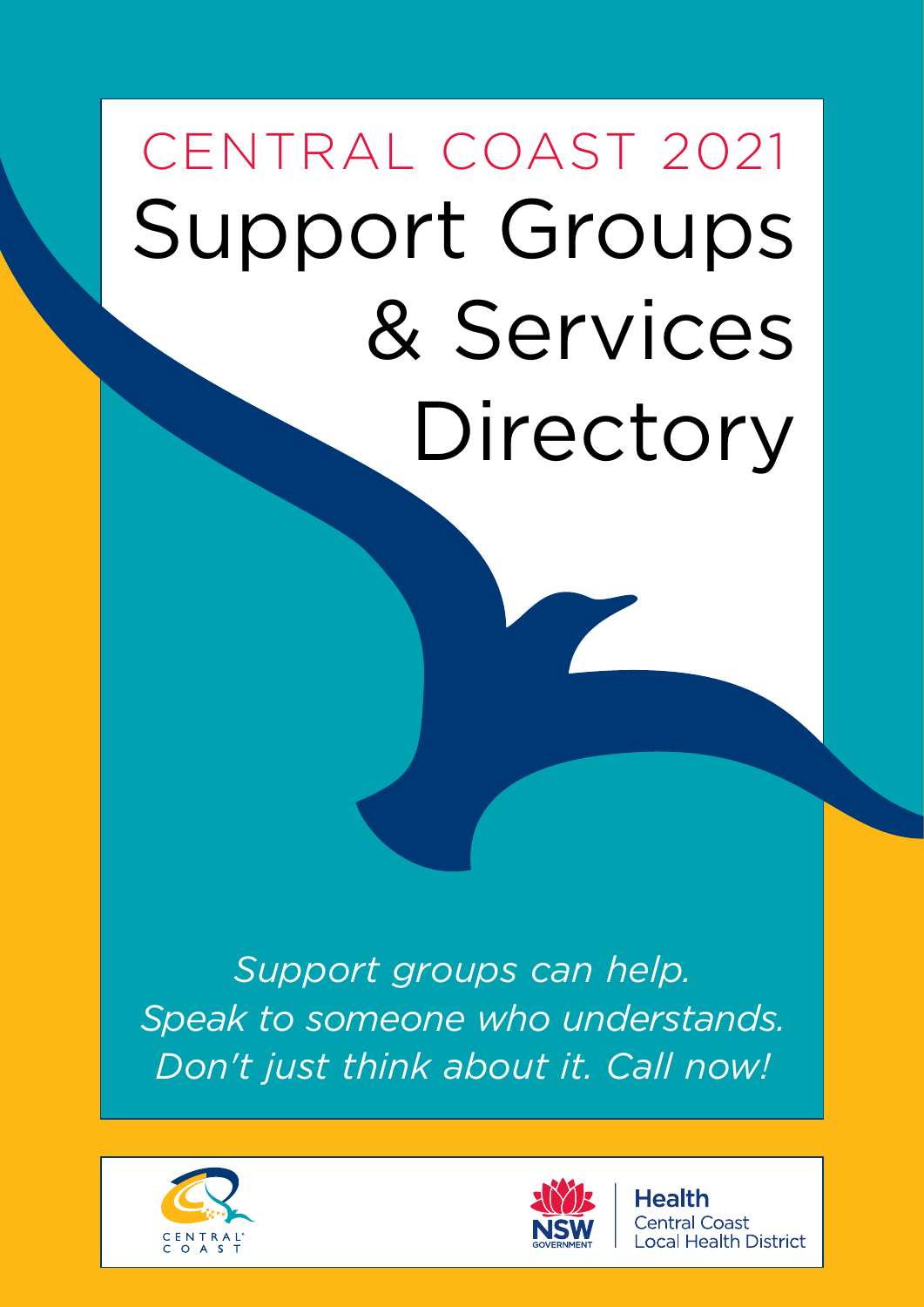#### **Use of this Directory**

This Directory has been developed for consumers of Health Services from across the Central Coast region – its aim is to be "consumer" accessible and friendly. Service providers should consider printing the booklet and putting a copy in your wait/lounge areas for the general public to read.

Please use this directory to make contact with an appropriate support group or service. Making contact with others is a similar situation can help.

If you are a member of a Support Group that is not in this directory, or if you have any suggestions, comments or feedback in relation to the content of the directory, or would like a hard copy of the directory the Carer Support Unit invites you to contact us.

#### **Contact Us**

Carer Support Unit – Central Coast Local Health District (I) PO Box 361 GOSFORD NSW 2250

Ph: 4320 5556 Fax: 4320 5555 Email: [CCLHD-CSUCC@health.nsw.gov.au](mailto:CCLHD-CSUCC%40health.nsw.gov.au?subject=)

To navigate the directory online and check for any updates or changes go to:

[www.cclhd.health.nsw.gov.au](http://www.cclhd.health.nsw.gov.au) and search for Carer Support.

(This directory was originally developed by the Consumer & Community Participation Unit and Carer Support Unit, CCLHD).

#### **Disclaimer**

All possible care has been taken in the preparation of the information in this booklet. The producers of this booklet expressly disclaim any liability for the accuracy of information and under no circumstances shall be held liable in negligence or otherwise in and out of the preparation and supply of any of the information aforesaid.

Directory first published March 2005. This version updated March 2021.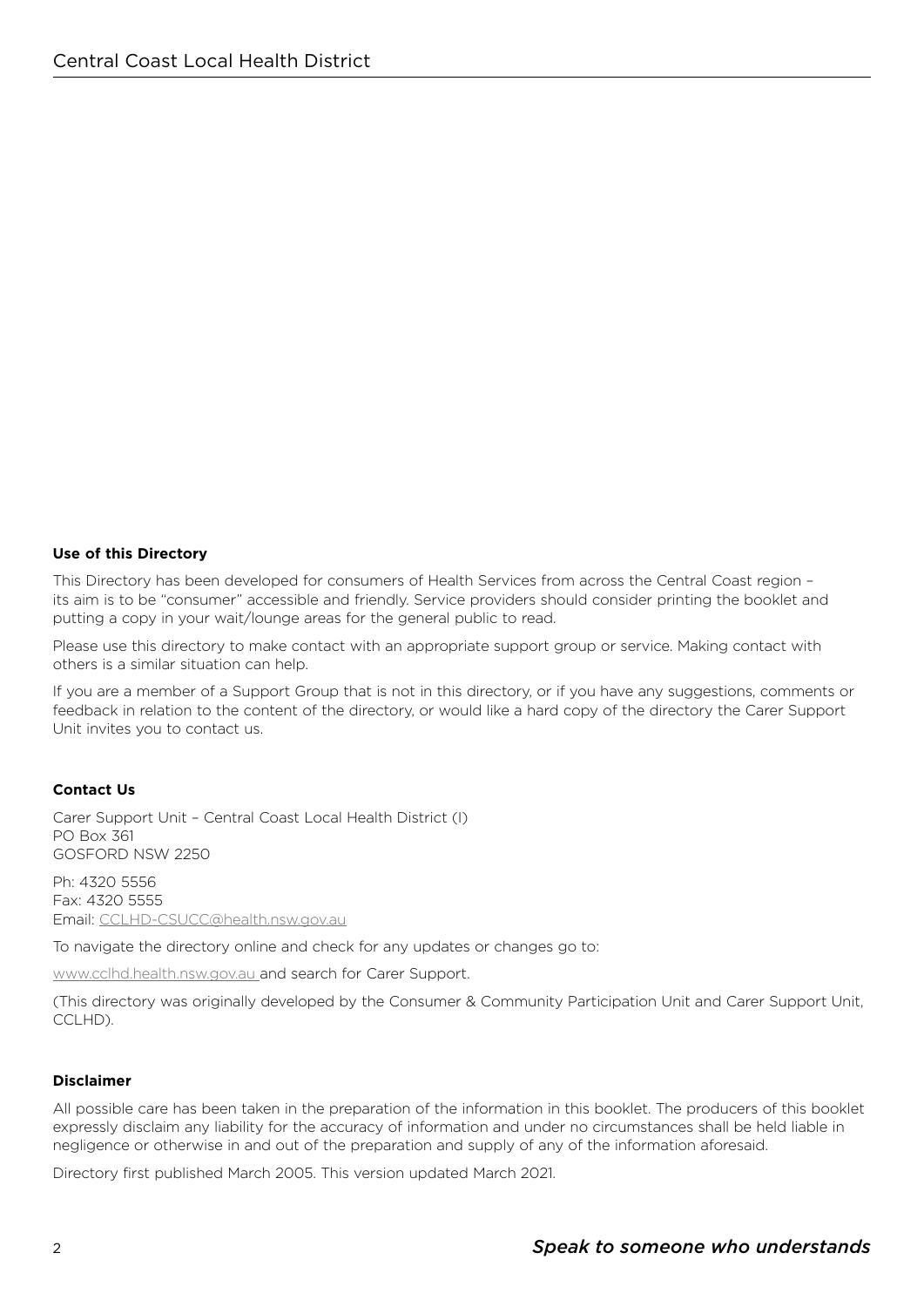# Table of Contents

| Family & Carer Mental Health Program, Parramatta Mission - Central Coast 15 |  |
|-----------------------------------------------------------------------------|--|
|                                                                             |  |
|                                                                             |  |
|                                                                             |  |
|                                                                             |  |
|                                                                             |  |
|                                                                             |  |
|                                                                             |  |
|                                                                             |  |
|                                                                             |  |
|                                                                             |  |
|                                                                             |  |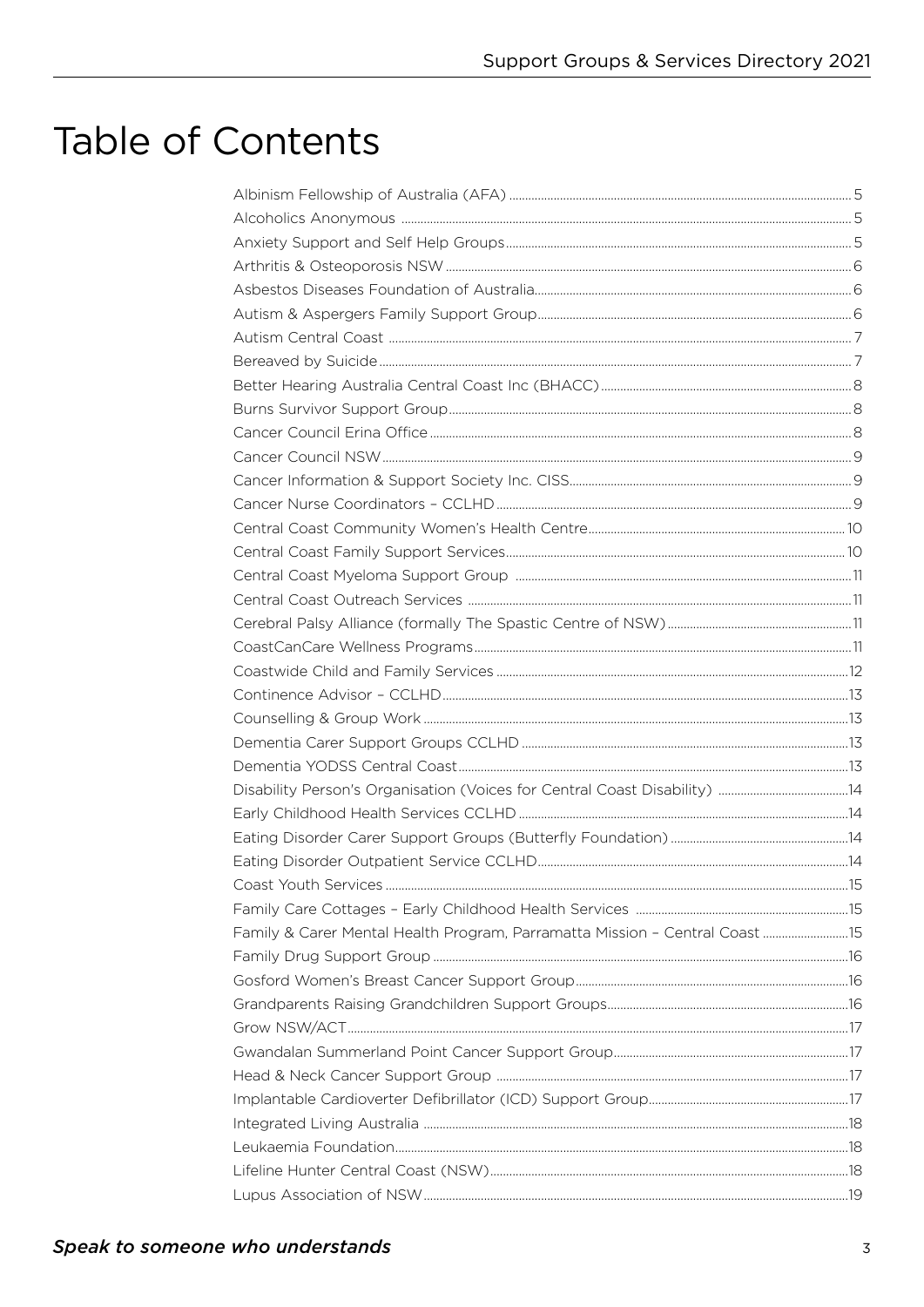| Motor Neurone Disease Association of NSW Central Coast Support Group  20   |  |
|----------------------------------------------------------------------------|--|
|                                                                            |  |
| Myalgic Encephalomyelitis/Chronic Fatigue Syndrome and Fibromyalgia 21     |  |
| Ngiyang Aboriginal Pregnancy Child & Family Health Service (AMIHS/BSF)  21 |  |
|                                                                            |  |
|                                                                            |  |
|                                                                            |  |
|                                                                            |  |
|                                                                            |  |
|                                                                            |  |
|                                                                            |  |
|                                                                            |  |
|                                                                            |  |
|                                                                            |  |
|                                                                            |  |
|                                                                            |  |
|                                                                            |  |
|                                                                            |  |
|                                                                            |  |
|                                                                            |  |
|                                                                            |  |
|                                                                            |  |
|                                                                            |  |
|                                                                            |  |
|                                                                            |  |
|                                                                            |  |
|                                                                            |  |
|                                                                            |  |
|                                                                            |  |
|                                                                            |  |
|                                                                            |  |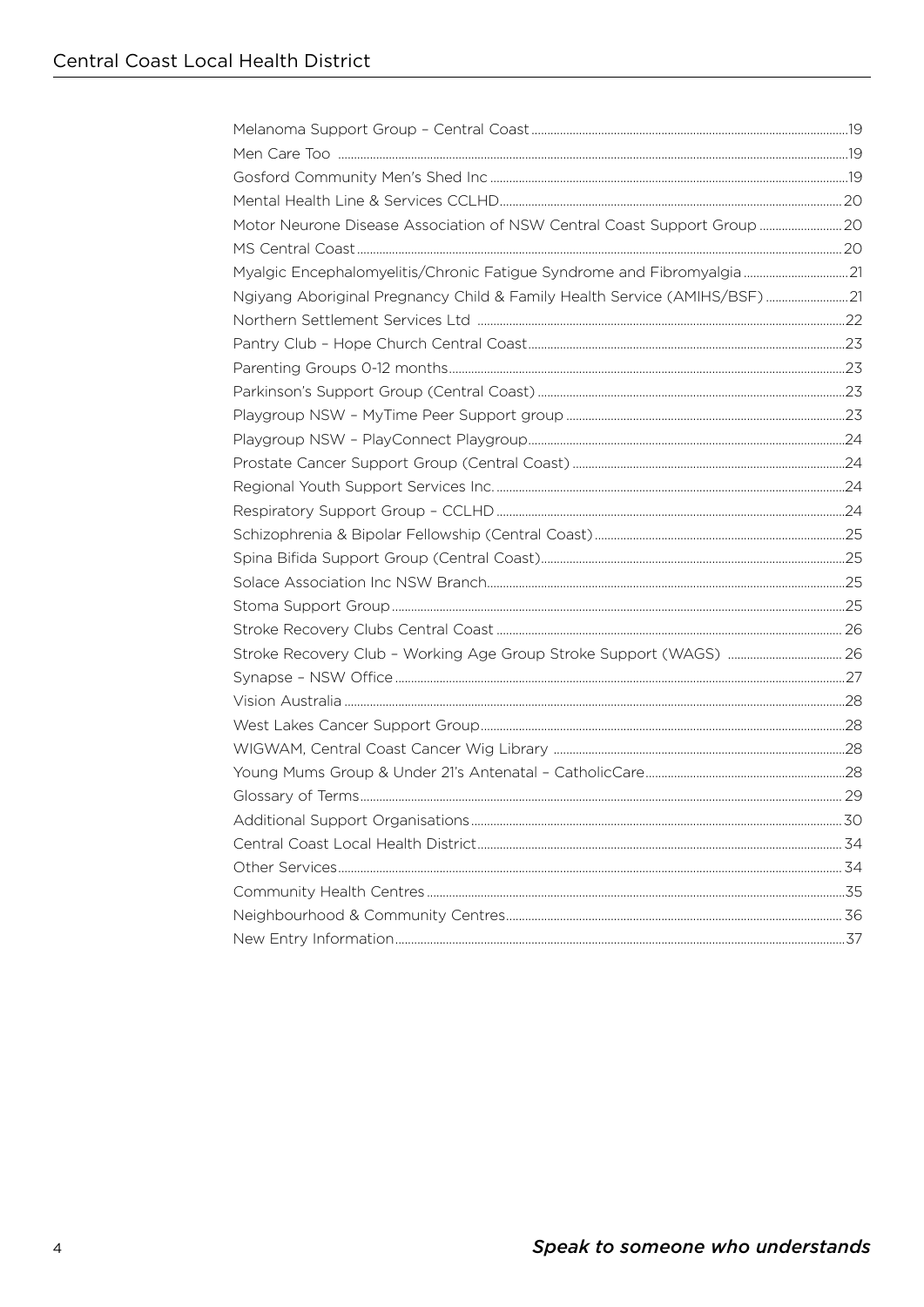# <span id="page-4-0"></span>**Albinism Fellowship of Australia (AFA)**

PO Box 20729 World Square NSW 2002

*Contact:* Kim Gillespie or Ted Thomas

*Phone:* 1300 221 619

*Web:* [www.albinismaustralia.org](http://www.albinismaustralia.org)

#### *Email:* [membership@albinismaustralia.org](mailto:membership%40albinismaustralia.org?subject=)

The Albinism Fellowship of Australia (AFA) is a national, non-profit organisation run by volunteers who all have been personally touched by albinism in some way. The AFA's key purpose is to provide support, education and fellowship to those with albinism, parents of children with albinism as well as their families and friends.

Activities of the AFA:

- Facebook page with over 600 members offering real time advice and peer support
- Biennial conference next 2019
- Newsletters by email
- Outreach to parents of newly diagnosed people with albinism, adults with albinism, service providers

Visit our website, join our mailing list or join our Facebook page to receive information as it becomes available.

*Meetings:* State run get-togethers and activities throughout the year. Biennial conference (next in 2019).

# **Alcoholics Anonymous**

Shop 6, William Court, 12 William Street, Gosford 2250

*Phone:* 4323 3890 24hr Helpline

*Web:* <www.ccaa.org.au>

#### *Email:* [aa@ccaa.org.au](mailto:aa%40ccaa.org.au?subject=)

Alcoholics Anonymous is a fellowship of men and women who share their experience, strengths and hope with each other that they may solve their common problem and help others recover from alcoholism. The only requirement for membership is a desire to stop drinking. There are no fees for AA membership; we are self-supporting through our own contributions. AA is not allied with any sect, denomination, politics, organisation or institution; does not wish to engage in any controversy, neither endorses nor opposes any causes. Our primary purpose is to stay sober and to help other alcoholics to achieve sobriety.

*Meetings:* 6 – 8 meetings are held daily throughout the Central Coast. Details are available via the website, or phone for information.

# **Anxiety Support and Self Help Groups**

Facing Anxiety Program, Mental Health Association, Suite 2.02 Building C, 33-35 Saunders Street, Pyrmont NSW 2009

*Phone:* 1300 794 992

*Web:* <www.understandinganxiety.org.au>

#### *Email:* [supportgroups@wayahead.org.au](mailto:supportgroups%40wayahead.org.au?subject=)

*Anxiety Support Groups:* A free support group meeting is held in Wyoming for people living with Anxiety Disorder and their family and friends. We meet in a friendly, caring and supportive atmosphere to share experiences. Wyoming – Wyoming Community Centre, 147 Maidens Brush Road, Wyoming on the 3rd Saturday of each month at 9.00am. For information about support groups contact Rachel Flint 1300 794 992.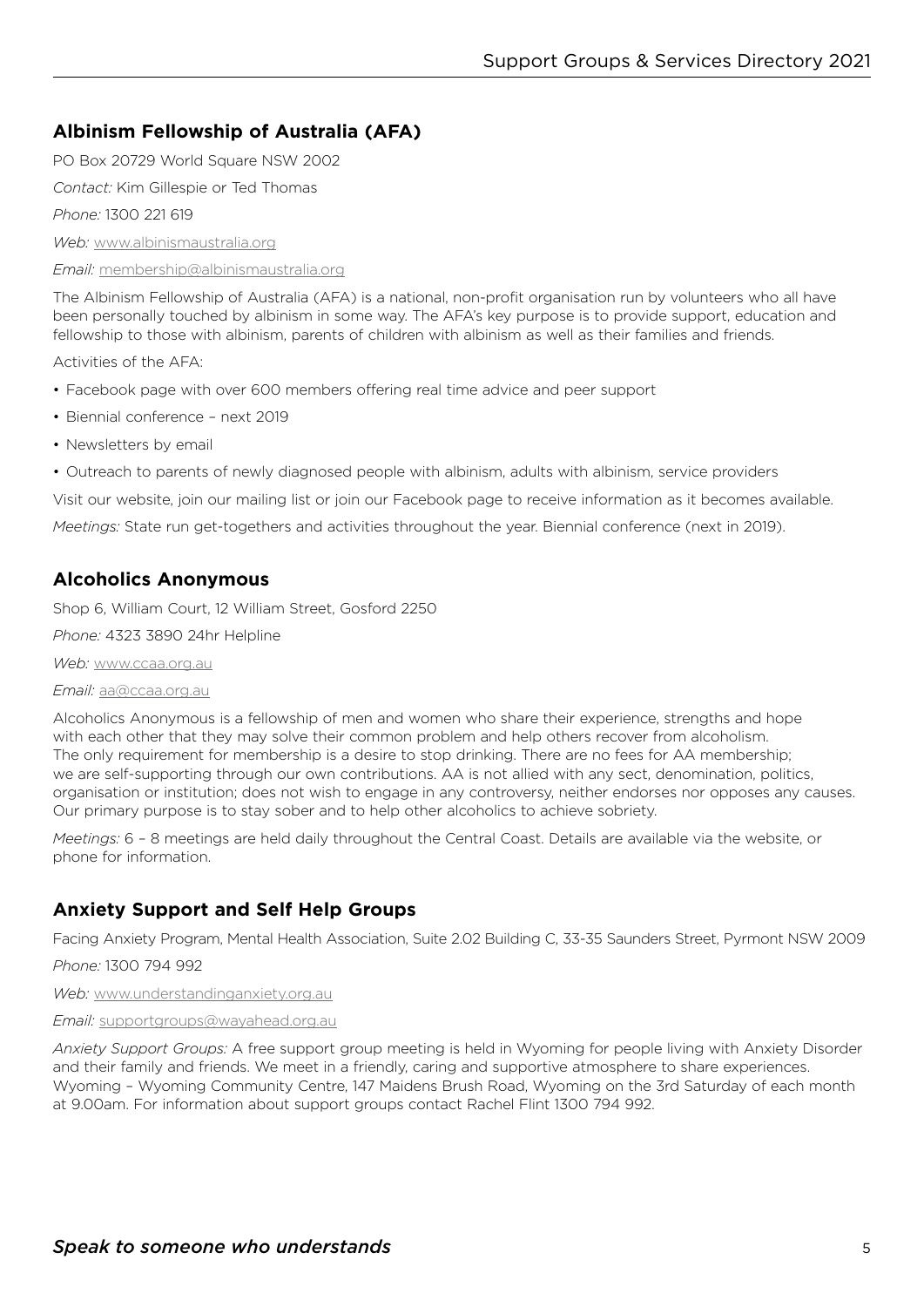# <span id="page-5-0"></span>**Arthritis & Osteoporosis NSW**

Locked Bag 2216, North Ryde NSW, 1670

*Fax:* 9857 3399

*Phone:* 1800 011 041

*Web:* <www.arthritisnsw.org.au>

*Email:* [info@arthritisnsw.org.au](mailto:info%40arthritisnsw.org.au?subject=)

Community groups comprise of members who join together to support each other and to gain knowledge about their condition to better understand how to manage it.

#### **Long Jetty Support Group**

1st Thursday monthly Karagi Court Community Hall, Yakalla Rd, Bateau Bay Robin Blon: 0451 062 914

# **Asbestos Diseases Foundation of Australia**

Suite 3, 133 Parramatta Rd, Granville NSW 2142

*Phone:* Freecall 1800 006 196

*Web:* <www.adfa.org.au>

*Email:* [info@adfa.org.au](mailto:info%40adfa.org.au?subject=)

The Asbestos Diseases Foundation of Australia (adfa) is a community based, not-for profit organisation working to provide support to people living with asbestos related diseases, family members, carers and friends. It has a long history of being engaged in advocacy work within the Australian community.

Support groups reduce isolation, empower individuals, and restore hope. Groups are non-judgemental, empathic, inclusive and caring, and offer information about the disease, current medical research, and legal advice if needed.

*Meetings:* 4th Wednesday of each month at 1.00 – 3.00pm at Ourimbah RSL Bowling Club, 622 Pacific Highway, Ourimbah 2258. For more information contact Maree Stokes on 0419 418 190

# **Autism & Aspergers Family Support Group**

*Phone:* 4357 2993 (Julie) or 4392 4775 (Linda)

*Email:* [wyeejulie@yahoo.com.au](mailto:wyeejulie%40yahoo.com.au?subject=)

*Facebook:* Central Coast Autism and Asperger's Family Support Group

To provide opportunities for families who have an autistic family member (including autism, Aspergers Syndrome, PDD NOS and autistic features).

*Meetings:* Regular gatherings planned across the Central Coast – visit the Facebook group or contact Julie or Linda for details.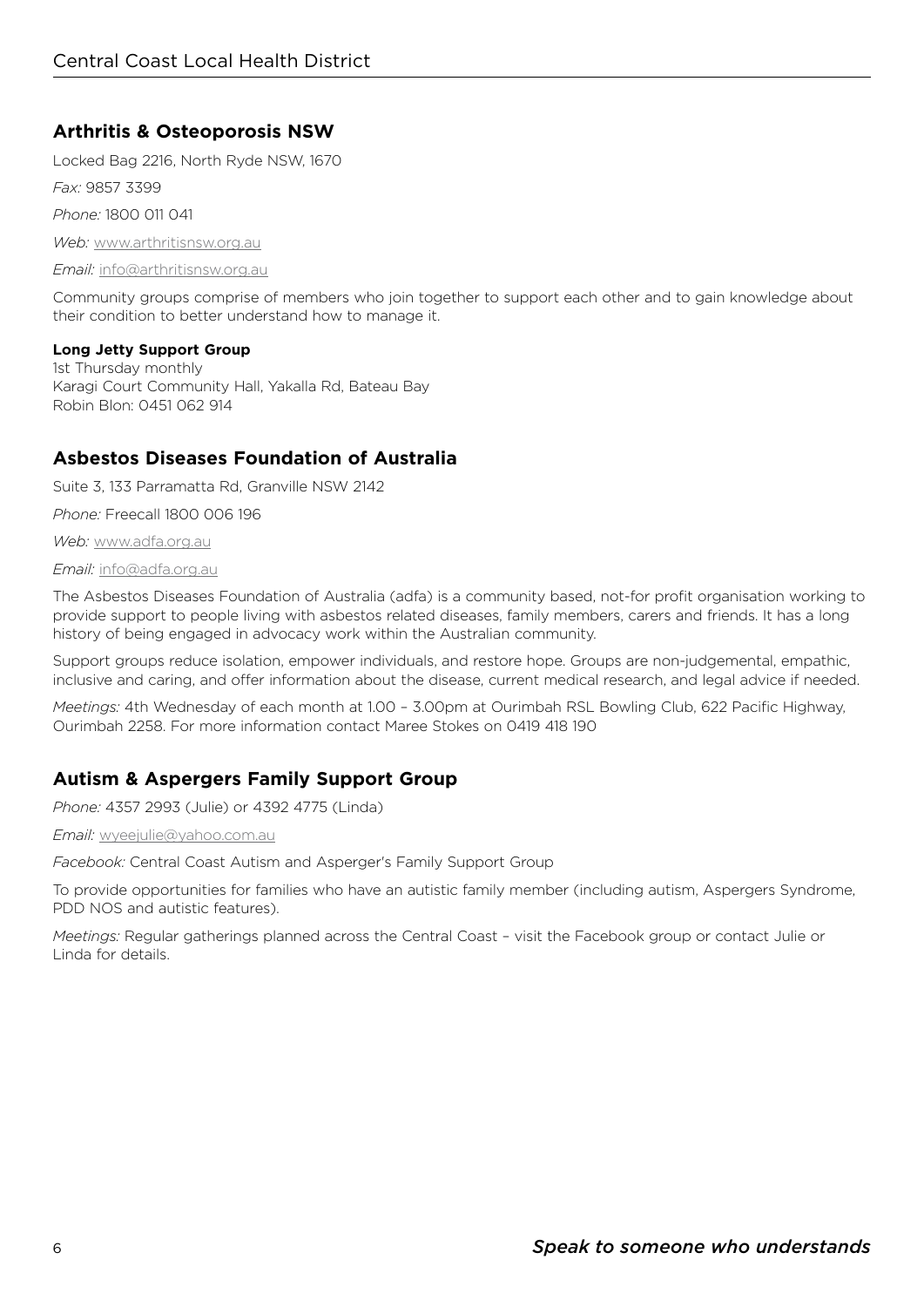# <span id="page-6-0"></span>**Autism Central Coast INC**

3/3 Pioneer Drive, Tuggerah 2259

*Phone:* 0410 918 100 or 0452 299 181

*Facebook:* Autism Central Coast INC

*Web:* <www.autismcentralcoast.org>

*Email:* [admin@autismcentralcoast.org](mailto:admin%40autismcentralcoast.org?subject=)

Autism Central Coast is a Not for Profit organisation, that provides support services for anyone seeking assistance with a special needs child or adult on the Central Coast NSW.

We provide the following out of their NDIS packages:

- Respite
- School Holiday Programs
- Saturday centre based program
- Girls Butterfly program
- 1:1 supports (in home or community) all ages
- Community outings
- Supported independent living homes
- Soccer and bowling programs
- Weekday day program
- After school care

# **Bereaved by Suicide**

*Contact:* Local Facilitator – Liz Martin

*Phone:* 4369 1431 or 0424 470 029

*Email:* [jedda@coastal.net.au](mailto:jedda%40coastal.net.au?subject=)

A support group for persons who have been bereaved by the suicide of a partner, family member or friend. Trained support workers, who have also been bereaved by suicide, are available at the meetings to assist.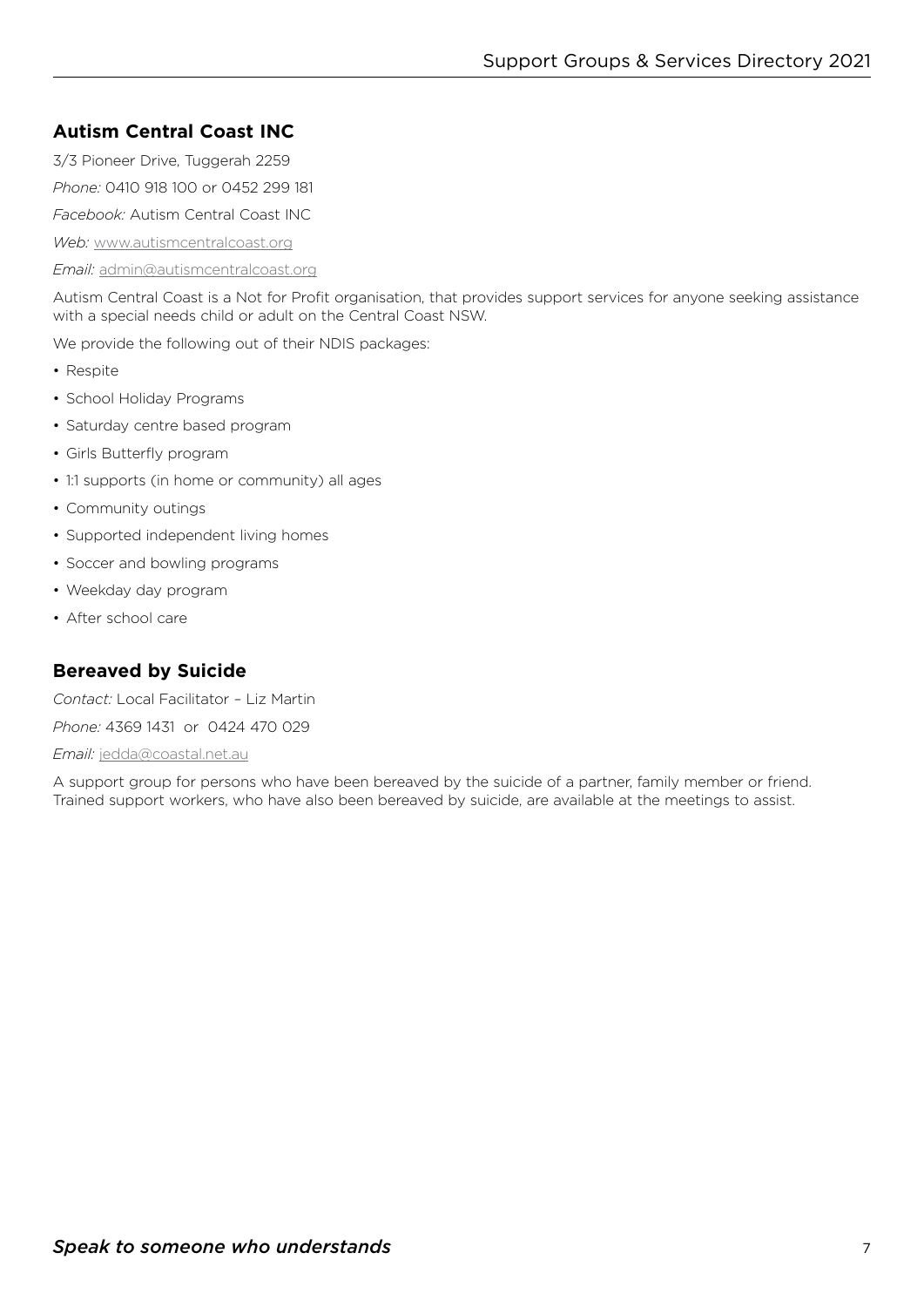# <span id="page-7-0"></span>**Better Hearing Australia Central Coast Inc (BHACC)**

BHACC Inc. PO Box 3717 Wamberal NSW 2260

*Phone:* (02) 4321 0275

*Email:* [bhacc@harbourisp.net.au](mailto:bhacc%40harbourisp.net.au?subject=)

*Office Hours:* Mondays, Tuesdays and Wednesdays from 10.00am to 2.00pm during school terms.

BHACC is the local branch of a national volunteer organisation dedicated to assisting people with hearing impairment to improve their quality of life through the provision of education, support and advocacy.

*Services:*

- Weekly Hearing Loss Management Groups teach lip-reading and provide information and support in managing hearing impairment. The Groups also afford a social opportunity for people with hearing loss.
- Presentations to community groups, retirement villages and schools on hearing disability and managing a hearing loss can be arranged.
- Badges, cards, wristbands and Travel/Hospital Kits identifying that a person has a hearing loss are available for purchase.

*Meetings:* Hearing Loss Management Groups are held throughout the week at various locations on the Central Coast. For information about group meeting times and venues please contact our office on 4321 0275 during office hours.

For inquiries about BHACC membership or for assistance with any hearing related problem please contact our office.

# **Burns Survivor Support Group**

*Coordinator:* Rachel Foley

*Phone:* 0422 418 213

#### *Email:* [rachelfoley@hotmail.com](mailto:achelfoley%40hotmail.com?subject=)

Our aim is to provide a support network for burns survivors, people with burn injuries and their families both during the recovery period and after they leave the hospital system so that they may share their experiences, knowledge and feelings with one another at informal meetings and social gatherings.

*Meetings:* Held on the Central Coast contact the Coordinator for details.

# **Cancer Council Erina Office**

Erina Community Office, The Hive (near Hoyts Cinemas)

PO Box 5102 Erina Fair 2250

*Community Program Co-ordinator Phone:* 4336 4502 *Cancer Council Connect:* 13 11 20

*Web:* <www.nswcc.org.au>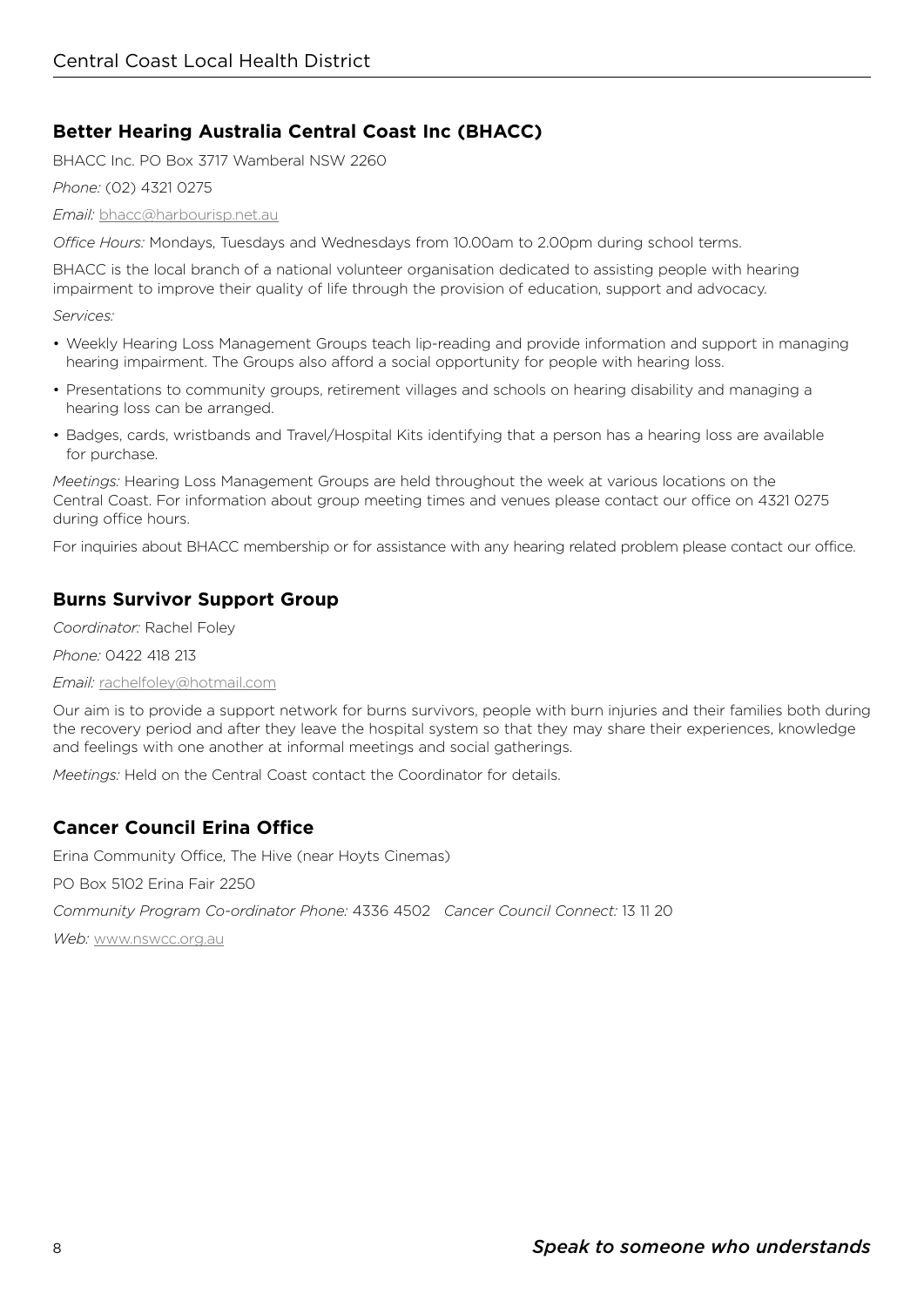# <span id="page-8-0"></span>**Cancer Council NSW – Central Coast Community Office**

*Contact:* Twynette Dickson 02 4336 4502

*Phone:* 13 11 20

*Web:* <www.cancercouncil.com.au>

We are Australia's leading cancer charity, working across every area of every cancer. Every day, we support families affected by cancer when they need it most, speak out on behalf of the community on cancer issues, empower people to reduce their cancer risk, and find new ways to better detect and treat cancer. Cancer council NSW has the broadest reach of any cancer organisation in New South Wales and has been a trusted charity for more than 50 years.

*Cancer Council Telephone Support Groups:* Cancer Council runs groups for advanced cancer, brain tumour, multiple myeloma, pancreatic cancer, metastatic melanoma, metastatic breast cancer, Carers Groups and Life after Loss Groups. Each group runs for an hour and is lead by two trained co-facilitators. For information and referrals contact Cancer Council 13 11 20 or 1300 755 632.

*Email:* [tsg@nswcc.org.au](mailto:tsg@nswcc.org.au)

# **Cancer Information & Support Society Inc. CISS**

*Contact:* Sue Johnston

*Phone:* 0410 696 458

*Web:* <www.ciss.org.au>

*Email:* [cisscentralcoast@bigpond.com](mailto:cisscentralcoast@bigpond.com)

CISS is an organisation providing information, resources, support and counselling for people with cancer, their families, friends and carers. We promote prevention, self-help and freedom of choice in therapies for cancer and other degenerative diseases, and support therapies which do no harm. We encourage people with cancer to make informed decisions about their treatment and recovery, and to play an active part in that process.

Membership of CISS is \$50 pa and members receive six newsletters yearly, with information about items of interest, current cancer research updates and electronic links and references to well-researched articles on treatment and recovery. In addition, members have access to a members only e-library, a Chatroom and a Forum.

*Meetings:* The Central Coast branch meets on the third Monday of each month at 7pm at Green Point Community Centre, 96 Koolang Road, Green Point. During the months of May, June, July and August, meetings are held on the third Saturday of the month at 2pm. Meetings generally include a guest speaker, as well as sharing of information and common experiences. An excellent library of books, DVDs and reference materials is available for members. There is no cost for members, and a gold coin donation for visitors. All are welcome.

For further information contact Sue Johnston on 0410 696 458.

# **Cancer Nurse Coordinators – CCLHD**

The role of the Cancer Nurse coordinator is to help a person with a cancer diagnosis navigate the hospital and community health system as smoothly as possible. They can act as a link between the various people involved in caring for a person with cancer. For example the GP, specialist, surgeon, radiation oncologist, medical oncologist, community nurses and palliative care staff. Please note that all Cancer Nurse Coordinators work part-time hours and messages are returned within 2 business days. Patients can also access the Community Cancer Care 24 hour phone line for urgent symptom advice.

#### **Cancer Nurse Coordinators Central Coast**

| Head and Neck:                    | 4320 9823 | Mob: 0421 028 988 |
|-----------------------------------|-----------|-------------------|
| Colorectal/Upper GIT:             | 4320 9824 | Mob: 0436 607 597 |
| Lung                              | 43203762  | Mob: 0409 132 841 |
| Breast (McGrath nurse):           | 4320 9826 | Mob: 0455 086 774 |
| Colorectal/Upper GIT/ Gynaecology | 4320 9825 | Mob: 0414 192 882 |
| Primary Brain Tumors:             | 4320 9822 | Mob: 0434 565 240 |
| Prostate Cancer Specialist Nurse: | 4336 6627 | Mob: 0436 609 857 |
|                                   |           |                   |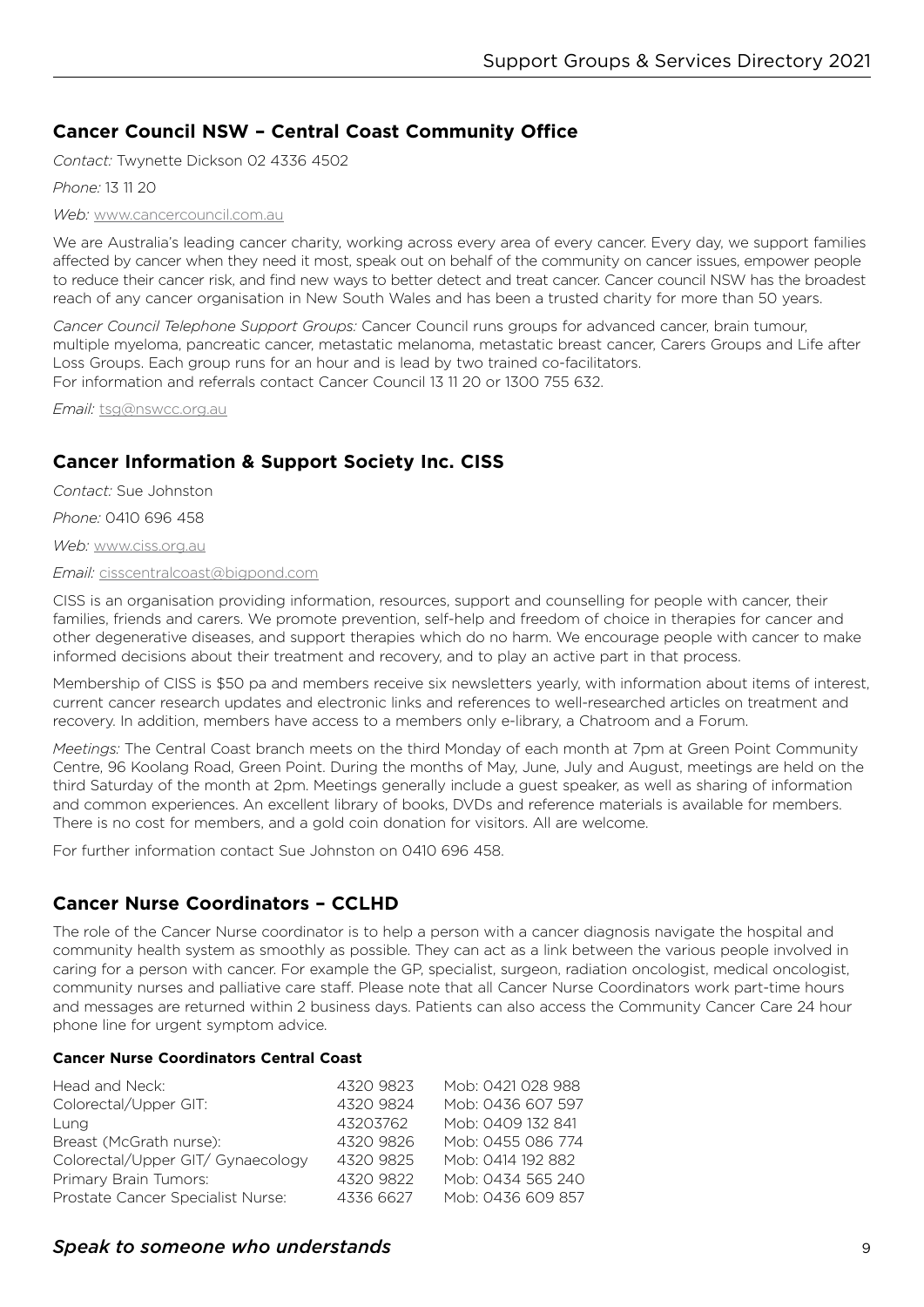# <span id="page-9-0"></span>**Central Coast Community Women's Health Centre**

#### *Web:* <www.cccwhc.com.au>

Central Coast Community Women's Health Centre (CCCWHC) is a feminist holistic health service provider. We are a safe space for women of all ages, backgrounds and cultures and we provide services to any person who identifies as a woman or as a non-binary person who has female anatomy. CCCWHC operate from three centres Wyoming, Wyong (Northern) and Woy Woy (Peninsula). All services are provided by women for women.

All three centres provide counselling, therapeutic, social connection, exercise and activity, health and educational groups and access to complementary therapists and women's support service providers such as Legal Aid. Being a trauma informed service, we specialises in supporting women that may be experiencing domestic and family violence, childhood trauma, anxiety and post-natal depression.

By appointment, we provide childcare for preschool aged babies and infants while their mother or carer attends appointments or groups. For information and service hours, please visit www.cccwhc.com.au

*Hours:* Visit website for hours of operation for each centre.

#### **Wyoming**

37 Maidens Brush Rd Wyoming NSW. 2250 *Phone:* 4324 2533 *Email:* info@cccwhc.com.au

#### **Peninsula**

20A McMasters Road, Woy Woy NSW 2256 *Phone:* 4342 5905 *Email:* [pwhc@cccwhc.com.au](mailto:pwhc%40cccwhc.com.au?subject=)

#### **Northern**

7 Rose Street Wyong NSW 2259 *Phone:* 4351 1152 *Email:* [nwhc.reception@cccwhc.com.au](mailto:nwhc.reception%40cccwhc.com.au?subject=)

# **Central Coast Family Support Services**

21 Old Mt Penang Road, PO Box 7125 Kariong NSW 2250

*Phone:* 4340 1585

*Web:* <www.ccfss.org.au>

#### *Email:* [ccfss@ccfss.com.au](mailto:ccfss%40ccfss.com.au?subject=)

Central Coast Family Support provides a range of services for families that build and enhance parenting skills and relationships. We assist families to strengthen relationships and inspire positive change through learning and skill development. Our service is free and confidential, covering the Central Coast region.

We can support and/or advocate with issues such as financial problems - conflict in the home - counselling behavioural issues – parenting – advice and referral for effective outcomes and many other concerns affecting family life. Central Coast Family Support offer the following services:

- Case management
- Group work
- Parenting groups
- Young Parent Program
- Grandparents Raising Grandchildren Program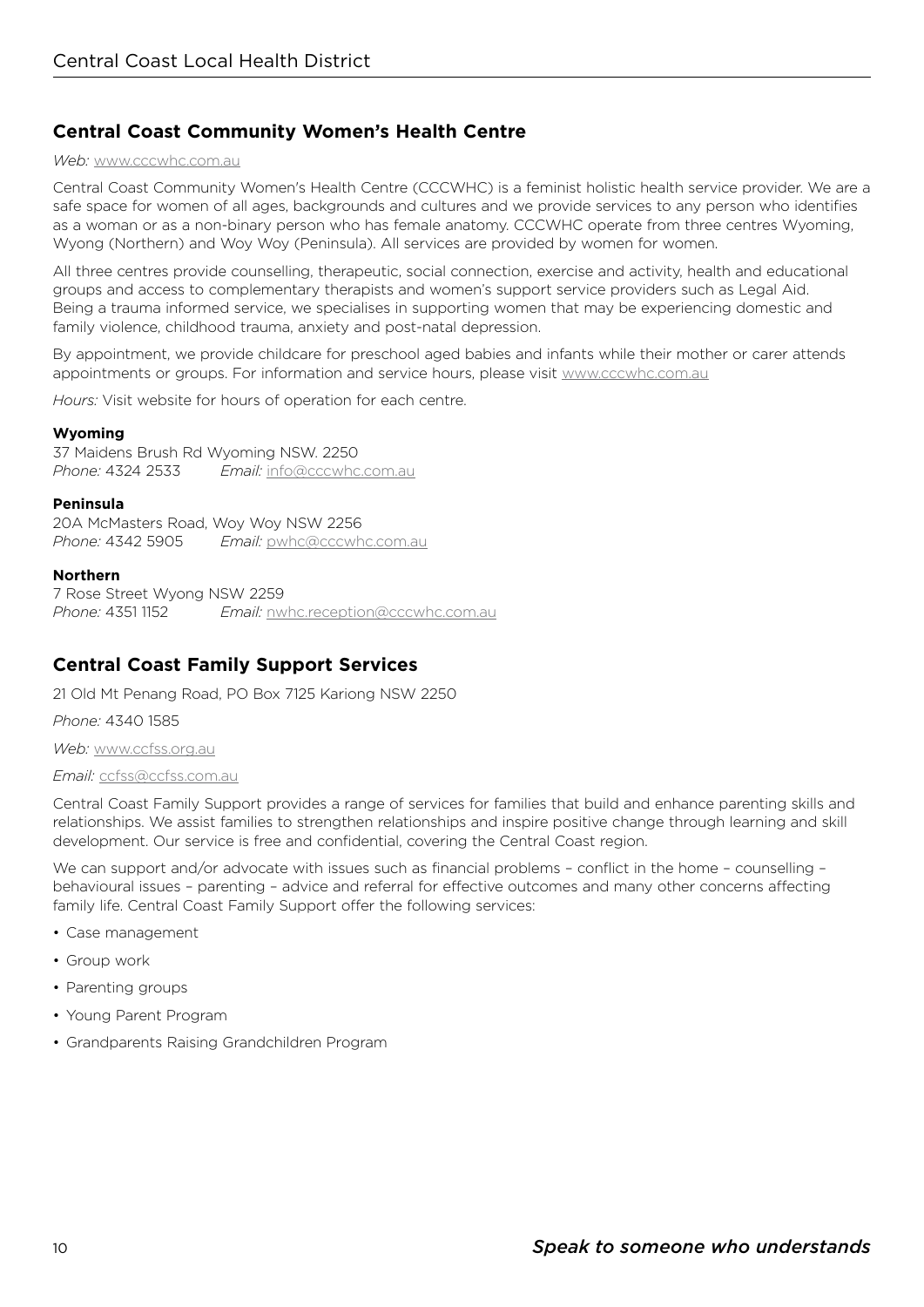# <span id="page-10-0"></span>**Central Coast Myeloma Support Group**

Haematology Nurse Practitioner, Cancer Day Unit, PO Box 361 Gosford Hospital

*Phone:* 4320 9641 *Email:* jacqueline.jagger@health.nsw.gov.au

Support group for people living with myeloma and their carers. The meeting has a formal aspect of a guest speaker and a discussion of business but the main focus is networking with others who have myeloma.

*Meetings:* Every 2nd month on the last Thursday of the month, 6.00– 8.00pm at Central Coast Leagues Club.

# **Central Coast Outreach Services**

Grace Community Baptist Church *Co-ordinator:* Barbara Kisiel *Phone:* 0418 134 655 or 4332 1108 *Web:* [www.ccos.com.au](http://www.ccos.com.au/) Counselling services, assistance for victims of domestic violence, and food hampers.

# **Cerebral Palsy Alliance (formally The Spastic Centre of NSW)**

6 Teamster Close, Tuggerah Business Park, Tuggerah NSW 2261 PO Box 5415 Chittaway Bay NSW 2261

*Phone:* 4356 6300

*Web:* <www.cerebralpalsy.org.au>

*Email:* Tuggerah@cerebralpalsy.org.au

Contact number is for all information, referral, intake and planning by the Cerebral Palsy Alliance. Local therapy & treatment services are available to people with a disability from birth to 65 years of age. Specialist seating and technology services are available for people with a disability.

CPA is a registered NDIS provider for therapy, and Support Co-ordination for all disability groups.

# **CoastCanCare Wellness Programs**

*Phone:* 4320 9855 or mobile 0447 288 130.

*Email:* [CCLHD-CoastCanCare@health.nsw.gov.au](mailto:CCLHD-CoastCanCare%40health.nsw.gov.au?subject=)

Free wellness programs for Central Coast adults diagnosed with cancer, their carers and other support people. It is an opportunity to focus on enjoying life, by connecting with others through a variety of programs including Art Therapy, Music therapy, Tai Chi, Exercise, Self-Care, Meditation. These programs are held throughout the Central Coast, during the day, evenings, and week-ends. The program is a Central Coast Local Health District initiative that is funded primarily by 'Dry July'. Regular Legal and Financial workshops held at various locations on the Central Coast. Please call for details of the next available workshop.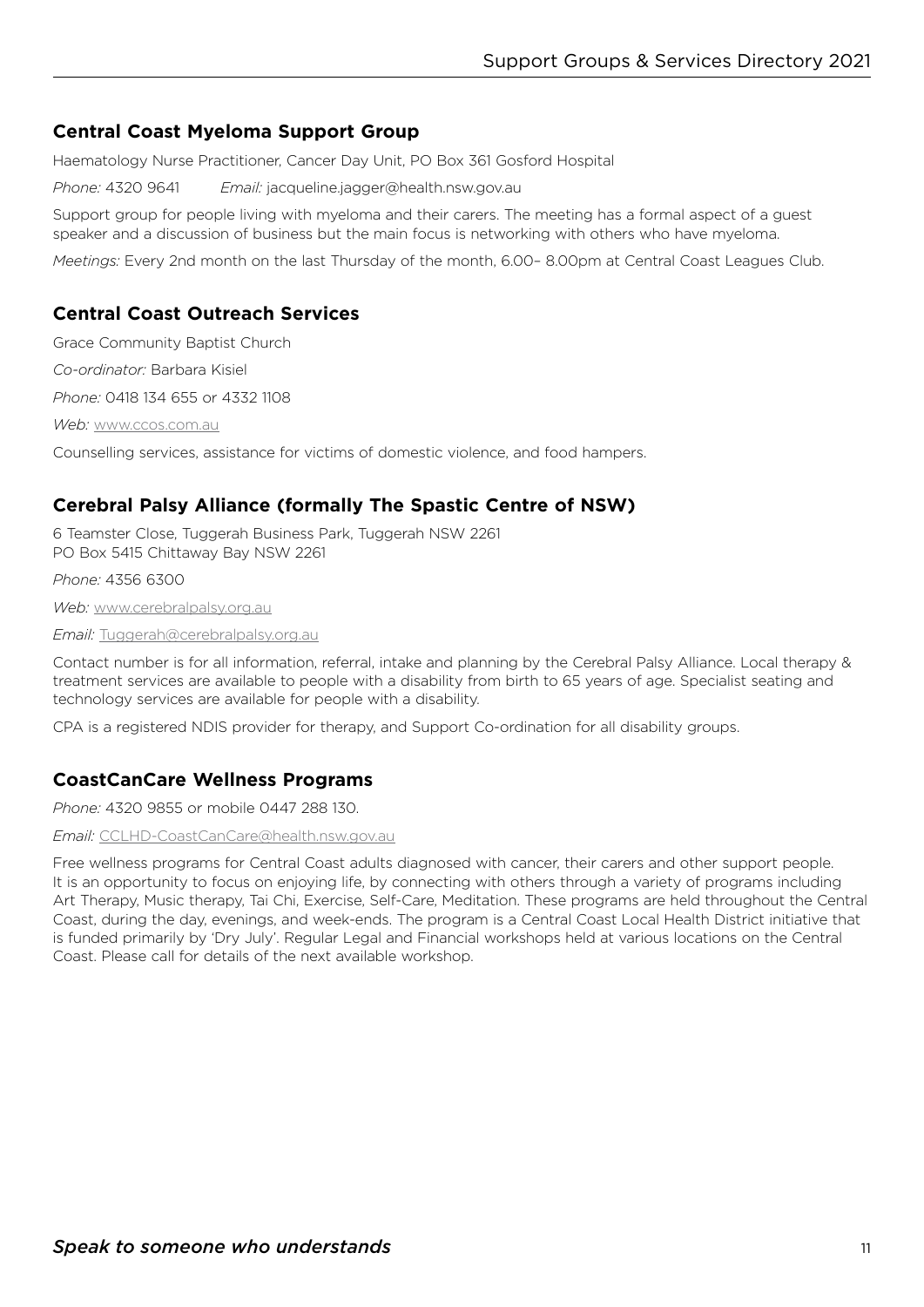# <span id="page-11-0"></span>**Coastwide Child and Family Services**

2/21 Jusfrute Drive West Gosford PO Box 4235 East Gosford NSW 2250

*Phone:* 4340 1111

*Web:* <www.ccfdc.com.au>

*Email:* [admin@ccfdc.com.au](mailto:admin%40ccfdc.com.au?subject=)

Contact Coastwide Child and Family Services for more details regarding each of their programmes.

#### **Family Day Care**

With over 30 years of experience Coastwide Family Day Care provides safe and secure home-based education, care and support services for children aged 6 weeks to 13 years. Highly trained and experienced professionals provide play based learning experiences for children and a valuable support network for parents. With a focus on relationship building, educators offer mentoring support and referrals to specialist early childhood intervention services. Coastwide Family Day Care is an inclusive service, providing support mechanisms for all parents including geographically or socially isolated families, single parents, culturally and linguistically diverse families and parents who require additional support. Coastwide Family Day Care is available weekdays, weekends, evenings, overnight, before and after school, permanent and occasional bookings available. Flexible hours of care to be negotiated to meet family's care needs.

#### **Supported Playgroups**

We currently offer 7 Supported Playgroups which support local vulnerable families who are in need of a little extra help and assistance. Supported playgroups are facilitated by trained Early Childhood Staff, who set up interesting play experiences for children and are able to offer information to parents. Parents are able to interact with other local parents and share ideas. Staff are able to refer families to support and other community agencies when necessary.

#### **MY TIME**

We currently offer 2 My Time Sessions for parents or carers who care for a young child with a disability or chronic illness. At MyTime, parents are able to meet parent/carers in similar circumstances, gain support and share experiences. Trained Early Childhood workers facilitate activities for children and also provide parents with information about community support networks services.

Specialist/Therapists offer workshops at our sessions regularly. This assists many parents, with strategies, whilst they are on waiting lists. Children can also attend and enjoy fun and interesting play experiences.

#### **PlayConnect**

PlayConnect is a facilitated playgroup held weekly for children aged 0 – 6 years who may have Autism Spectrum Disorder (ASD) characteristics, developmental delays in communication and social skills and/or behavioural and sensory issues. During playgroup caregivers and children join in a variety of play experiences, practise skills and have fun.

Families and carers can also access information about other services for children within their community.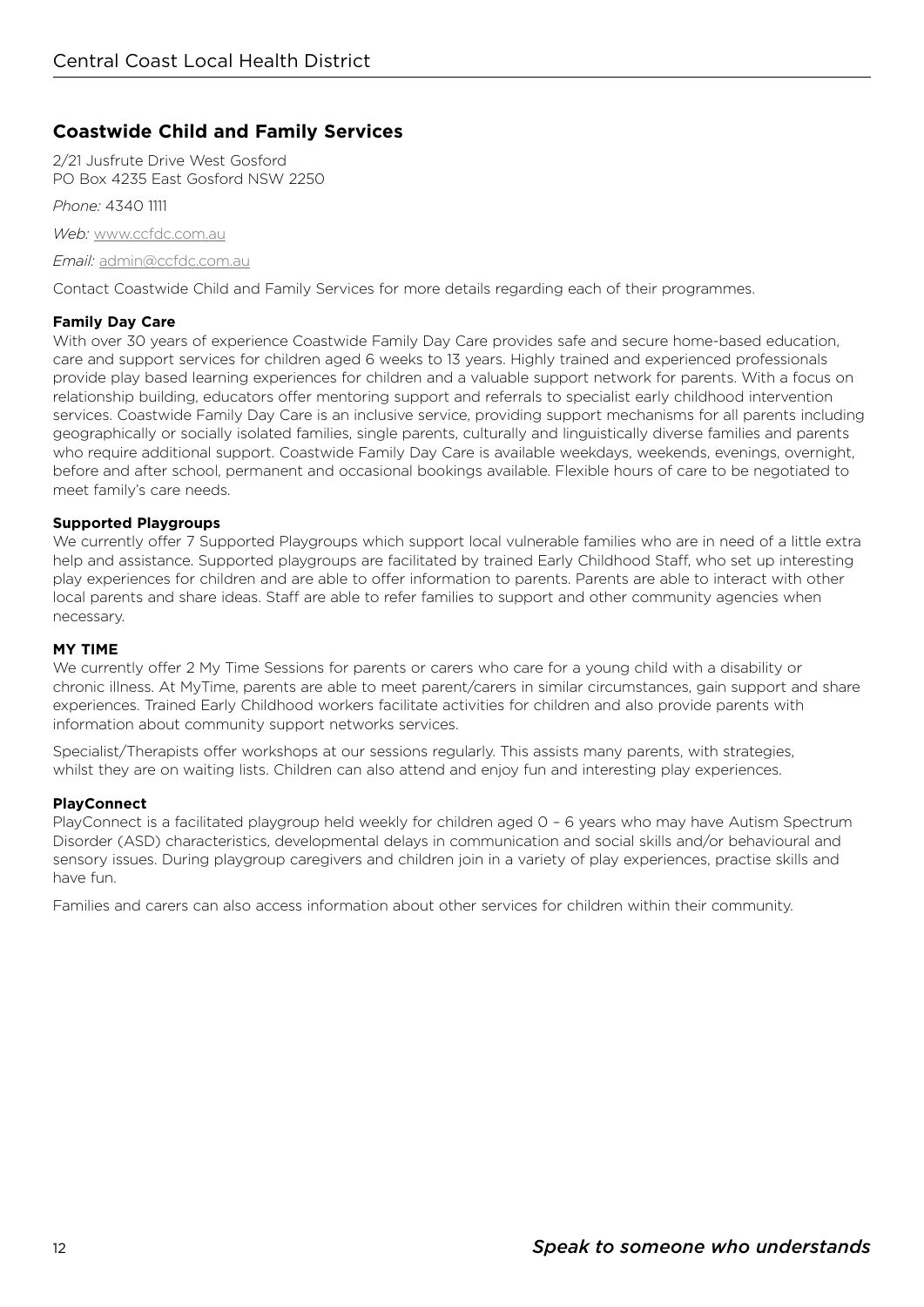# <span id="page-12-0"></span>**Continence Advisor – CCLHD**

Erina Community Health Centre, 169 The Central Coast Hwy, Erina NSW 2250 *Phone:* 4367 9600

Wyong Central Community Health Centre, 38a Pacific Highway Wyong NSW 2259 *Phone:* 4356 9300

The Clinical Nurse Consultant Continence Advisor provides individual consultation on bladder and bowel problems. A clinic is based at Erina Community Health Centre and Wyong Central Community Health Centre and an appointment is necessary. The nurse is skilled in continence management and provides a confidential and professional service including a comprehensive assessment, identification of contributing factors, education, continence management programs and advise on products available.

- Referrals to the Continence Advisor are via Community Health Access and Intake (CHAI) 1300 725 565, fax 4320 9333 or via My Aged Care if over 65 years of age. A medical referral and accompanying medical history is required.
- Information on continence management in the form of booklets and leaflets are available free of charge on request by contacting the Continence Helpline on 1800 330 066.

### **Counselling & Group Work**

BaptistCare, 102 Pacific Highway (next to BP) Tuggerah NSW 2259

*Contact:* Intake Officer 1300 130 225

#### *Phone:* 4352 7900

*Web:* <www.baptistcare.org.au>

A whole of family approach to relationships with a specialisation in working with families where there is domestic violence. Family Safety is the priority in our work which includes Women's Advocacy, Men's Behaviour Change Programs, support groups for victims of domestic violence and family counselling to rebuild relationship following the trauma of abuse.

# **Dementia Carer Support Groups CCLHD**

Dementia and Behaviour Support Services (DABSS)

*Phone:* 1300 725 565

*Aim:* To give support, information and education to carers, who are experiencing the effect of the dementia process. Monthly Support Groups are run in Erina, Woy Woy, The Entrance & Lakehaven. Groups are held in an informal comfortable setting to promote mutual support and understanding. They are facilitated by a health professional experienced in dementia care and the support of carers. Please contact the service for further details on meeting times and days.

# **Dementia YODSS Central Coast**

*Phone:* 4334 3666

*Email:* [yakkalla@ccarafmi.org.au](mailto:yakkalla@ccarafmi.org.au)

*Facebook:* YODSSCentralCoast

Social group for those diagnosed with Younger Onset Dementia and their Carers. Friday afternoons – please phone for details.

We do have a COVID check in procedure.

*Meetings:* Social Club and Coffee Club contact us for meeting times via Facebook, email or phone.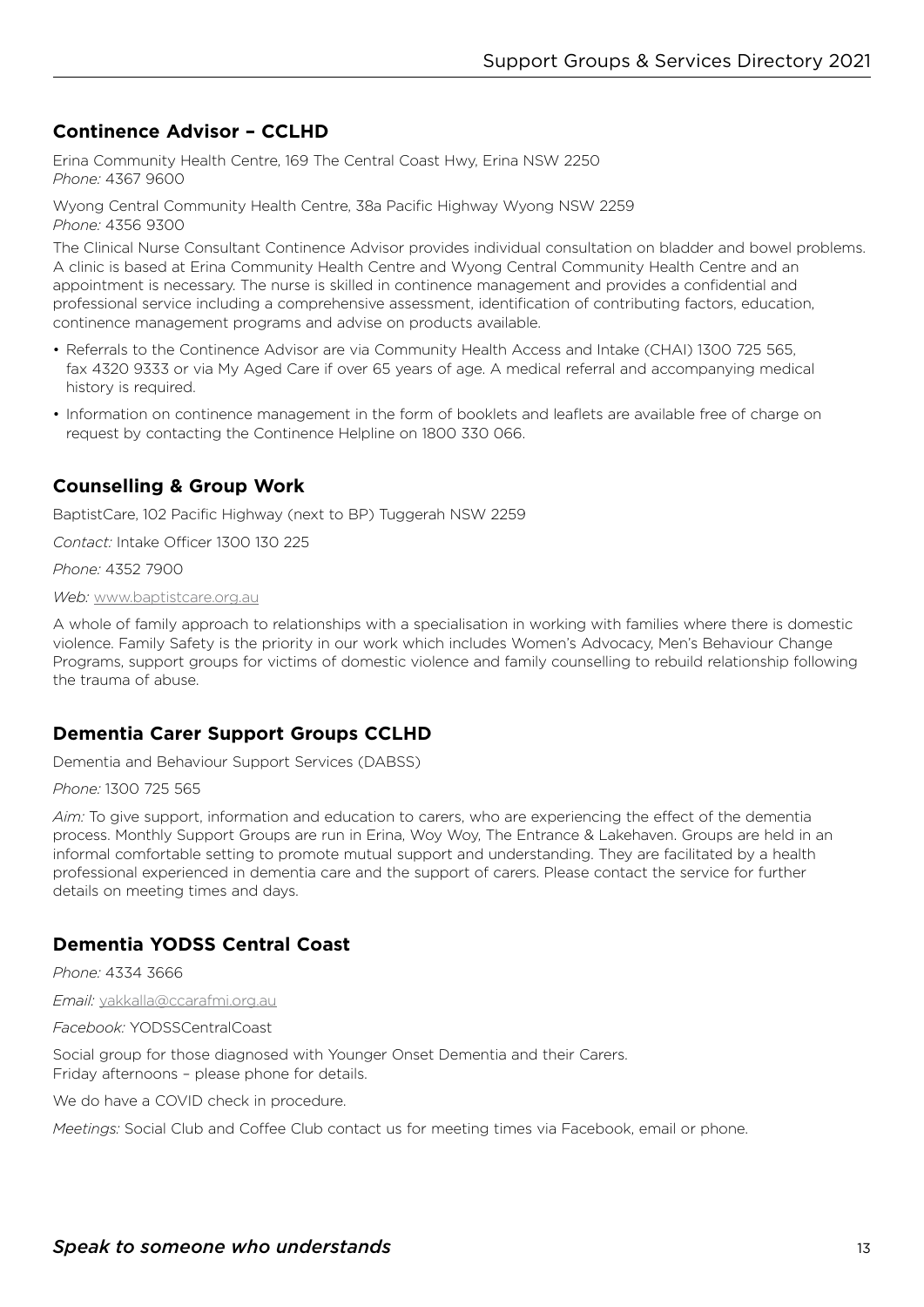# <span id="page-13-0"></span>**Disability Person's Organisation (Voices for Central Coast Disability)**

*Phone:* Secretary 0490 926 905

*Web:* [www.voiccd.org](https://www.voiccd.org/)

*Email:* info@voiccd.org

We are a team of People with a Disability, their parents and primary carers. The group is peer-led with a large focus on peer support, advocacy, education and community representation. We hold educational sessions on Disability related topics and peer support including social nights to help and assist those with a Disability.

# **Early Childhood Health Services CCLHD**

PO Box 361, Gosford NSW 2250

*Phone:* 4328 7900

Child & Family Health Nurses provide parenting and educational support for families with babies and young children 0-5 years. Services include universal health home visit for all families with a new baby, developmental health checks as per the Personal Health Record Book (Blue Book). New baby group, older baby group, pre-toddler session. Breastfeeding support 'Drop-In', immunisation clinics, clinic appointments for developmental screening, support and information on baby and toddler management, safety, feeding, sleep & settling, postnatal depression, growth and development. Family Care Cottage appointments for families requiring longer appointment times or day stays. Contact your nearest Community Health Centre (list at back of directory) for days and times, or contact Child & Family Health.

*Hours:* Mon – Fri, 8.30am – 5.00pm

# **Eating Disorder Carer Support Groups (Butterfly Foundation)**

*Web:* <https://thebutterflyfoundation.org.au/our-services/support-groups/carer-support-groups/>

Get support with self-care and helping someone overcome an eating disorder – for family and friends. Online – anywhere in Australia:

- Join FREE
- A safe and conversational space facilitated by our specialist counsellors
- For anyone aged 16 +

*When:* 1st and 3rd Friday monthly, 5:00 – 6:00pm AEST (Note: you can only log in if there is a group on at this time)

# **Eating Disorder Outpatient Service CCLHD**

Toukley Health Centre, 1A Hargraves St Toukley NSW 2263

*Phone:* 4396 5111

#### *Email:* [Judith.Leahy@health.nsw.gov.au](mailto:Judith.Leahy%40health.nsw.gov.au?subject=)

The only specialised public service on the Central Coast. Free – The service provides Single Session Interventions, Assessment, Referral and Treatment for children, young people and adults with eating disorders. Clinical staff include: clinical psychologists, dietitians, a social worker, and a GP/inpatient liaison nurse.

We treat anorexia nervosa, bulimia nervosa, binge eating disorder and some other specified feeding and eating disorders such as ARFID. We treat males and females. No face-to-face support group for individuals or families on the Central Coast.

On-line support through The Butterfly Foundation and FEAST.

*Web:* [www.feast-ed.org](http://www.feast-ed.org )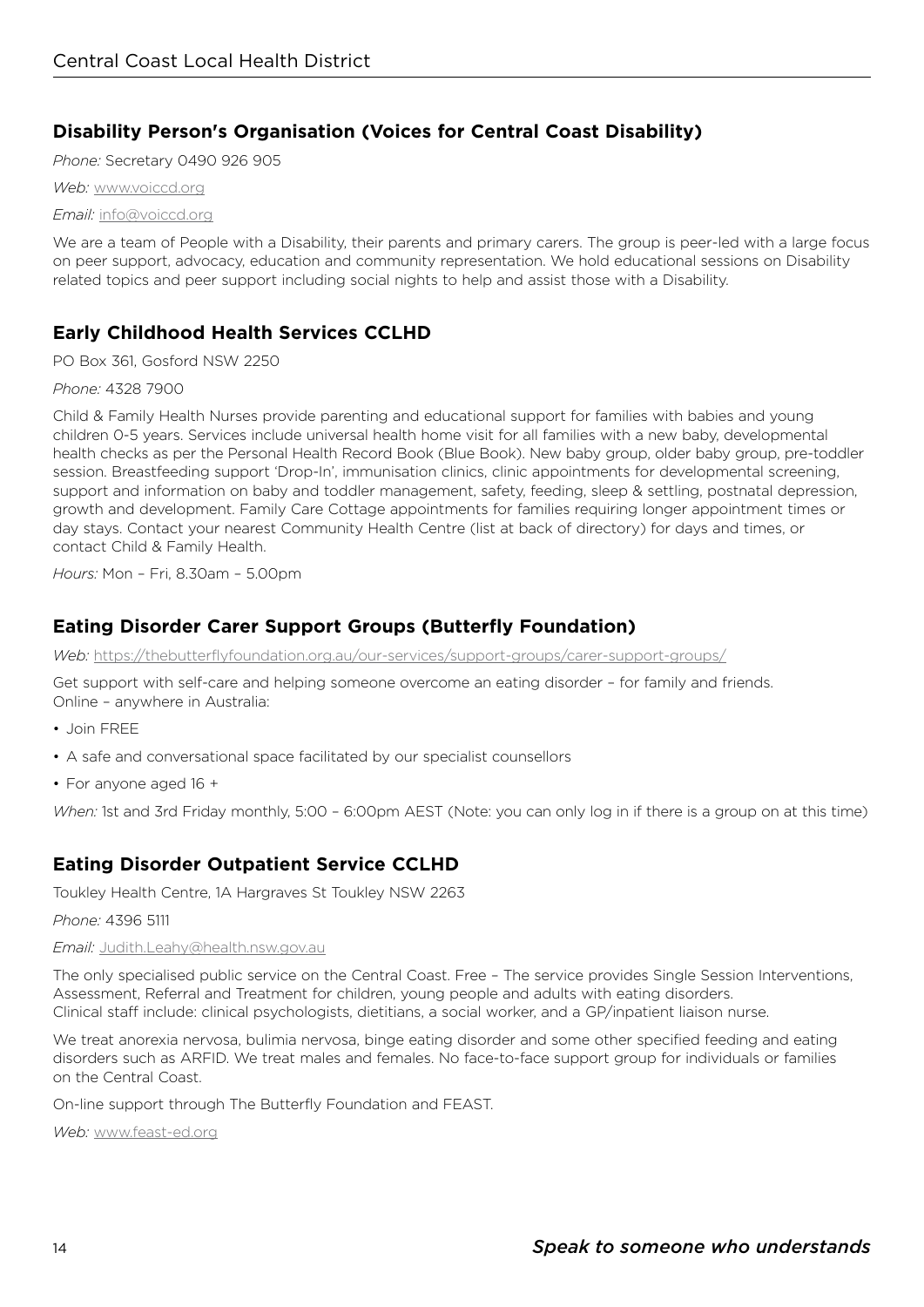# <span id="page-14-0"></span>**Coast Youth Services**

1 Ross st Woy Woy

PO Box 512 Woy Woy NSW 2256

*Phone:* 4343 1888

*Web:* [www.coastcommunityconnections.com.au](http://www.coastcommunityconnections.com.au)

*Email:* [eys@cccl.com.au](mailto:eys@cccl.com.au)

Coast Youth Services is a free service offering case management and counselling support to young people 12-25 years. Experienced counsellors and caseworkers provide trauma informed, strength-based interventions, education and support.

Our service is committed to assisting young people:

- Remain engaged with education and employment
- Stay connected with their families
- Gain knowledge and skills to make positive life choices
- Support to achieve their goals.

Coast Youth Services also has an alcohol and other drugs counsellor available.

*Hours:* Monday to Friday 9am – 5.00pm. Please contact our friendly staff.

# **Family Care Cottages – Early Childhood Health Services**

Child & Family Health Early Childhood Nursing Service CCLHD, Gateway Centre, PO Box 361 Gosford NSW 2250

*Phone (Intake Line):* 4328 7901 or 4328 7900

Family Care Cottages offer extra support to families with children 0-5 years needing extra help for complex problems requiring an extended time or a day stay appointment. Support and advice are offered for a range of issues including: Sleep & settling, breastfeeding, child behaviour problems, parenting concerns, stress & anxiety, postnatal distress/depression or feeding & weaning difficulties. An appointment can be made by contacting Perinatal Intake line.

# **Family & Carer Mental Health Program, Parramatta Mission – Central Coast**

21/1 Reliance Drive, Tuggerah 2259

*Phone:* 4322 1855

*Email:* [fcmhinfocc@parramattamission.org.au](mailto:fcmhinfocc%40parramattamission.org.au?subject=)

If you have a family member or care for someone living with a mental illness then this support group is an opportunity for you to meet with other carers to gain mutual support and exchange information. We have two meetings across the Central Coast.

*Meetings:* 1st Wednesday of the month 6.30pm – 8.00pm at 21/1 Reliance Drive, Tuggerah.

2nd Tuesday of the month 10am - 12pm for a walk and talk support group meeting at Japanese Gardens Café, 36 Webb Street, East Gosford.

3rd Tuesday of the month 10am - 12pm at The Wyong Milk Factory, Alison Road, Wyong.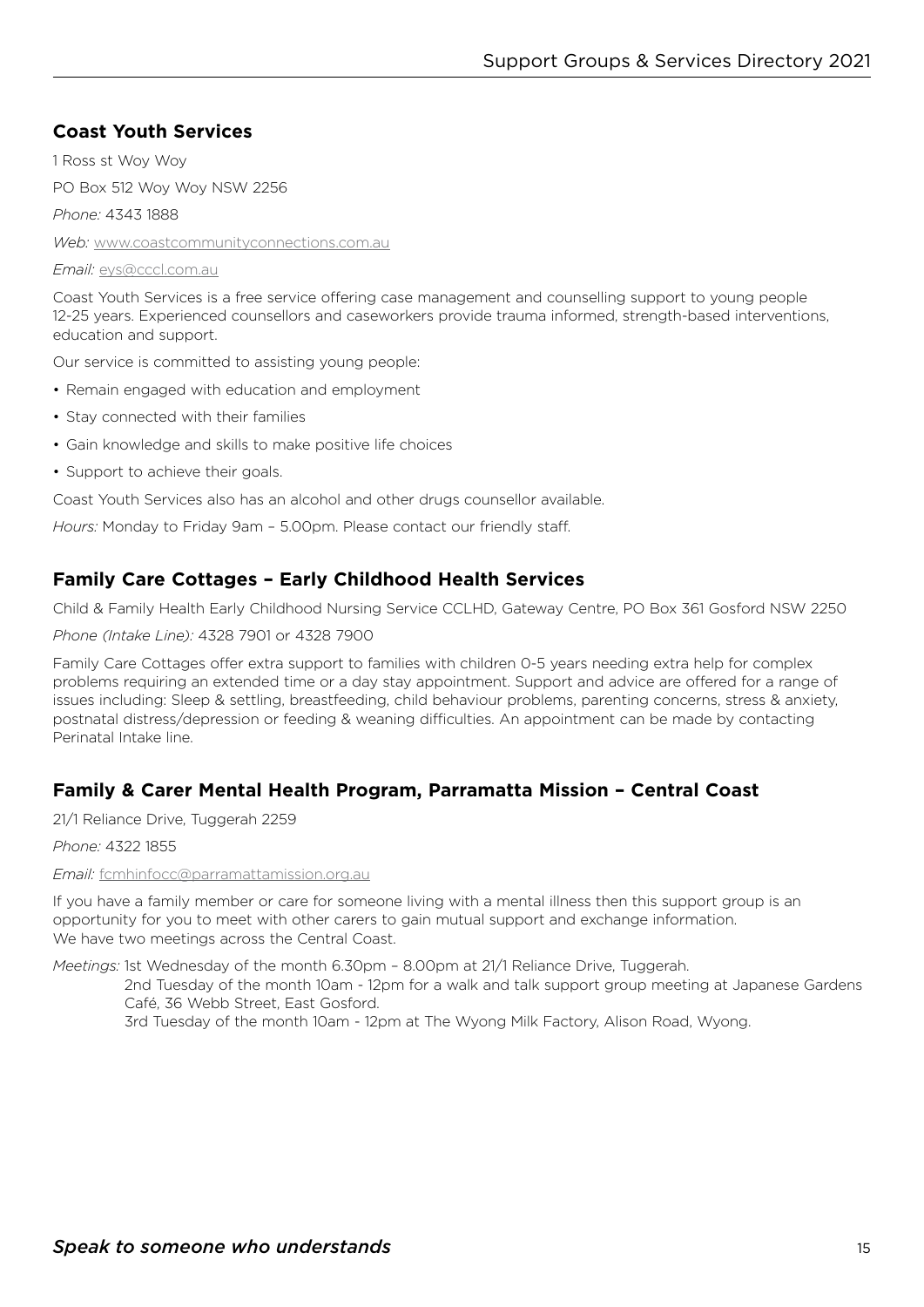# <span id="page-15-0"></span>**Family Drug Support Group**

PO Box 7363, Leura NSW 2780 *Contact:* Tony Trimingham (CEO) *Phone:* 1300 368 186 *Head Office Phone:* 4782 9222 *Fax:* 4782 9555 *Web:* <www.fds.org.au>

*Email:* [admin@fds.ngo.org.au](mailto:admin%40fds.ngo.org.au?subject=)

*Support Group Coordinator:* Julie Clark – 0400 113 422

Group aims to assist families to deal with drug issues in a way that strengthens relationships and achieves positive outcomes. Open meetings for family members affected by drugs and alcohol, providing opportunities to talk and listen to others in a non-judgemental, safe environment.

*Meetings:* Please contact Julie or visit the FDS website.

Gosford 1st Monday of the month 6:00 – 8:00pm Wyoming Community Centre, 147 Maidens Brush Rd, Wyoming

# **Gosford Women's Breast Cancer Support Group**

PO Box 5102, Erina Fair, Erina 2250

*Phone:* 4336 4500 *Cancer Council:* 13 11 20 *Facilitator:* 4328 4329

*Web:* <www.cancercouncil.com.au>

Support for women with breast cancer and survivors of breast cancer.

*Meetings:* Last Wednesday of the month at the Cancer Council Community Office, The Hive Erina Fair from 10am-12pm

# **Grandparents Raising Grandchildren Support Groups**

Support Worker Central Coast Family Support Services

*Phone:* 4340 1585

#### *Email:* [ccfss@ccfss.com.au](mailto:ccfss%40ccfss.com.au?subject=)

Central Coast Family Support facilitates 2 support groups on the Central Coast for grandparents who have the full time care and custody of their grandchildren. Groups meet for up to two hours for a coffee and a chat in a casual, confidential and welcoming environment. Providing an opportunity to meet other caregivers, to relax and take time out and to receive support and information about other services. The support groups not held during school holidays.

Grandparents Northern Support Group: First Wednesday of the month from 12:00pm - 2:00pm at Wyong SaCC, Wyong Public School, Cutler Drive

Grandparents Southern Support Group: Last Wednesday of the month from 12:00pm - 2:00pm at Phillip House, 21 Old Mt Penang Road, Kariong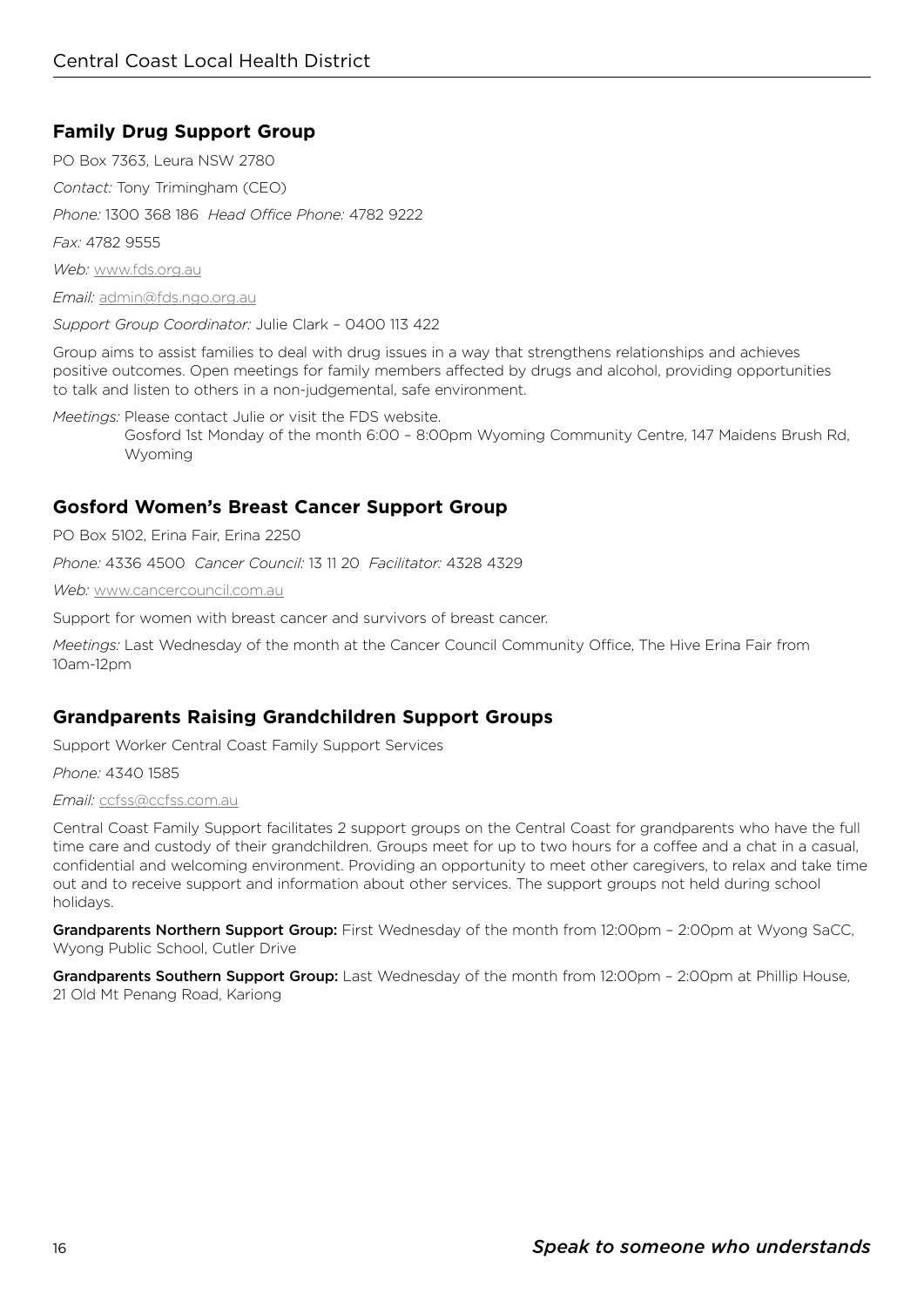# <span id="page-16-0"></span>**Grow NSW/ACT**

Suite 1B, 85 River Street Ballina NSW 2478

*Website:* <www.grow.org.au>

*Email:* [eastregion.admin@grow.org.au](mailto:eastregion.admin@grow.org.au)

Grow is a Community Mental Health Organisation. We change the lives of people who are struggling with their mental health, through our peer support, mutual support and shared stories of lived experience.

Grow has several essential features:

- The Grow program based on common rules for healthy living and proven experienced-based steps for recovery and personal growth.
- The Group Method encourages participation of all members.
- The Caring and Sharing Community, encouraging members to care for both themselves and others.

*Meetings:* Grow groups meet weekly at Woy Woy (Monday), Wyong (Tuesday) Bateau Bay (Thursday), Maitland (Thursday). For times and venue for all Grow groups listed [www.grow.org.au](http://www.grow.org.au). For any further information phone FREECALL 1800 558 268 (Select option 2), Monday to Friday, 8am-4pm.

# **Gwandalan Summerland Point Cancer Support Group**

*Phone:* 4972 5319

*Email:* [gwenfraser2011@gmail.com](mailto:gwenfraser2011%40gmail.com?subject=)

*Meetings:* 3rd Tuesday of each month 1pm – 3pm at Gwandalan Community Hall, Koowong Road, Gwandalan.

### **Head & Neck Cancer Support Group**

PO Box 5102, Gosford 2250

*Phone:* 4336 4500

*Web:* <www.cancercouncil.com.au>

Support for people living with head & neck cancer, survivors and carer support networks.

*Meetings:* 3rd Thursday of each month at Cancer Council Community Office, The Hive Erina Fair from 10am to 12 noon.

# **Implantable Cardioverter Defibrillator (ICD) Support Group**

Kerry Staniford, CNS Heart Failure Service

*Phone:* 4320 3934

*Email:* [Kerry.Staniford@health.nsw.gov.au](mailto:Kerry.Staniford%40health.nsw.gov.au?subject=)

Support and education for people who have an Implantable Cardiovertor Defibrillator. Meeting format includes a guest speaker and refreshments, followed by Newsletter – open to all ICD recipients and their partners.

*Meetings:* Group meets 3 times per year either at Gosford or Wyong.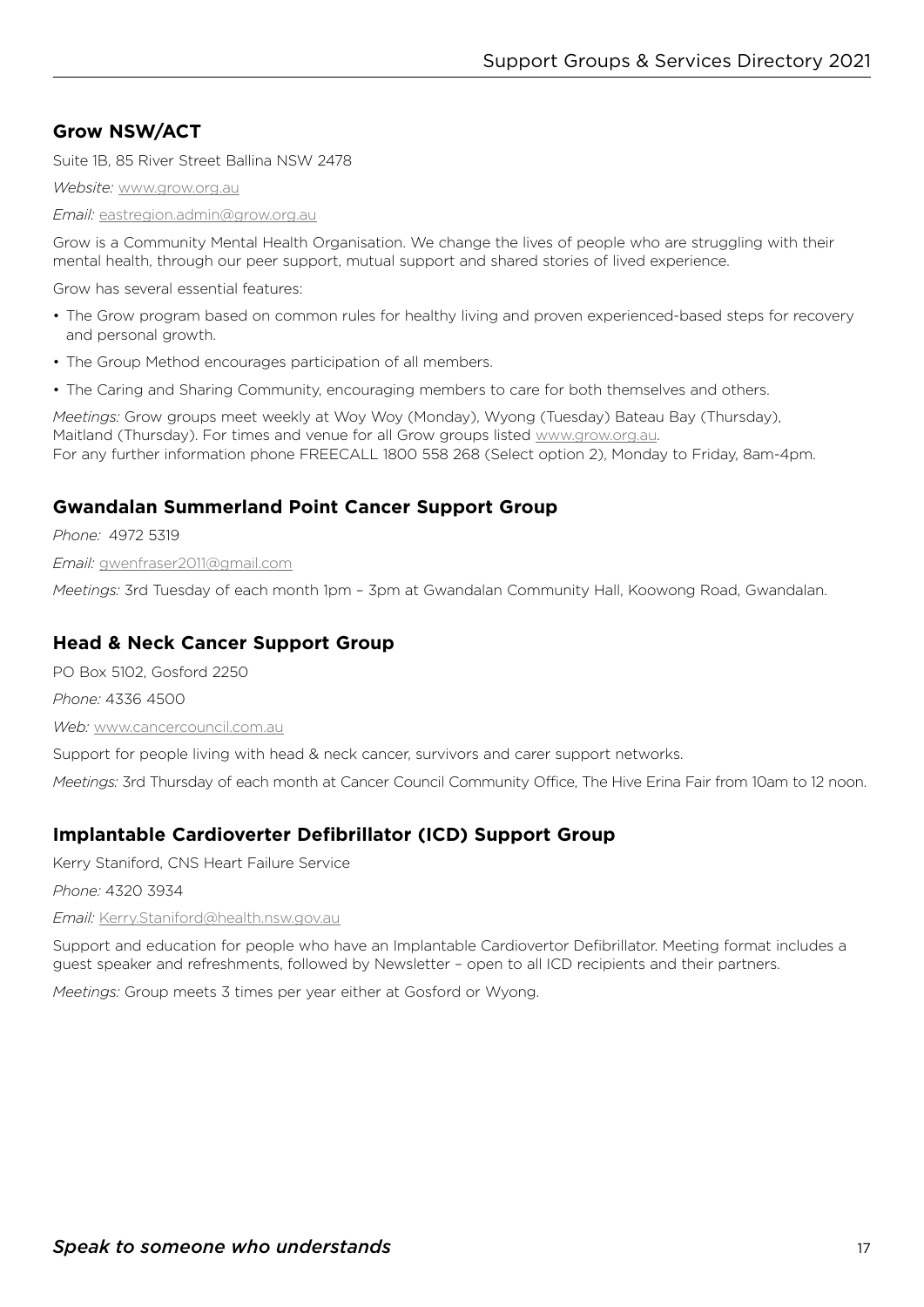# <span id="page-17-0"></span>**Integrated Living Australia**

*Contact:* Dementia Services Manager

*Phone:* 0459 878 508

*Email:* [kgarth@integratedliving.org.au](mailto:kgarth%40integratedliving.org.au?subject=)

*Web:* [www.integratedliving.org.au](https://integratedliving.org.au/)

Support Group for Carers of people living with Dementia, Centre based respite available, Gosford, Gorokan and Woy Woy.

# **Leukaemia Foundation**

Support Service Co-ordinator Central Coast, PO Box 6048 Long Jetty NSW 2261

*Mob:* 0401 104 662

*Phone:* 1800 620 420

*Web:* <www.leukaemia.org.au>

*Email:* [gthomas@leukaemia.org.au](mailto:gthomas%40leukaemia.org.au?subject=)

Support and practical assistance to those diagnosed with Leukaemia, Myeloma, Lymphoma and other related Blood Disorders.

Monthly Support Group – last Thursday Month February-November 10am-1130am at the Cancer Council Meeting room, The Hive, Erina Fair.

# **Lifeline Hunter Central Coast (NSW)**

PO Box 9094, Wyoming NSW 2250

*24 hour Crisis Line:* 13 11 14 *Phone:* 1300 152 854

*Fax:* 4324 2753

*Web:* [www.lifelinedirect.org.au/centralcoast](http://www.lifelinedirect.org.au/centralcoast)

*Email:* ccadmin@lifeline.org.au

#### *Vision:* An Australia Free of Suicide

*Mission:* To support Australians in times of crisis and equip individuals and communities to be resilient and suicide safe.

*Frontline Services:*

- 24/7 telephone crisis support
- Affordable face-to-face counselling
- Community suicide prevention awareness presentations
- Range of Skills-for-Life training workshops
- SOS: Survivors of Suicide bereavement support groups
- Suicide Response Team
- Anger Management
- Reducing Domestic Violence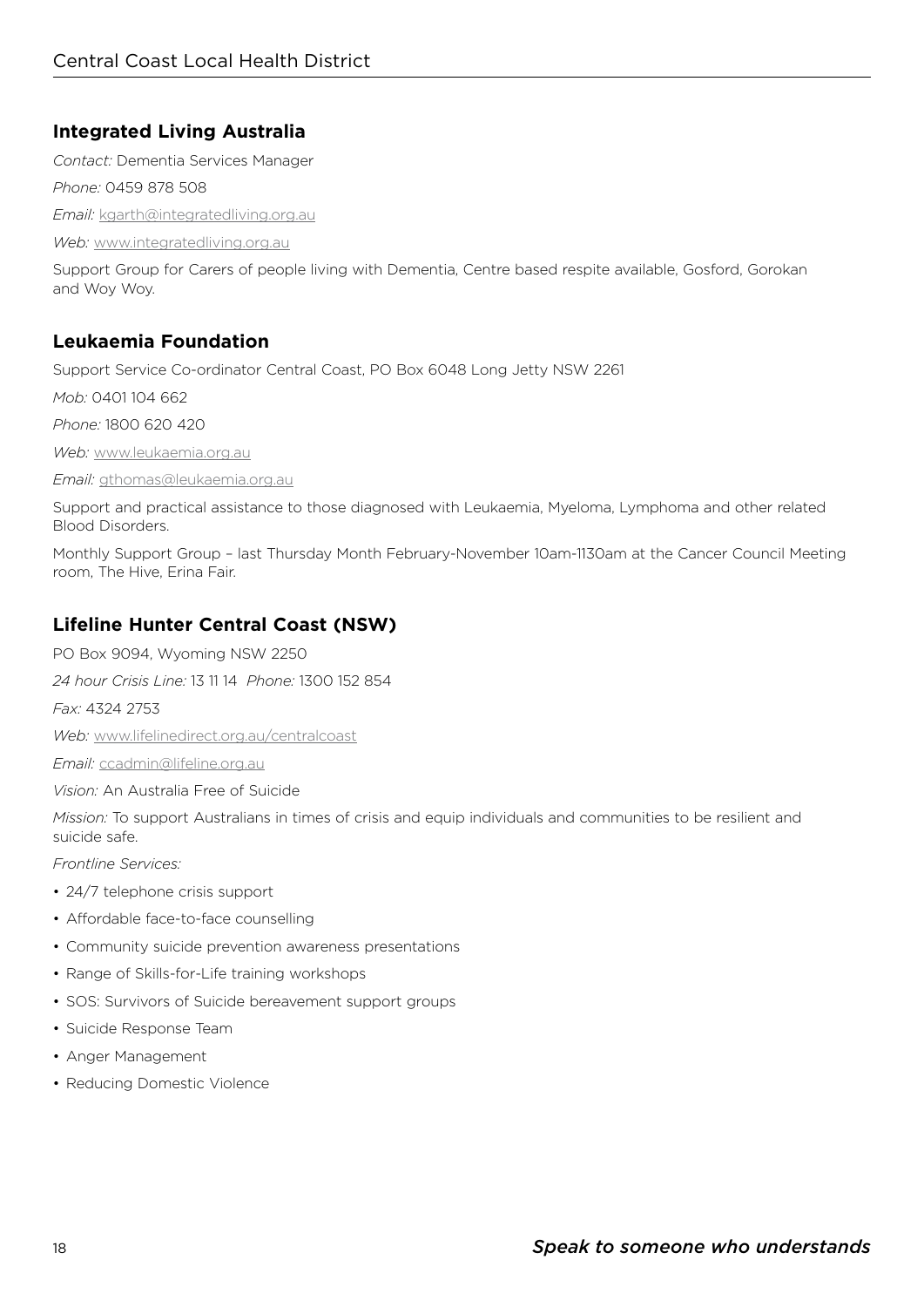# <span id="page-18-0"></span>**Lupus Association of NSW**

PO Box 89, North Ryde NSW 1670

*Phone:* 1800 802 088 or 9878 6055

*Web:* [www.lupusnsw.org.au](https://lupusnsw.org.au/)

*Email:* [info@lupusaust.org.au](mailto:info%40lupusaust.org.au?subject=)

The aim is to provide people living with lupus with information and support. Contact Lupus Association for details of local support group.

# **Melanoma Support Group – Central Coast**

*Contact:* Jay Allen

*Phone:* 0430 933 012

*Email:* [jay.allen@melanoma.org.au](mailto:jay.allen%40melanoma.org.au?subject=)

*Meetings:* Cancer Council Hub, Erina Fair on the first Monday of the month from 6.00pm – 8.00pm (ring to check).

# **Men Care Too**

*Contact:* Greg Smith

*Phone:* 0400 604 231

*Web:* <www.mencaretoo.org>

*Email:* [mencaretoo.greg@gmail.com](mailto:mencaretoo.greg%40gmail.com?subject=)

Men Care Too is an online resource that provides information and encourages conversations on AWARENESS, WELLBEING and ENGAGEMENT of the 1.2 million Australian Men in unpaid, informal caring roles and the Communities around them.

Sharing of relevant information, links and videos along with a weekly email update and blog posts, Men Care Too will increase awareness and recognition of men in unpaid, informal caring roles.

Online resource with events, activities and workshops advertised as they become available.

# **Gosford Community Men's Shed Inc**

*Phone:* 4089 0543

*Web:* [www.gosfordmensshed.blogspot.com](http://www.gosfordmensshed.blogspot.com)

*Email:* [gosfordshed@gmail.com](mailto:gosfordshed%40gmail.com?subject=)

1 Glennie St WestGosford, NSW, 2250

A place for men to meet, socialise and join in activities. It focuses on the mental, physical and social wellbeing of men.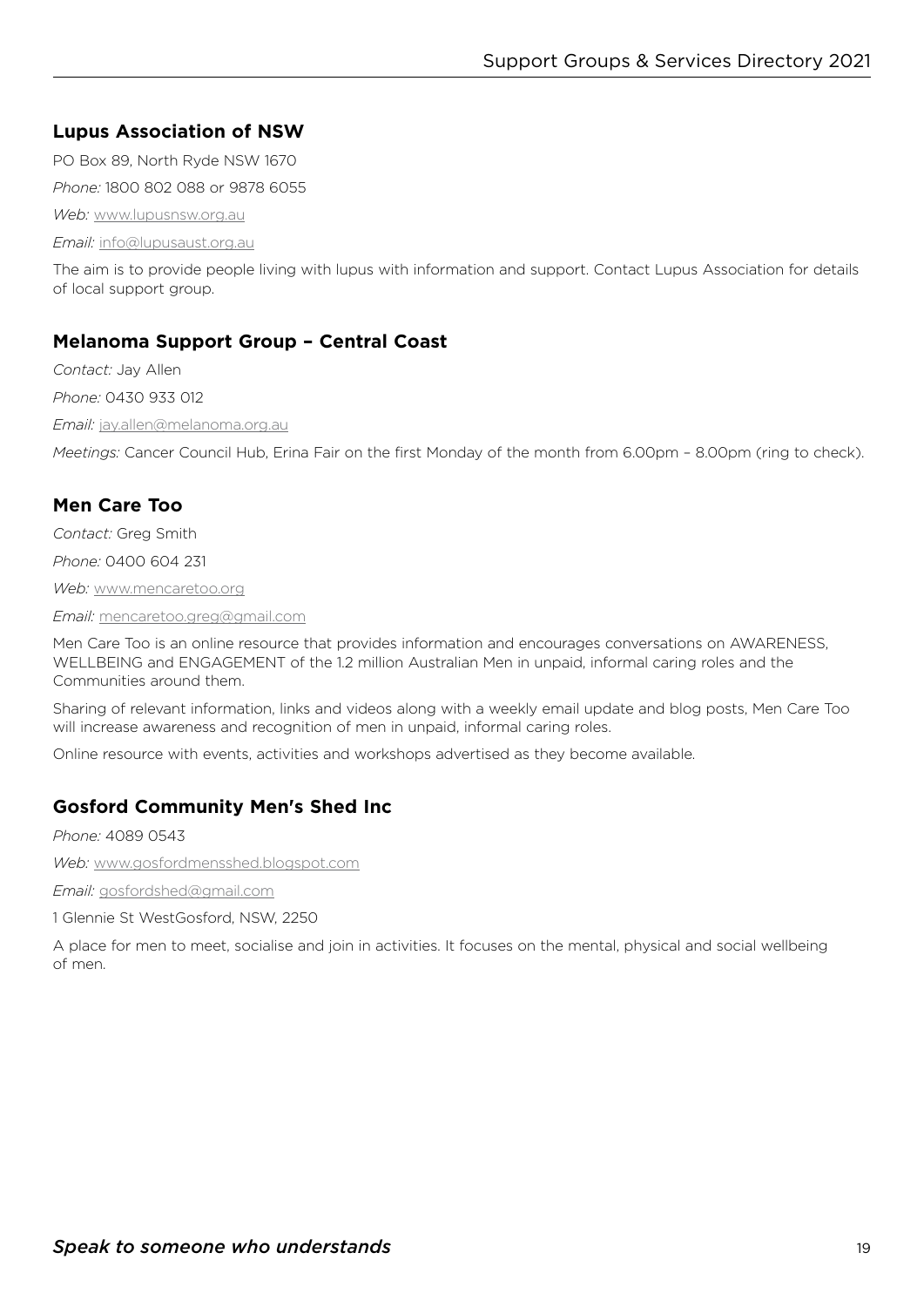# <span id="page-19-0"></span>**Mental Health Line & Services CCLHD**

Mental Health Service, PO Box 361, Gosford NSW 2250

*Phone:* 1800 011 511

Mental Health Line 1800 011 511 is a 24 hour telephone service operating 7 days a week across NSW. Anyone with a mental health issue can use the Mental Health Line to be directed to the right care for them. It can link people into the most appropriate part of the Central Coast Mental Health Service: Children and Adolescent Mental Health Service (CAMHS), Adult Mental Health, Older People's Mental Health Service, Aboriginal Mental Health Team and the inpatient units.

Carers, mental health professionals and emergency services workers can also access advice and relevant services through the Mental Health Line.

# **Motor Neurone Disease Association of NSW Central Coast Support Group**

*Phone Family Support Regional Adviser:* 1800 777 175 *Phone Advisor Central Coast:* 02 8877 0964

#### *Web:* <www.mndnsw.asn.au>

MND Association provides support, information, education & equipment to people with MND, their carers, families and health professionals involved in their care.

MND support groups and coffee mornings provide the opportunity for people living with motor neurone disease to meet together regularly to chat and learn from each other.

The Central Coast Support Group meets on the first Thursday of the month on a bi-monthly basis at Narara Community Centre. 2 Pandala Rd, Narara. Get-together, general discussion, usually with a guest speaker. For more information and to confirm dates, times and your attendance contact Kath Teesson, MND NSW Central Coast office, phone 8877 0964.

# **MS Central Coast**

*Phone:* MS Connect 1800 042 138

*Website:* <www.ms.org.au>

*Email:* [msconnect@ms.org.au](mailto:msconnect%40ms.org.au?subject=)

MS Peer Support program is a great way for people affected by multiple sclerosis to connect with and support each other – both those living with the disease, and also carers, family and friends.

Giving and receiving practical and emotional support can help you understand a recent diagnosis, manage your symptoms and live well with multiple sclerosis. It's also a great way to make new friends!

#### Face to Face Peer Support groups

Central Coast Saturday MS Peer Support – Holgate Gosford MS Peer Support Group – Narara on 3rd Wednesday each month (except Dec & Jan) at 11.30am

**Telegroups** meet by telephone rather than in person and are an effective way of connecting people by phone who have a common need.

Under 30s Telegroup – First Friday of every month, 12.30pm – 1.30pm.

Men's support group – 1st Thursday of the month – 1.30pm to 2.30pm, last Tuesday of the month – 12pm – 1pm Women's support group – 4th Monday of the month – 12.30pm to 1.30pm

Women in 40 to 64 group – 3rd Tuesday of the month – 1.30pm to 2.30pm

Over 65's group – 1st Tuesday of the month – 10.30am – 11.30am

After hours group for working people – 2nd Wednesday night of the month – 7.00pm to 8.00pm

Family and friends telegroup – 1st Tuesday of the month – 7.30pm to 8.30pm

General support groups – 2nd Monday of the month – 7pm to 8pm

Second Tuesday of the month – 7pm to 8pm

Mums with MS support group – 2nd Tuesday of the month – 1pm to 2pm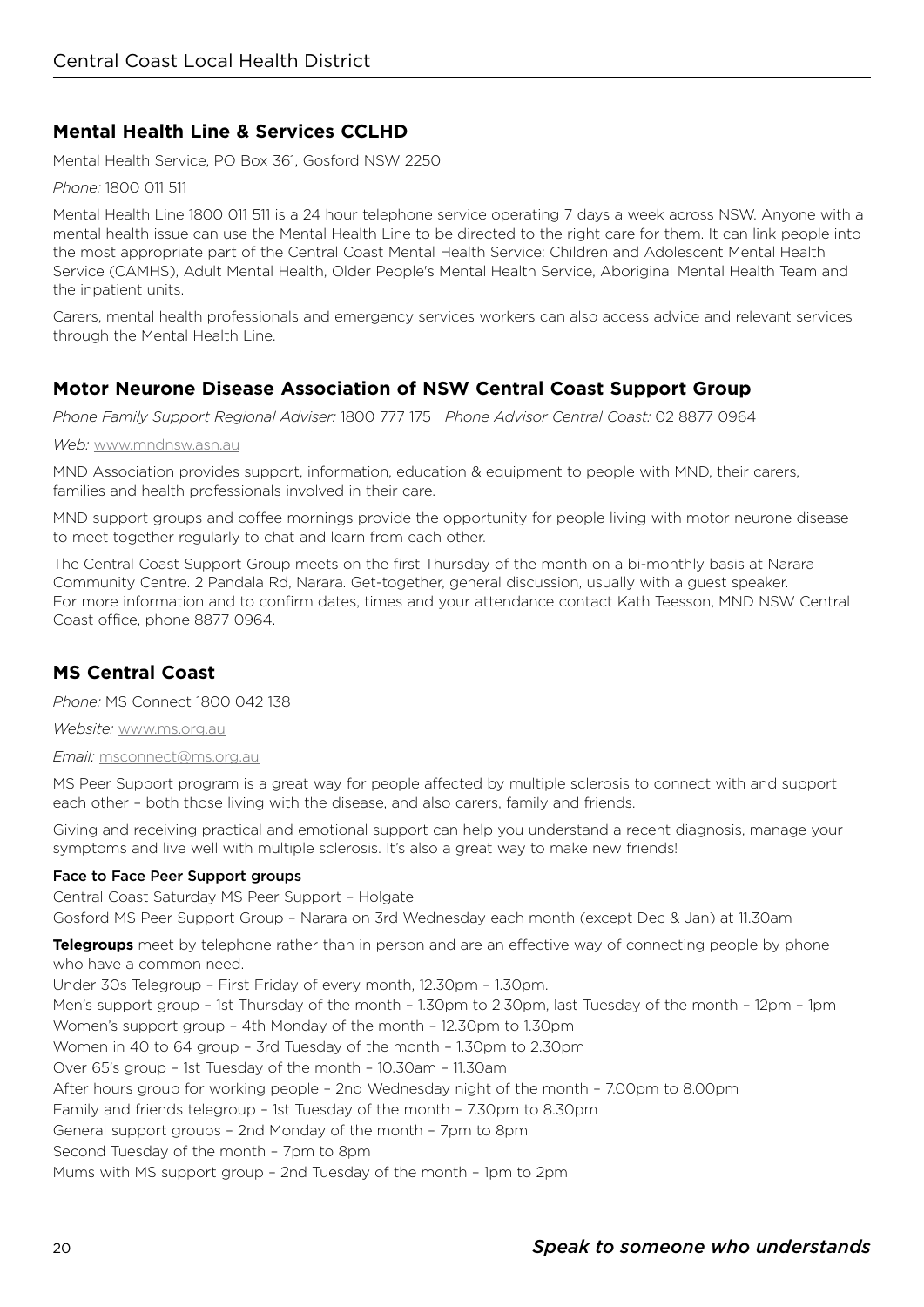# <span id="page-20-0"></span>**Myalgic Encephalomyelitis/Chronic Fatigue Syndrome and Fibromyalgia**

Kincumber Neighbourhood Centre 1/20 Kincumber St, Kincumber NSW 2251

*Phone:* 4363 1044

*Email:* [me.cfs.fm.cc@outlook.com](mailto:me.cfs.fm.cc%40outlook.com?subject=)

This support group is for those affected by Myalgic Encephalomyelitis/Chronic Fatigue Syndrome and Fibro-Myalgia. The group members share research, coping strategies and provide support in a friendly atmosphere and all sufferers, family members and carers are welcome.

Meets on the 2nd Tuesday of each month at Kincumber Neighbourhood Centre from 10.30am – 12pm. The centre is at 1/20 Kincumber St, Kincumber. Just a short walk through from the Kincumber Shopping Village. After the meeting, we generally migrate to a local cafe for a well-earned coffee.

# **Ngiyang Aboriginal Pregnancy Child & Family Health Service (AMIHS/BSF)**

"Strong women, Strong babies"

*Phone:* 02 4394 9148

*Hours:* Monday to Friday, 8.30am – 5.00pm

Ngiyang, meaning 'we all, including you' is a Pregnancy, Child and Family Health service based in Gosford. We offer weekly playgroups and outreach clinics at:

West Gosford – Coastwide Child and Family Services, 21 Jusfrute Drive, West Gosford, Tuesday 12:30 – 2.00pm

Umina – Mingaletta, Aboriginal and Torres Strait Islander Coorporation, 6 Sydney Avenue, Umina Beach, Tuesday 10.00 – 11.30am

The Entrance Community Centre – The Benevolent Society, cnr Oakland and Battley Avenue, The Entrance, Wednesday 10.00am – 12.00pm.

Ngiyang combines both the Aboriginal Maternal and Infant Health Service (AMIHS) an antenatal to 6 week postnatal service and the Building Strong Foundations Service (BSF), a postnatal service that supports parents from birth until the child starts school. The team consists of Aborigianal Health Workers, Midwives, Child and Family Health Nurses and a Social Worker who work in partnership to provide culturally appropriate care and support for Aboriginal families who live in the Gosford Local area, from Brisbane Water to the north including The Entrance, Long Jetty and Bateau Bay corridor.

The support provided includes: outreach and home visiting antenatal care and infant/child developmental checks, parenting support, infant feeding support, immunisations, transport to appointments, and support to access other services.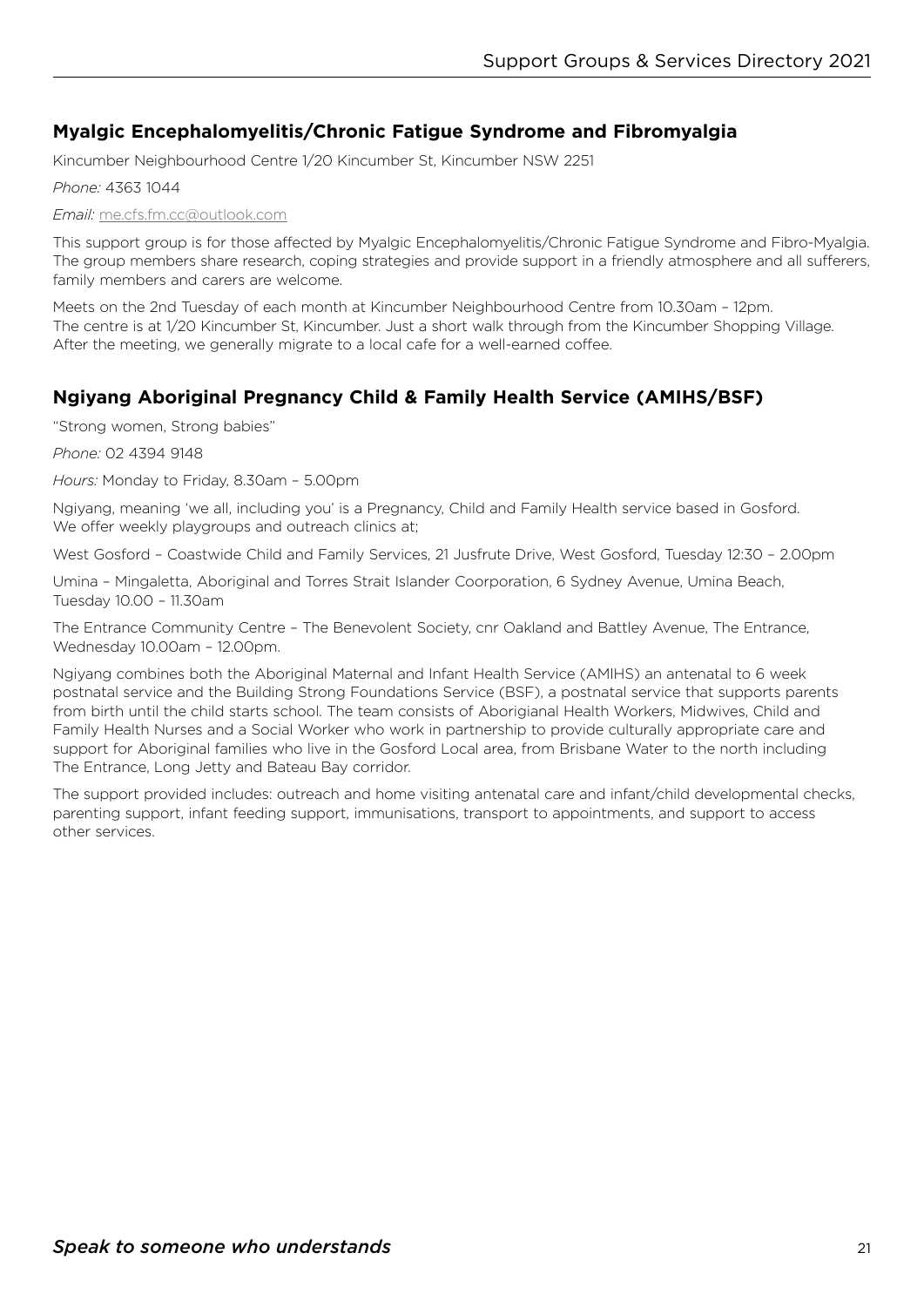# <span id="page-21-0"></span>**Northern Settlement Services Ltd**

Tuggerah Lakes Community Centre, 1 Bay Village Rd, Bateau Bay NSW 2261

*Phone:* 4334 3877

*Fax:* 4334 3044

*Web:* <www.nsservices.com.au>

*Email:* [cc@nsservices.com.au](mailto:cc%40nsservices.com.au?subject=)

Northern Settlement Services provides support services to migrants and refugees living on the Central Coast.

The Multicultural Community Development Project, aim of this project is to strengthen CALD families, children, young people and communities, and support their connection to the wider community. We facilitate activities like playgroup, community consultations, information session and NSS participates in some community events on the Central Coast to support the engagement and participation of CALD communities. The program also responds to requests from CALD community for information or referral to relevant organisations.

Settlement Engagement and Transition Support (SETS), provides assistance to eligible Visa holders of migrants & refugee backgrounds during their first 5 years of settlement on the Central Coast. This free program provides, Casework, Group work, Advocacy, Information & Referral to individuals, families and young people, through our local office or at other arranged locations. The SETS program also supports local services through cultural competency training & consultation and convenes the Central Coast Multicultural Interagency (CCMI).

Multicultural Social Support (MSSS) supports the frail aged from culturally & linguistically diverse backgrounds. Our volunteers can take Clients out to shopping, doctor's appointments and so on. MSSS also organises regular social activities.

**Community Visitors Scheme (CVS)**, is a program that provides companionship by volunteer visitors to socially isolated people of culturally and linguistically diverse backgrounds who reside in Australian Government-funded aged care homes and those who receive Home Care Package care at home.

Talking Around the World, is an informal FREE English conversation class held on Tuesdays through school term at the Erina Community Trust Hall, Erina. This free service is open to all Visa Holders on the Central Coast and is supported by Northern Settlement Services registered Volunteers. The program also offers free childcare, with a creche onsite and a qualified childcare worker to provide supervision. Morning tea is provided. This program is coordinated by the Settlement Engagement Transition Support Program.

Playing Around the World, is to link the culture and experience from different members of diverse communities through a range of children's activities and bring families together, share ideas, friendship and give children the opportunity to learn through play.

Multicultural Flexible In-Home Respite Service, to support and maintain care relationships between carers and clients, through providing good quality respite care for frail older people so that the carers can take a break. Respite provided is for care recipients over the age of 65 years, not with a disability under 65 years. Social support, to provide entry-level support services to assist frail older people to live independently at home and in the community.

#### Speak to someone who understands

Please contact the Bateau Bay office if you are interested in volunteering. (Details above)

Immigration advice is available at our head office in Hamilton. Please make an appointment on Ph: 4969 3399 or free call Ph: 1800 813 205.

*Hours:* Mon- Fri 9am – 4pm.

*Fee's:* Small fee for transport and some social activities for MSSS.

*Referral:* Self, Friend, Carer, family, My Aged Care (Ph: 1300 200 422), GP etc.

*Disability Access:* Yes

*Languages (Other than English):* Spanish, Farsi, Thai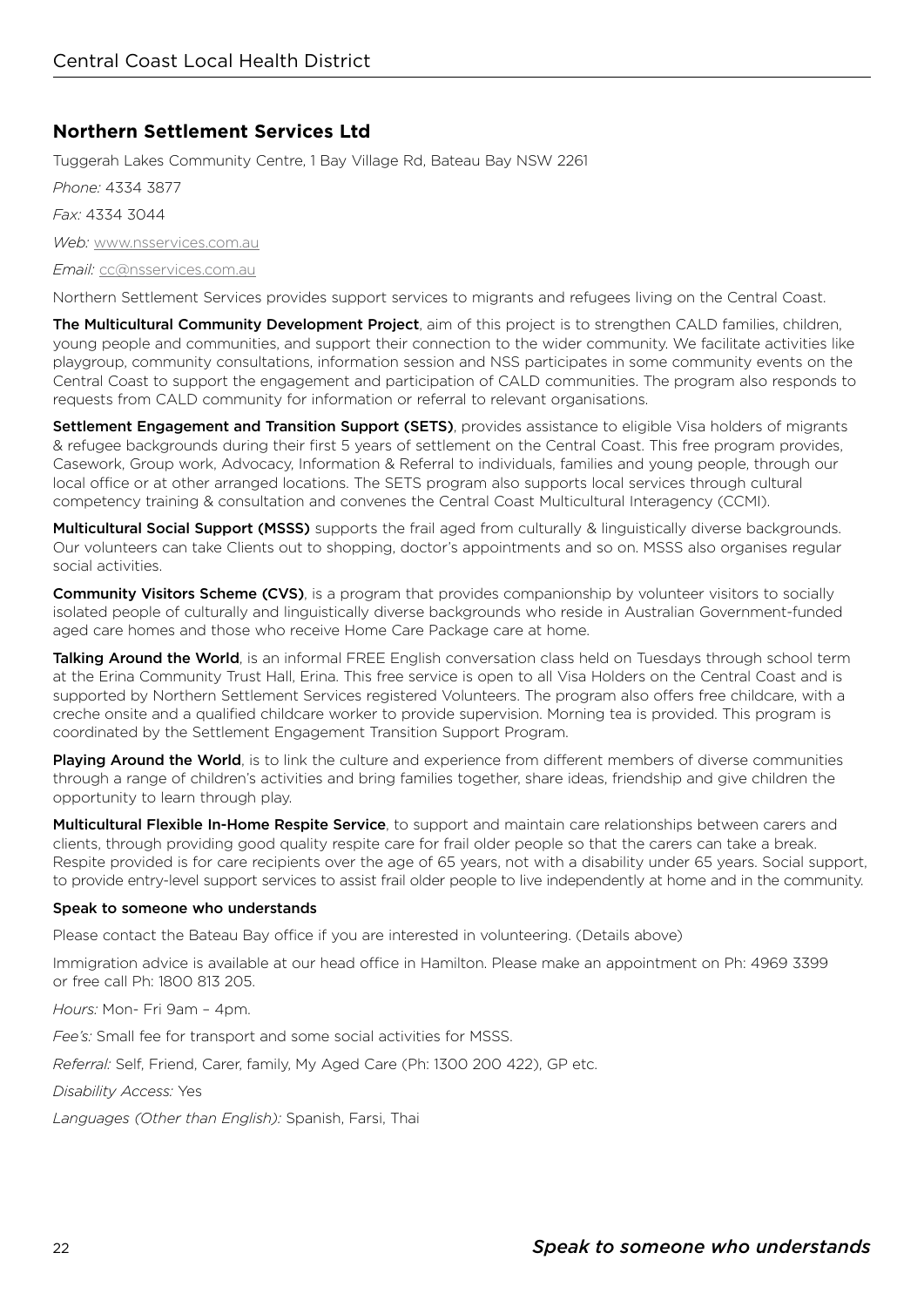# <span id="page-22-0"></span>**Pantry Club – Hope Church Central Coast**

*Contact:* Coordinator Pantry Club, 4 Sydney Ave Umina

*Phone:* 4344 2509

*Web:* <www.hopechurch.org.au>

*Email:* [reception@hopechurchcc.org.au](mailto:reception%40hopechurchcc.org.au?subject=)

The Pantry Club offers practical support to those suffering financial hardship on the Umina/Woy Woy Peninsula by offering grocery assistance and scrumptious morning tea and cappuccino. Our volunteers are friendly and supportive listeners, can help build connections into the community and refer to other organisations when needed. Everyone is most welcome to drop in for a coffee.

# **Parenting Groups 0-12 months**

Early Childhood Nursing Service – CCLHD Gateway Centre, PO Box 361 Gosford NSW 2250

*Phone:* 4328 7900

Older Baby Groups 4–7 months: Starting solid foods, changes in routine, sleep, growth and development, keeping baby safe.

Pre Toddler Sessions 9–12 months: Creative ideas for play, growth and development, independence & safety, eating from the family diet, sleep and settling.

Contact your nearest Community Health Centre for days and times (contact list at back of directory) or contact Child & Family Health.

# **Parkinson's Support Group (Central Coast)**

Phone: 1800 644 189

Web: [www.parkinsonsnsw.org.au](http://www.parkinsonsnsw.org.au)

Email: [pnsw@parkinsonsnsw.org.au](mailto:pnsw%40parkinsonsnsw.org.au?subject=)

Parkinson's NSW Support Groups provide non-judgemental support and evidence-based information for people living with Parkinson's, their carers and family members.

Our welcoming Support Groups are part of Parkinson's NSW – the Peak Body for the State's Parkinson's community – and can provide a forum for people living with Parkinson's to gain access to information, advice from Parkinson's Registered Nurses, counselling and other specialised support.

Parkinson's NSW and its network of more than 80 Support Groups also provides advocacy for the Parkinson's community, and education for individuals, Primary and Allied Health professionals and Aged Care Support Workers.

Together we also raise funds for ongoing delivery of services, as well as support for research projects which have the potential to provide better quality of life for people living with Parkinson's today while the search for a cure continues.

*Meetings:* Contact Parkinson's NSW for details of meetings in your area.

# **Playgroup NSW – MyTime Peer Support group**

*Phone:* 1800 171 882

*Web:* <www.playgroupnsw.org.au> or <www.mytime.net.au>

*Email:* [rpragnell@playgroupnsw.org.au](mailto:rpragnell@playgroupnsw.org.au)

MyTime Peer Support Groups are for anyone that is caring for a child with a disability or chronic medical condition 0–16 yrs. Parents are welcome to attend with or without their child.

Bateau Bay: Banksia Centre, 7 Sir Joseph Banks Drive – Thursday 9.30am

Erina: Erina Trust Community Hall, Cnr Karalta Road & Ilya Avenue – Monday 9.30am

West Gosford: PlayConnect Coastwide Child and Family Services, 1/21 Jusfrute Drive – Friday 10am

# *Speak to someone who understands* 23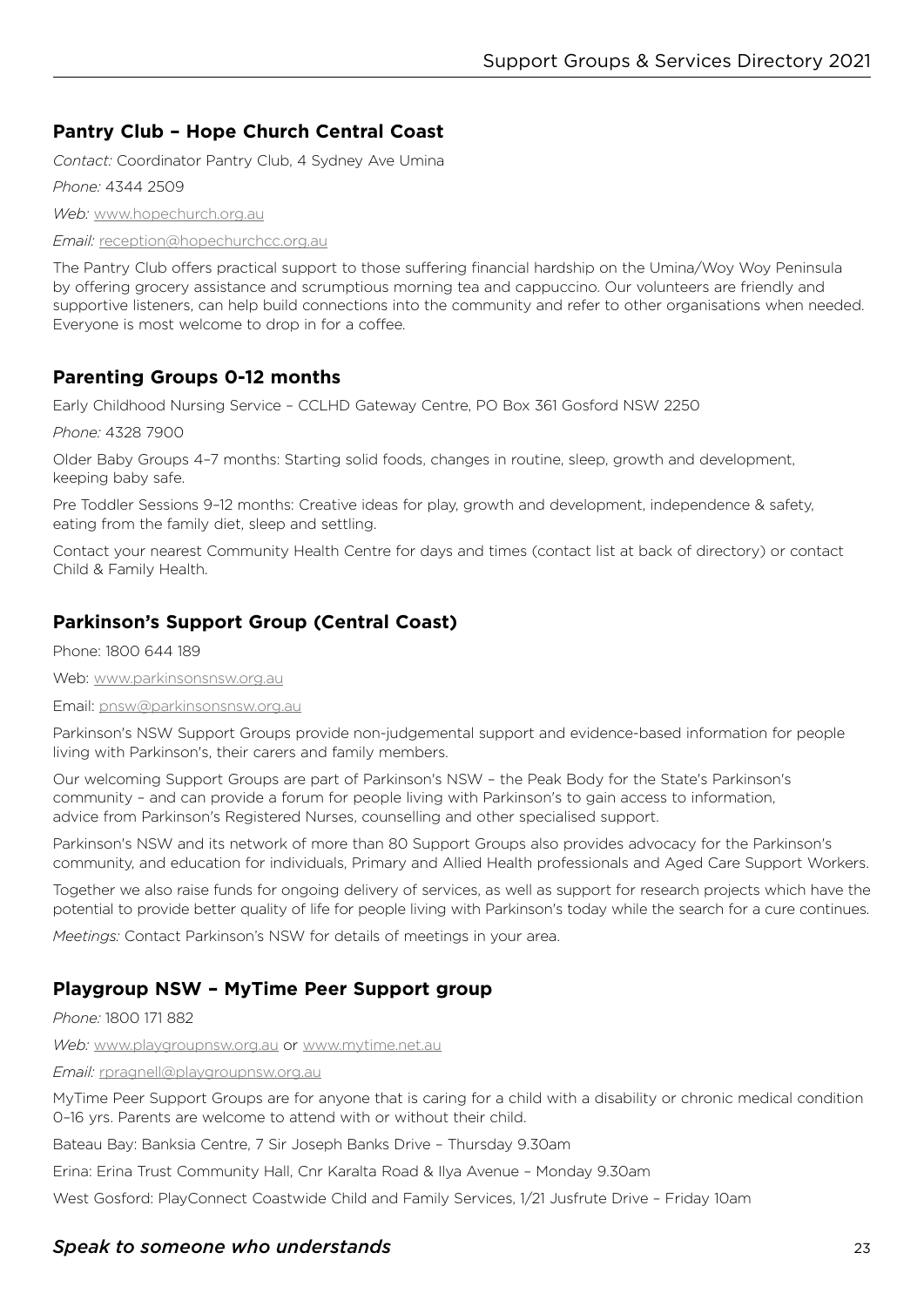# <span id="page-23-0"></span>**Playgroup NSW – PlayConnect Playgroup**

*Phone:* 1800 171 882

*Web:* <www.playgroupnsw.org.au>

*Email:* [rpragnell@playgroupnsw.org.au](mailto:rpragnell@playgroupnsw.org.au)

PlayConnect Playgroups are facilitated playgroups specifically for children aged 0–6 years with Autism Spectrum Disorder (ASD) or ASD like symptoms. Children do not need to have a formal diagnosis to attend.

West Gosford PlayConnect, 1/21 Jusfrute Drive West Gosford NSW 2250, Friday 10.00am

# **Prostate Cancer Support Group (Central Coast)**

Erina Community Health Centre, 169 The Central Coast Highway, Erina

*Phone:* 4367 9600

*Web:* <www.prostate.org.au>

The group provides an opportunity to meet with men who have experienced prostate cancer. Information and sharing of similar experiences plus we have an available up to date library of books, reference material with guest speakers organised monthly. Men and their partners are welcome.

Gosford Group: Terrigal Uniting Church 380 Terrigal Drive, Terrigal 9.30am - 12.00pm (9:30am for new members, 10.00am for existing members) last Friday of the month *Contact:* Jacquie Swindells 4367 9600. Lindy Lawler 4353 9300 *Chairman:* John Daven 4329 2244 or 0419 207 518

# **Regional Youth Support Services Inc.**

123 Donnison Street (PO Box 1300) Gosford NSW 2250

*Phone:* 4323 2374

*Web:* [www.ryss.com.au](https://www.ryss.com.au/)

*Email:* [administration@ryss.com.au](mailto:administration%40ryss.com.au?subject=)

Regional Youth Support Services ('RYSS') is a leading, locally based youth specific not-for-profit service, delivering frontline youth support and innovative engagement strategies to young people between the ages of 12 and 25, and their families in communities throughout the Central Coast. RYSS delivers intensive support for young people through Case Management, Early Intervention, Advice & Referral services, Transitional Accommodation and Targeted Living Skills Programs, Advocacy & Social Engagement strategies, a broad range of NDIS supports including Coordination of Supports, SLES, community and social engagement 1:1 and group activities, support with education needs, employment solutions, Cultural and kin connection support for Aboriginal and Torres Strait Islander young people, Leaving custody support and crime prevention initiatives.

Any young person on the Central Coast can access RYSS' supports by phoning (02) 4323 2374 or can find out the latest programs and activities by visiting our website - [www.ryss.com.au](http://www.ryss.com.au)

# **Respiratory Support Group – CCLHD**

*Phone:* 1300 725 565

Support for clients and carers who have a Chronic Respiratory Disease.

The group offers monthly educational meetings and guest speakers. Social and community awareness events may also be held throughout the year. Sessions run for approximately 1.5 – 2 hours.

'Short Pants' Gosford Support Group is held at the Erina Health Centre (near Rivers outlet store) 169 Central Coast Hwy Erina.

The group is affiliated with The Australian Lung Foundation and is a component of Pulmonary Rehabilitation.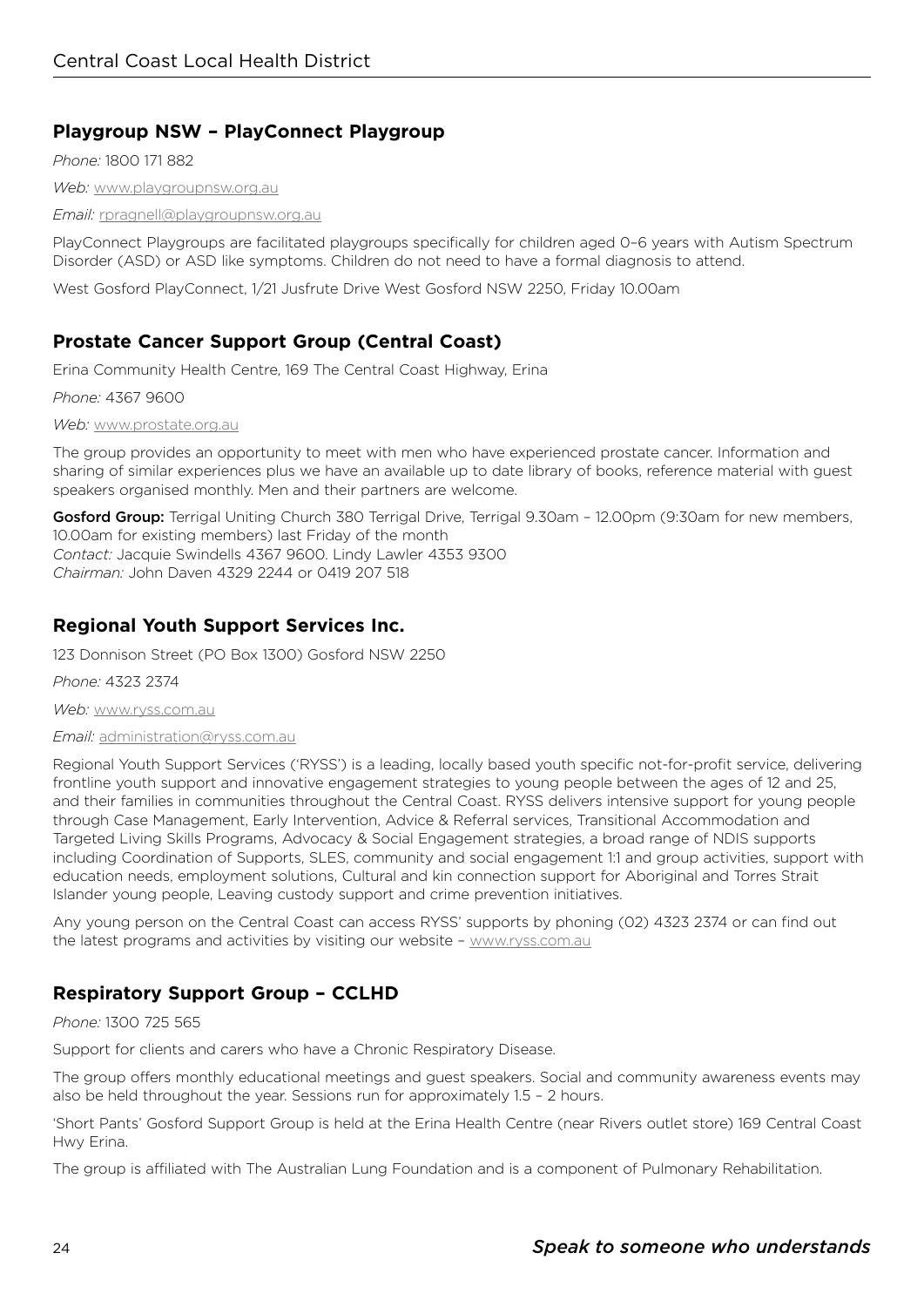# <span id="page-24-0"></span>**Schizophrenia & Bipolar Fellowship (Central Coast)**

PO Box 647, Woy Woy NSW 2256

*Phone:* Stephanie 4344 7989 or Conette 4368 2214

*Email:* [ks.wood@bigpond.com](mailto:ks.wood%40bigpond.com?subject=)

To support consumers and carers. And to provide an opportunity for carers and consumers to socialise and support each other.

*Meetings:* Due to COVID restrictions, please call to check where meetings are being held. There is an option to meet at Memorial Park, Woy Woy.

# **Spina Bifida Support Group (Central Coast)**

PO Box 374, Ettalong Beach NSW 2257 *Phone:* Philip & Ann Hudson 4341 7972 or 0422 372 834 *Phone:* Kerry Daintin 4328 3235 *Phone:* Spina Bifida Information Line 1300 655 447 *Email:* [ann.hudson@optusnet.com](mailto:ann.hudson%40optusnet.com?subject=)

To provide social support for families with a child with Spina Bifida. All general support offered – talks, meetings and links to services. Local Support group organise social outings and luncheons at different times of the year.

# **Solace Association Inc NSW Branch**

*Contact:* Local Facilitator – Liz Martin

*Phone:* 4369 1431 or 0424 470 029

Web:<www.solace.org.au>

Email: [jedda@coastal.net.au](mailto:jedda%40coastal.net.au?subject=)

Solace – Support, Ongoing, Love, Acceptance, Care, and Encouragement.

Solace is a support group for persons who have been bereaved by the death of a spouse/partner. Trained support workers, who have also been bereaved, are available at the meetings to assist.

# **Stoma Support Group**

*Contact:* Stomal Therapy Nurse (CCLHD)

*Phone:* 4320 3323

*Email:* [CCLHD-Stomaltherapy@health.nsw.gov.au](mailto:CCLHD-Stomaltherapy@health.nsw.gov.au)

Support group for people living with a stoma. All ages welcome.

*Meetings:* Meetings from 2021 will be 3rd Wednesday of May & November 1.30pm – 4pm. Please ring for venue as this will change from year to year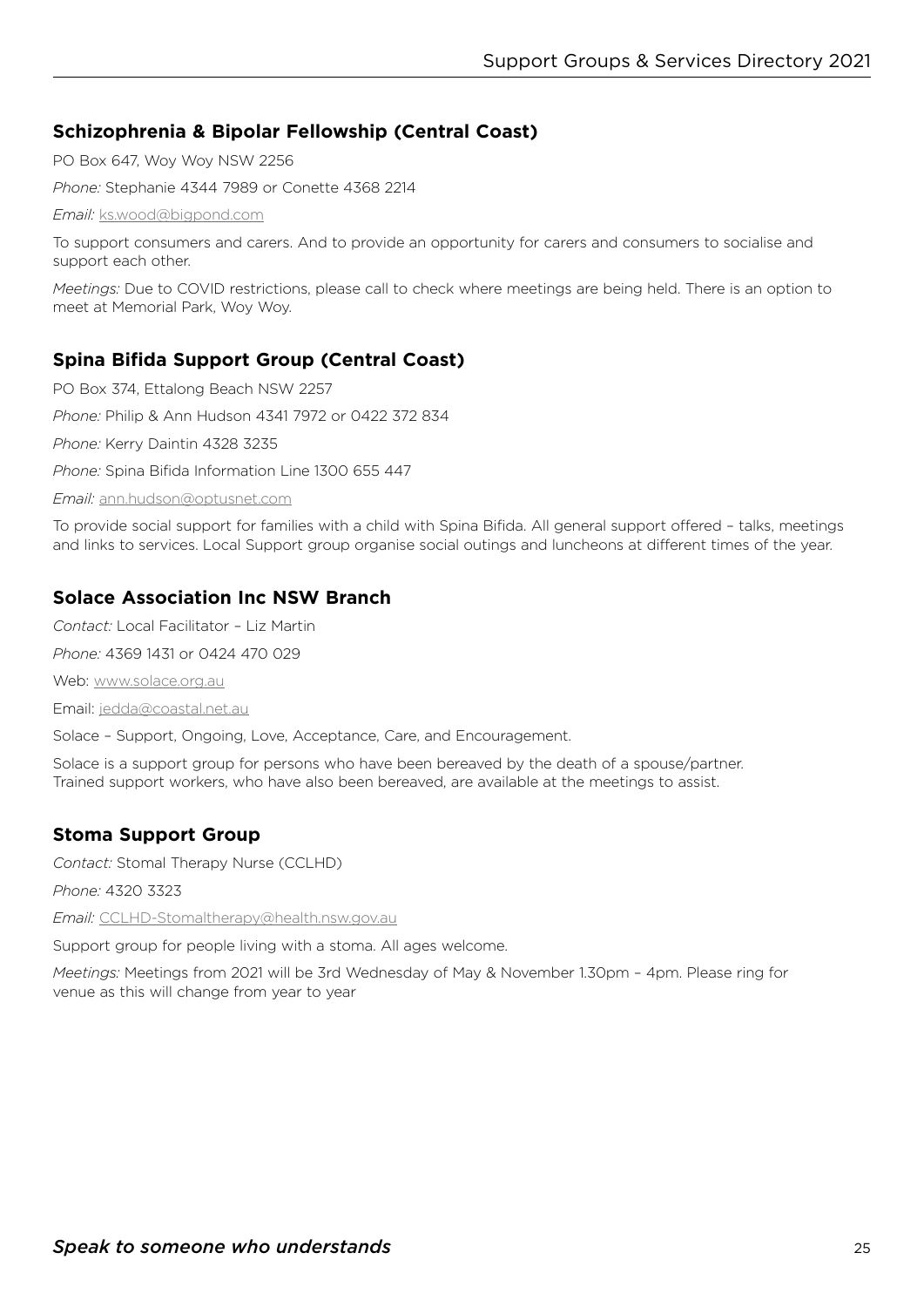# <span id="page-25-0"></span>**Stroke Recovery Clubs Central Coast**

Contact: Stroke Recovery Association NSW *Phone:* Freecall 1300 650 594 or 9807 6422 *Web:* <www.strokensw.org.au> *Email:* [info@strokensw.org.au](mailto:info%40strokensw.org.au?subject=) A meeting place for anyone who has been affected by stroke, to share their knowledge and experience and to meet other people and join in activities and outings. *Meetings:* Gosford: 10.00am – 12.00pm, every 2nd Friday. Wyong: Diggers at the Entrance – 10.00am – 12.00pm, 2nd Wednesday of the month

Woy Woy: Everglades Country Club – 11.00am – 1.00pm, 2nd Tuesday of the month

Woy Woy Hydrotherapy Pool: 10.00am – 12.00pm, Tuesdays and Saturdays

# **Stroke Recovery Club- Working Age Group Stroke Support (WAGS)**

Affiliated with Stroke Recovery Association of NSW

*Phone:* 1300 650 594 or 9807 6422

*Web:* <www.wags.com.au>or<www.strokensw.org.au>

*Email:* [info@strokensw.org.au](mailto:info%40strokensw.org.au?subject=)

A meeting place for working age 67 and under to share their knowledge and experience of Stroke. Meet other people and join in activities and outings.

*Meetings:*

WAGS: 10.00am – 12.00pm, 1st Saturday of the month at Mingara.

Scallywags: Working Age Men's Group – meet fortnightly on Fridays, 12:30 – 2.00pm.

Contact Stroke Recovery Association to confirm times, dates, and for further details.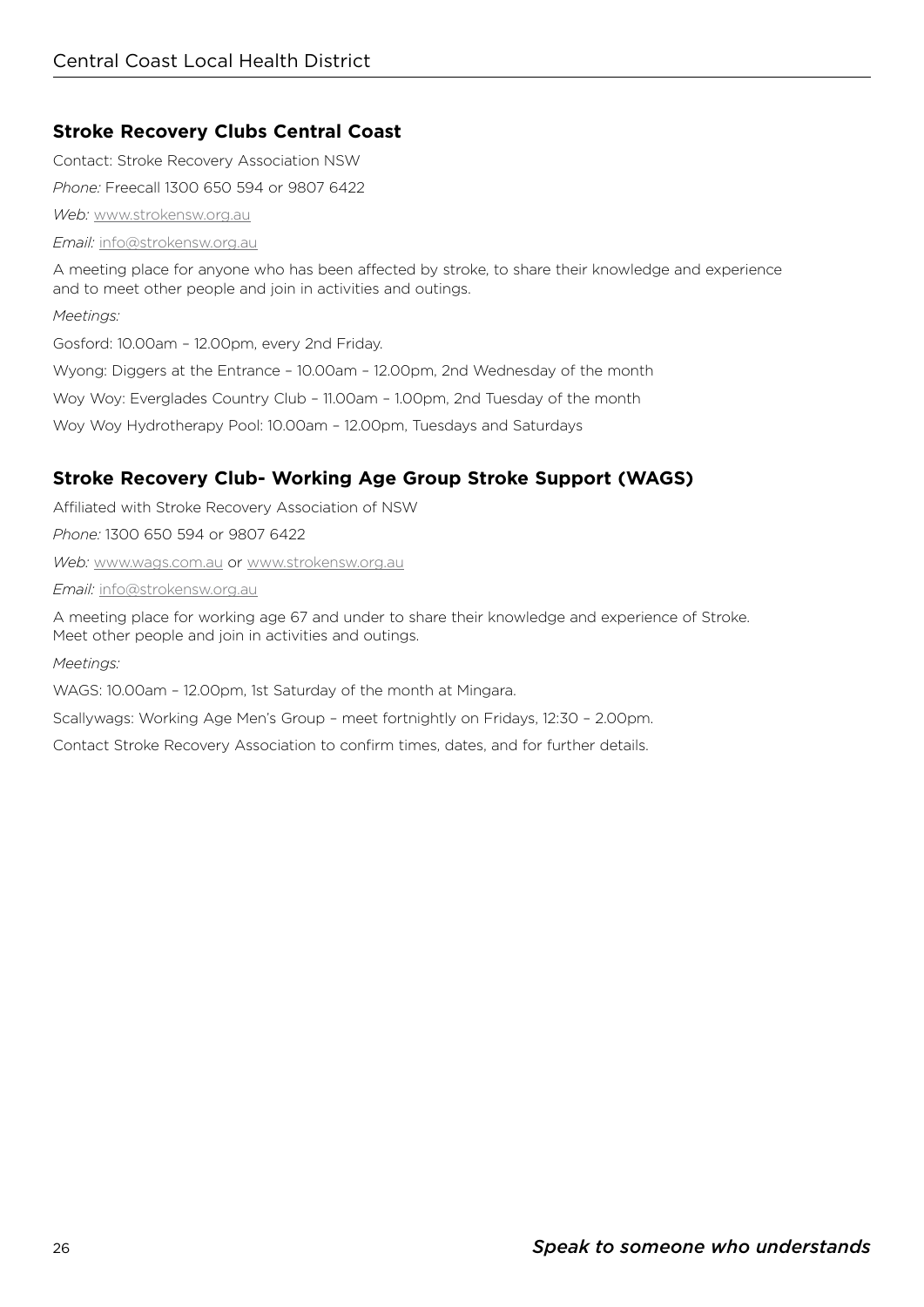# <span id="page-26-0"></span>**Synapse – NSW Office**

#### **Sydney (NSW State Office)**

*Address:* Suite 601, Level 6, 35 Smith Street, Parramatta NSW 2150 *Postal:* PO Box 3483, Parramatta CBD NSW 2124 *Phone:* 1800 673 074 (9am – 5pm, Monday – Friday) *Fax:* 02 9868 5619

#### **Gosford**

*Address:* Suite 2, Level 1, Gateway Centre, 237 Mann Street Gosford NSW 2250 *Postal:* PO Box 3483, Parramatta CBD NSW 2124 *Phone:* 1800 673 074 (9am – 5pm, Monday – Friday) *Fax:* 02 9868 5619

*Web:* <www.synapse.org.au>

*Email:* [info@synapse.org.au](mailto:info%40synapse.org.au?subject=)

*Facebook:* <www.facebook.com/synapse.org.au>

Synapse is dedicated to reconnecting the lives of those affected by neurocognitive disability.

We believe that everyone affected by neurocognitive disability is entitled to a life of quality, based on their own decisions and choices. In working to achieve this, Synapse delivers a range of services across Australia.

Contact us to find out about our resources or our information and referral, advocacy, NDIS, and training services.

# **Vision Australia**

The Gateway Centre, Suite 1, Level 3/237 Mann Street, Gosford NSW 2250

*Contact:* Team Manager (Joanne Northcote)

*Phone:* 1300 84 74 66

*Web:* <www.visionaustralia.org.au>

#### *Email:* [info@visionaustralia.org](mailto:info%40visionaustralia.org?subject=)

To assist people of all ages who are blind or vision impaired to experience life to the fullest. Information, advice and practical solutions are provided. Our services include: low vision services, independent living services, children's services, employment services, adaptive technology, orientation and mobility and equipment solutions.

Telelink services are available to those who seek to connect to other people with vision loss, via their telephone. We also offer a telehealth service to provide our services to clients direct to their home. Our Library services provide access to a diverse range of reading materials. This service provides access to a large range of audio books, newspapers, magazines, Braille books and even music Braille. You can instantly stream your material or download later.

Contact the local office on 4321 6700 for more information on community groups and activities for people who are blind or have low vision on the Central Coast.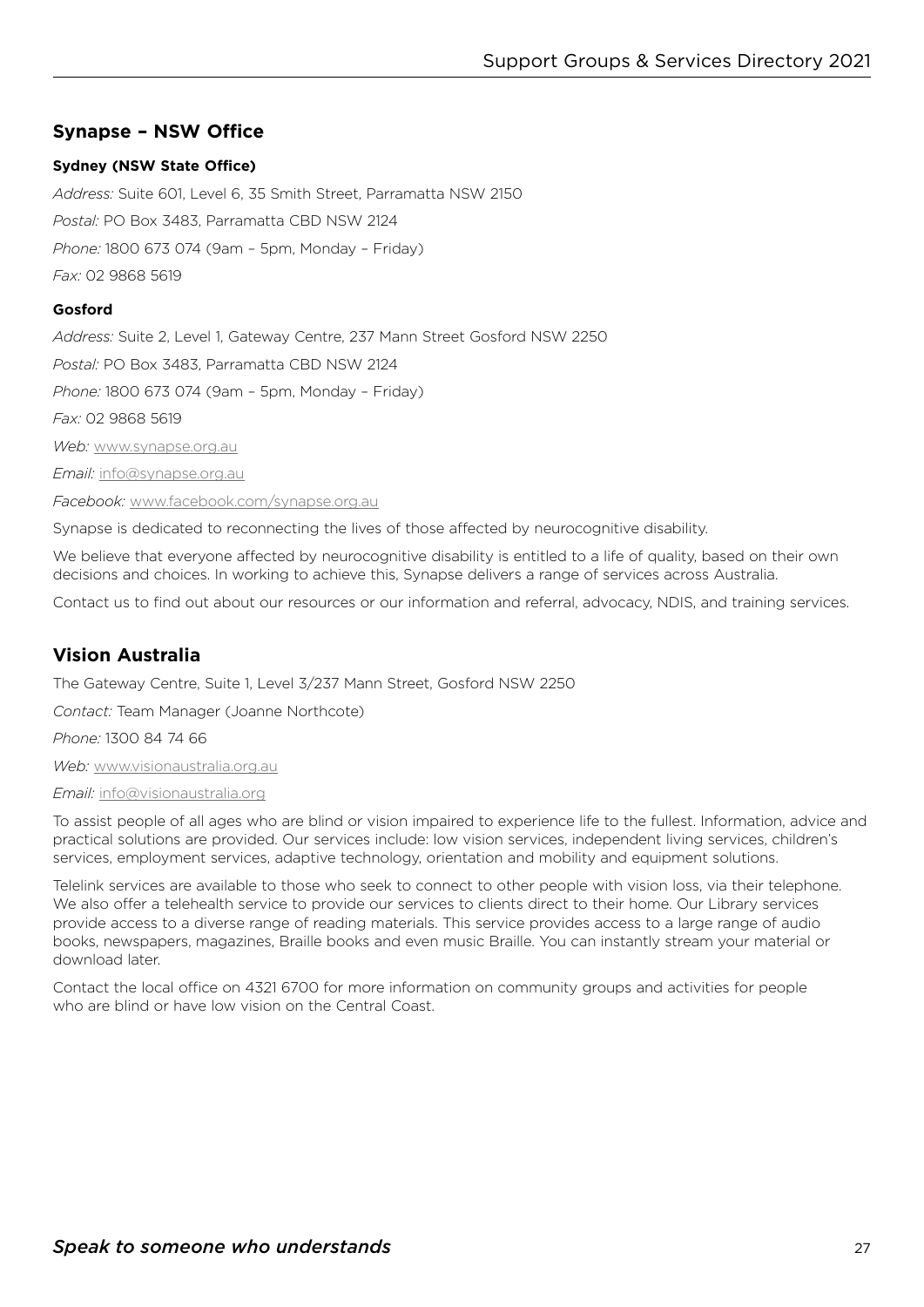# <span id="page-27-0"></span>**West Lakes Cancer Support Group**

*Contact:* Allan 0414 328 341 or Marie: 0418 497 216

*Meetings:* 2nd Tuesday of each month, 7.00 – 8.30pm Dora Creek Workers Club

# **WIGWAM, Central Coast Cancer Wig Library**

*Phone:* 4320 2181 or mobile 0447 298 130

*Email:* [CCLHD-WigWam@health.nsw.gov.au](mailto:CCLHD-WigWam@health.nsw.gov.au)

Free Wig Loan Service for people diagnosed with cancer who are experiencing hair loss due to chemotherapy or radiotherapy treatments. This is a professional and sensitive service that includes wig fitting, advice and supply. Turbans, hats and scarves are also available.

Phone and leave a message. You will be phoned within the week to discuss your needs, and to make an appointment. For general enquiries phone CoastCanCare on 4320 9855.

# **Young Mums Group & Under 21's Antenatal – CatholicCare**

CatholicCare Pregnancy Counselling

*Contact:* Julie Brooks

*Phone:* 4356 2622 or 0407 586 339

*Pregnancy Counselling:* Free for women of any age.

*Groups:* Support and education for young pregnant women and young mothers.

Preparation for Birth and Parenthood courses 5 x 6wk sessions Gosford & Kanwal. No cost.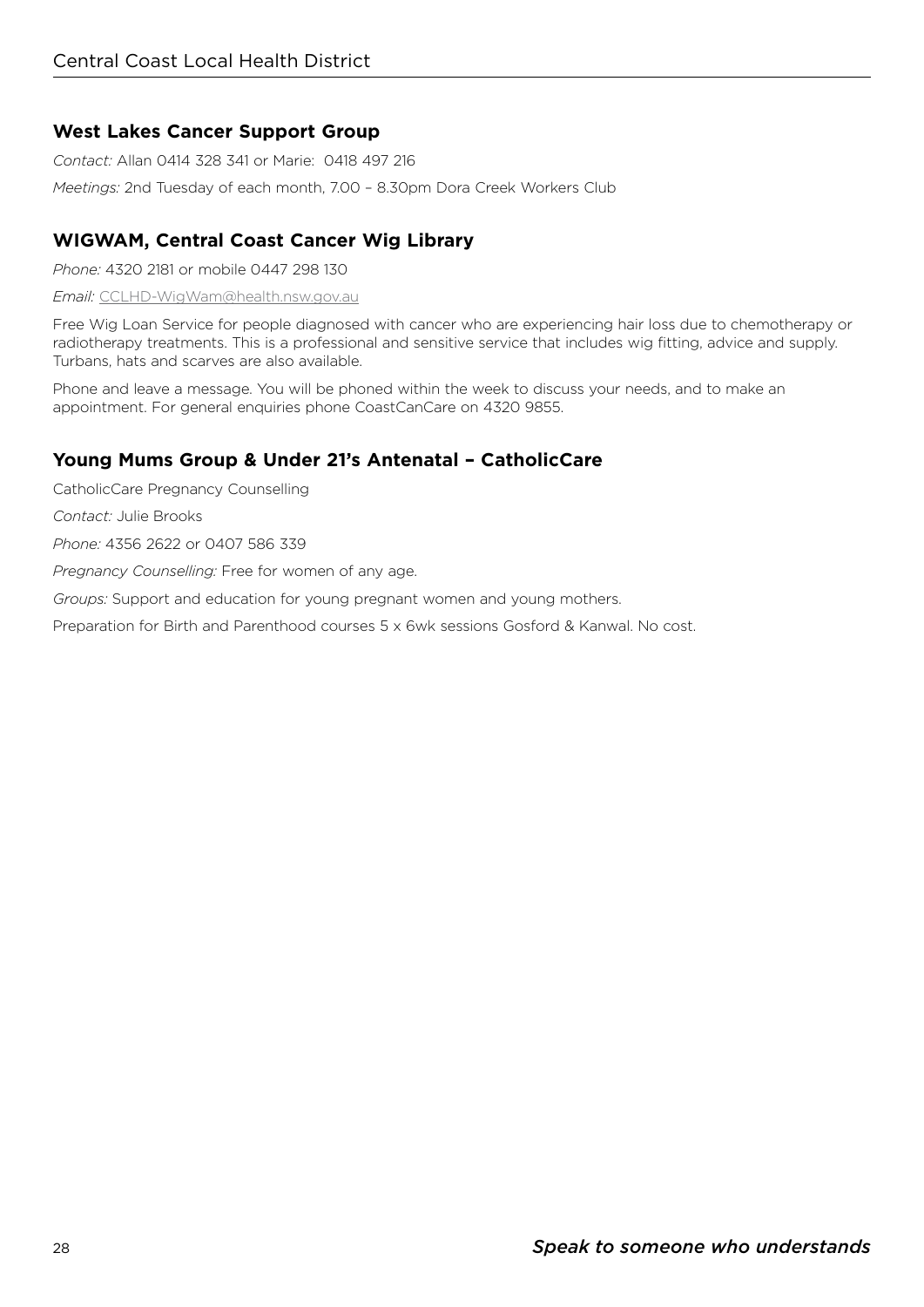# <span id="page-28-0"></span>Glossary of Terms

| <b>Term</b>      | <b>Definition/Meaning</b>                                                                                                                                                                                                                                                                                                                                        |
|------------------|------------------------------------------------------------------------------------------------------------------------------------------------------------------------------------------------------------------------------------------------------------------------------------------------------------------------------------------------------------------|
| Advocacy         | To plead in favour of; support or urge by argument; recommend publicly.                                                                                                                                                                                                                                                                                          |
| Carer            | Carers are unpaid and defined as someone who looks after relatives or friends who have a<br>disability, a chronic illness, or are frail aged. Carers are spouses, daughters, sons, siblings and other<br>relatives and friends. They provide care that is expected to be sustained and ongoing.                                                                  |
| <b>CCLHD</b>     | Central Coast Local Health District is the organisation that covers the local government areas of<br>Wyong Shire and Gosford City.                                                                                                                                                                                                                               |
| Consumer         | Users of the Area Health Service and their families - this can be current, in the past or in the<br>future consumers. This refers to a consumer being an active participant in health services,<br>rather than a passive recipient.                                                                                                                              |
| Community        | Can be described as the geographic area, the connected organisations & agencies as well as the<br>multitude of networks that are currently in operation across a region.                                                                                                                                                                                         |
| <b>NGO</b>       | Non Government Organisation                                                                                                                                                                                                                                                                                                                                      |
| Participation    | The term participation is usually used to reflect the longer-term involvement of consumers in the<br>decision making & planning of health services. This refers to a more active relationship between<br>the health service and the local communities and consumers.                                                                                             |
| Respite          | Opportunity for Carers to take a break from their caring roles, eg holiday respite, day care,<br>residential respite, in-home support. NOTE: Some Services have varying definitions of respite and<br>it is important to check with the individual agency of their definition.                                                                                   |
| Support<br>Group | A group of people who may have common experience, who may provide information, assistance,<br>mutual understanding, and expertise in particular health conditions - this can relate to medical<br>conditions or specific services. These groups can be quite varied in structure from social support,<br>to advocacy on particular issues to affirmative action. |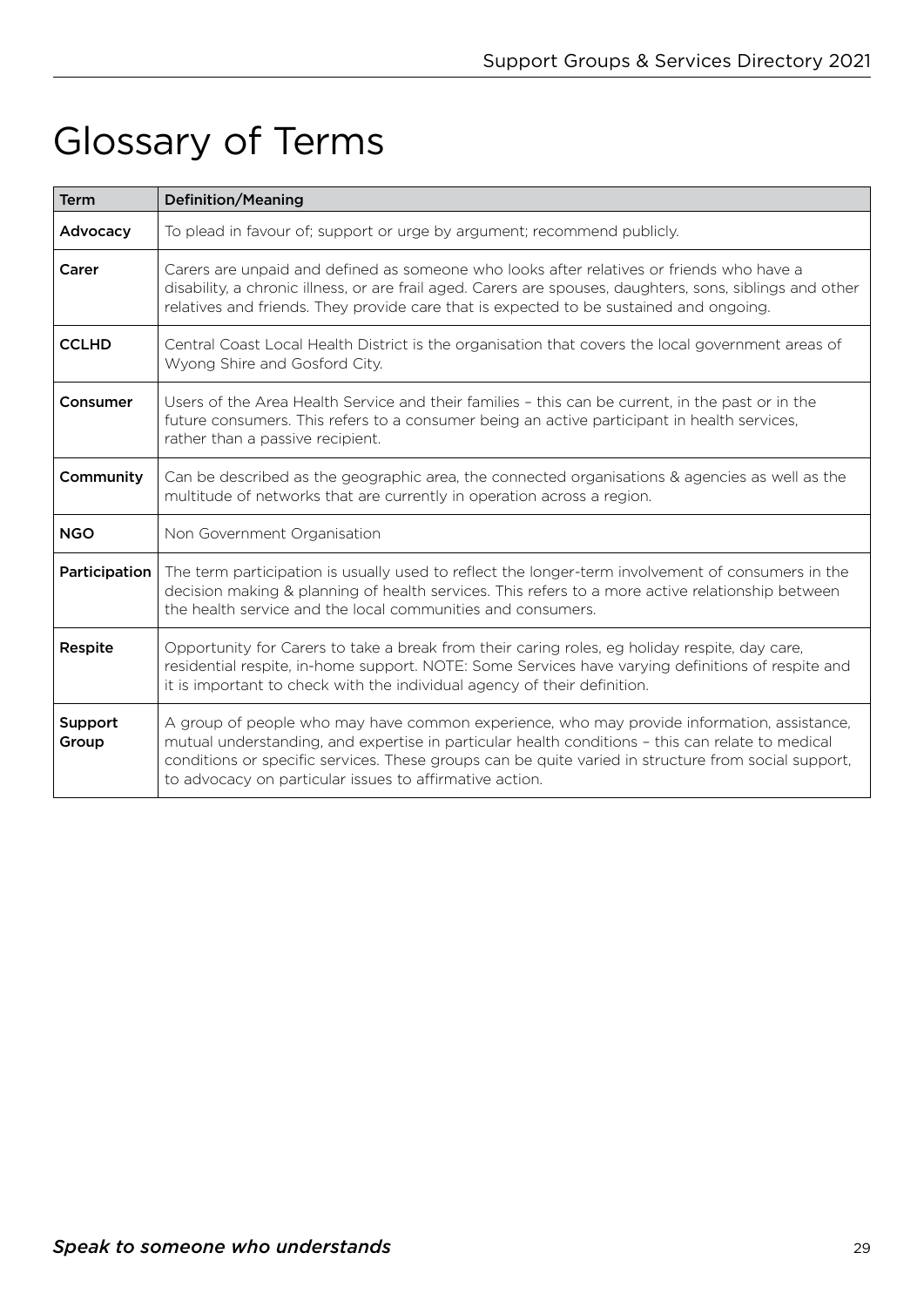# <span id="page-29-0"></span>Additional Support Organisations

| Advocates for Survivors of Child Abuse                                                                         | 8920 3611                                | www.asca.org.au or www.blueknot.org.au                 |
|----------------------------------------------------------------------------------------------------------------|------------------------------------------|--------------------------------------------------------|
| Addison's Disease Association Inc                                                                              | 0455 534 472                             | www.addisons.org.au                                    |
| Adult Migrant English Program                                                                                  | 132 637                                  | www.ames.net.au                                        |
| Stride                                                                                                         | 1300 001 907                             | www.stride.com.au                                      |
| Aged-care Rights Service (TARS)                                                                                | 02 9281 3600<br>1800 424 079             | www.agedrights.asn.au                                  |
| Aged Care Info Line                                                                                            | 1800 200 422                             | www.myagedcare.gov.au                                  |
| AIDS Hotline & Information Service                                                                             | 1800 451 600                             | http://thealbioncentre.org.au/                         |
| Alcohol & Drug Information Service                                                                             | 1800 250 015<br>02 9361 8000             | www.svhs.org.au                                        |
| Ambulance Service                                                                                              | 131 233<br>000 Emergency                 | www.ambulance.nsw.gov.au                               |
| Anxiety Disorders Information                                                                                  | 1300 794 991                             | www.wayahead.org.au                                    |
| ARAFMI - Mental Health and More                                                                                | 4323 7731                                | www.ccarafmi.org.au                                    |
| Asbestos Diseases Advisory Services                                                                            | 1800 646 690                             | www.asbestosdiseases.org.au                            |
| ASPECT Autism Spectrum Australia                                                                               | 1800 277 328                             | www.autismspectrum.org.au                              |
| Assistive Technology Centre                                                                                    | 1300 452 679                             | www.ilcnsw.asn.au                                      |
| <b>Baptist Care Services</b><br><b>BCS Head Office</b>                                                         | 1800 103 853<br>02 8713 4333             | www.baptistcare.org.au                                 |
| Bereavement CARE centre                                                                                        | 1300 654 556                             | www.bereavementcare.com.au                             |
| Bowel Group for Kids (BGK)                                                                                     |                                          | www.bgk.org.au                                         |
| Brain Injury Association of NSW                                                                                | 1800 673 074                             | www.synapse.org.au                                     |
| <b>Breastfeeding Helpline</b>                                                                                  | 1800 244 281                             | www.breastfeeding.asn.au                               |
| BreastScreen Australia                                                                                         | 132 050                                  | www.breastscreen.nsw.gov.au                            |
| <b>Bungree Aboriginal Association</b>                                                                          | 4350 0100                                | www.bungree.org.au                                     |
| Cancer Helpline                                                                                                | 131 120                                  | www.cancercouncil.com.au                               |
| Cardiomyopathy Association of Aust                                                                             | 1300 552 622                             | www.cmaa.org.au                                        |
| Carer Gateway                                                                                                  | 1800 422 737                             | www.carergateway.gov.au                                |
| CatholicCare                                                                                                   | 4356 2600                                | www.catholiccaredbb.org.au                             |
| Centrelink<br>• Disability Sickness & Carers<br>• Seniors card<br>• Aged Pension<br>• Family Assistance Office | 132 717<br>137 788<br>132 300<br>136 150 | www.humanservices.gov.au<br>www.seniorscard.nsw.gov.au |
| Cerebral Palsy Helpline                                                                                        | 1300 888 778                             | www.cerebralpalsy.org.au                               |
| Child Protection Helpline                                                                                      | 132 111                                  | www.facs.nsw.gov.au                                    |
| Child Support Agency                                                                                           | 131 272                                  | www.csa.gov.au                                         |
| Cleft Pals                                                                                                     | 9294 8944                                | www.cleftpalsnsw.org.au                                |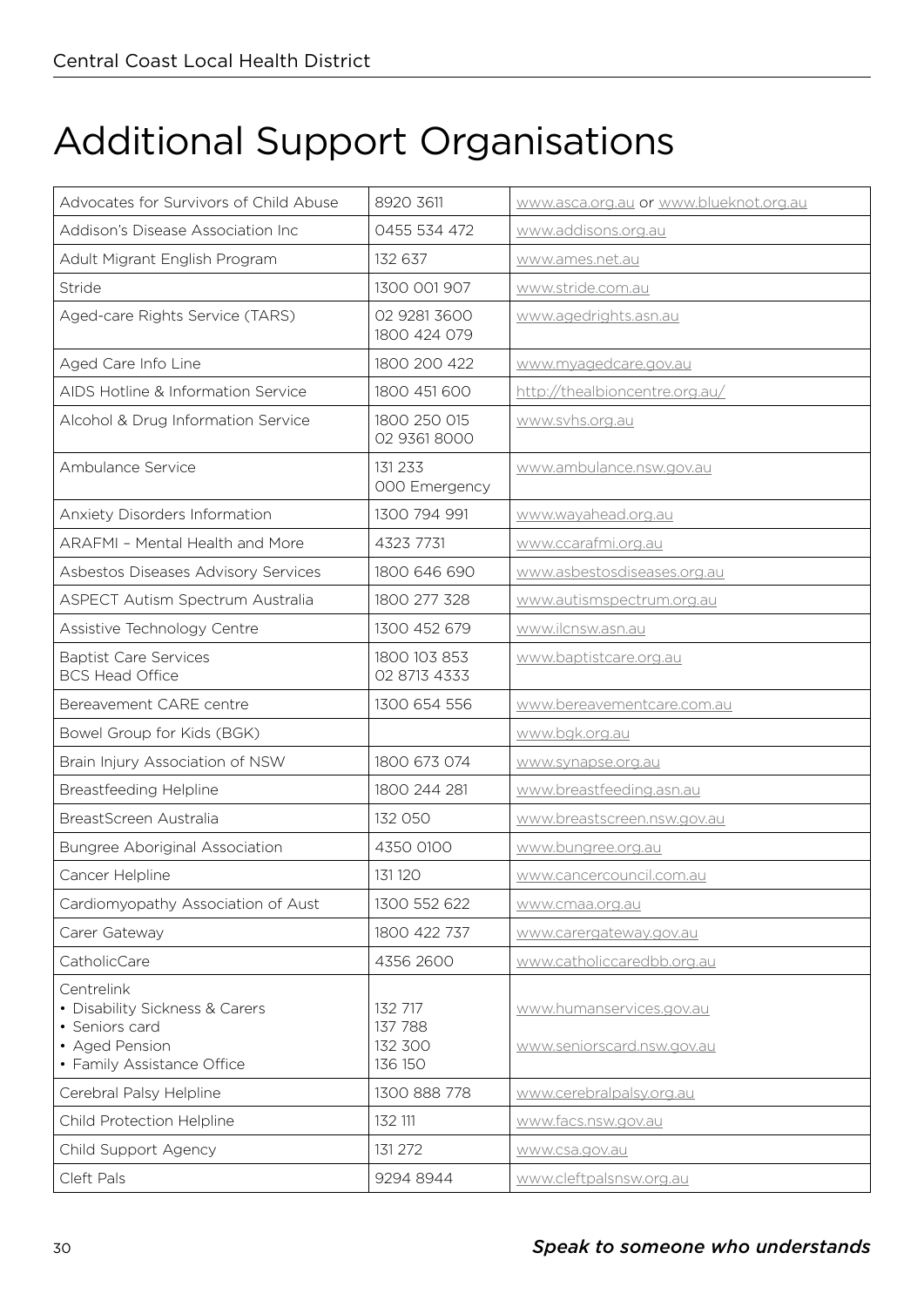| Coeliac NSW and ACT                                                | 1300 458 836 | www.coeliac.org.au                                                             |
|--------------------------------------------------------------------|--------------|--------------------------------------------------------------------------------|
| Community Transport - Central Coast                                | 4355 4588    | www.ctccl.org.au                                                               |
| Community Pathways Team<br>For under 65s                           | 1300 160 096 |                                                                                |
| ConnectAbility Australia                                           | 4349 3700    | email: info@caaus.org.au                                                       |
| Continence Helpline                                                | 1800 330 066 | www.continence.org.au                                                          |
| COTA (Council on the Ageing)                                       | 1800 449 102 | www.cota.org.au                                                                |
| Crime Stoppers                                                     | 1800 333 000 | www.crimestoppers.com.au                                                       |
| Crohn's & Colitis Australia                                        | 1800 138 029 | www.crohnsandcolitis.com.au                                                    |
| <b>Cystic Fibrosis Foundation NSW</b>                              | 1800 232 823 | www.cysticfibrosis.org.au                                                      |
| Dads in Distress                                                   | 1300 853 437 | www.dadsindistress.asn.au                                                      |
| Deaf Society of NSW                                                | 1800 893 855 | www.deafsocietynsw.org.au                                                      |
| Dementia Australia Helpline                                        | 1800 100 500 | www.dementia.org.au                                                            |
| Diabetes NSW                                                       | 1300 342 238 | www.diabetesnsw.com.au                                                         |
| <b>Disability Equipment Access Services</b><br>Information (IDEAS) | 1800 029 904 | www.ideas.org.au                                                               |
| Domestic Violence Helpline                                         | 1800 656 463 | www.domesticviolence.nsw.gov.au                                                |
| Down Syndrome Association of NSW                                   | 98414444     | www.downsyndrome.org.au                                                        |
| Eleanor Duncan Aboriginal Health Centre                            | 43511040     | www.yerin.org.au                                                               |
| Epilepsy Action Australia                                          | 1300374537   | www.epilepsy.org.au                                                            |
| Ethnic Communities Council of Aust                                 | 9319 0288    | www.eccnsw.org.au                                                              |
| Fairhaven Services (Disability Support)                            | 4349 5500    | www.fairhaven.org.au                                                           |
| Family Planning Healthline                                         | 1300 658 886 | www.fpnsw.org.au                                                               |
| Family Relationship Advice Line                                    | 1800 050 321 | www.familyrelationships.gov.au                                                 |
| Gambling Solutions Central Coast                                   | 4344 7992    | www.coastcommunityconnections.com.au                                           |
| Gay & Lesbian Counselling Line                                     | 1800 184 527 | www.livingproud.org.au/living-proud-services/<br>community-services/phoneline/ |
| Generation Q<br>(Regional Youth Support Services)                  | 4323 2374    | www.ryss.com.au                                                                |
| Genetic and Rare Disease Network                                   | 1300 770 995 | https://gardn.org.au/contact/                                                  |
| Glaucoma Australia                                                 | 1800 500 880 | www.glaucoma.org.au                                                            |
| Gambling Helpline                                                  | 1800 858 858 | www.gamblinghelp.nsw.gov.au                                                    |
| Guide Dogs NSW/ACT                                                 | 02 9412 9300 | www.guidedogs.com.au                                                           |
| <b>Health Direct</b>                                               | 1800 022 222 | www.healthdirect.org.au                                                        |
| HealtheCare (Hunter Nursing)                                       | 02 4959 6711 | www.hunternursing.com.au                                                       |
| Hepatitis Helpline                                                 | 1800 803 990 | www.hep.org.au                                                                 |
| HIV Hotline & Information Service                                  | 1800 451 600 | http://thealbioncentre.org.au/                                                 |
| Homicide Victims Support Group                                     | 1800 191 777 | www.hvsgnsw.org.au                                                             |
| Huntington Disease Association                                     | 9874 9777    | www.ahdansw.asn.au                                                             |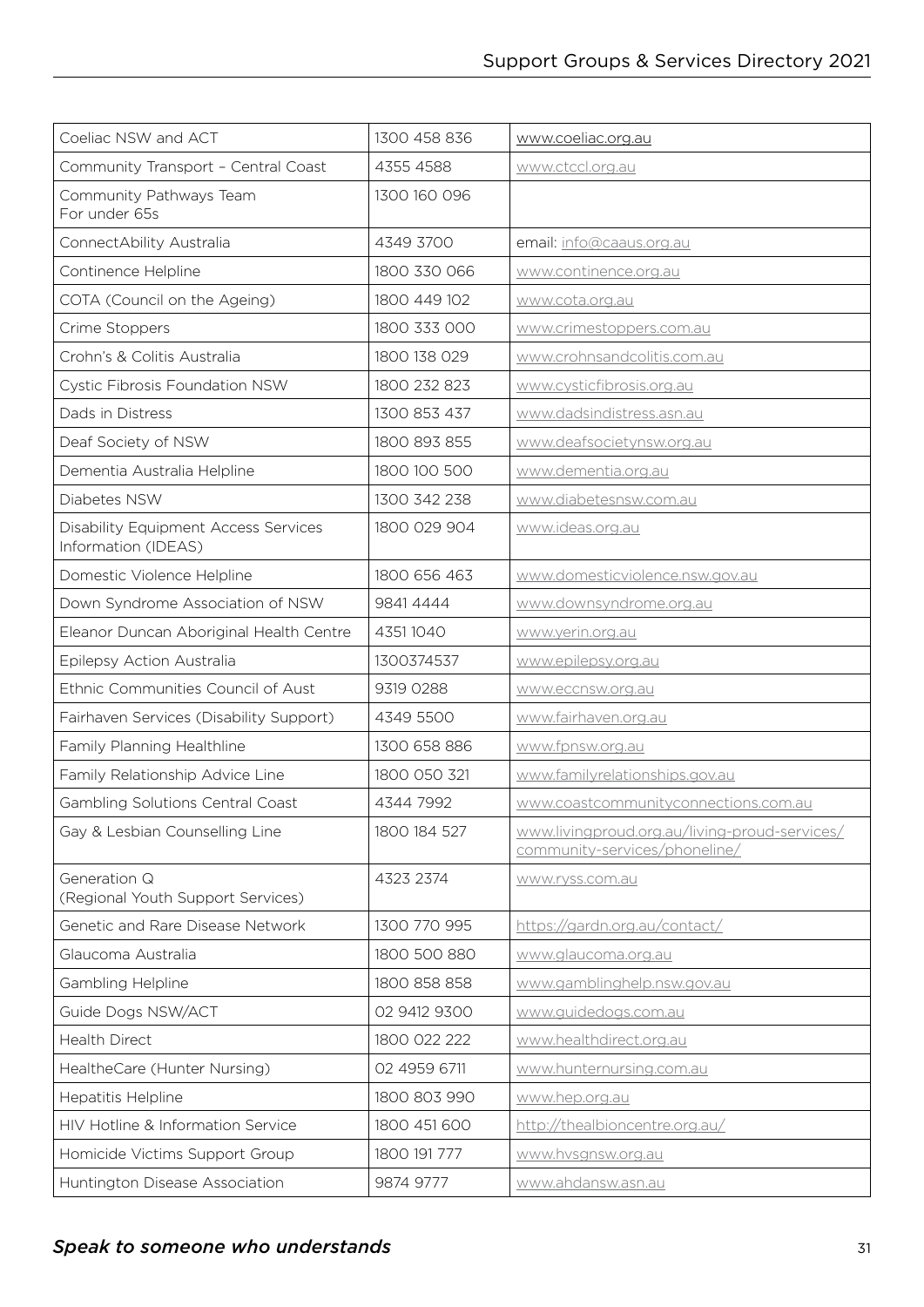| Integrated Living                                    | 1300 782 896                 | www.integratedliving.org.au           |
|------------------------------------------------------|------------------------------|---------------------------------------|
| Interrelate Family & Relationship Line               | 1300 473 528                 | www.interrelate.org.au                |
| LawAccess NSW                                        | 1300 888 529                 | www.lawaccess.nsw.gov.au              |
| Legal Aid                                            | 02 4324 5611                 | www.legalaid.nsw.gov.au               |
| Lifeline                                             | 13 11 14                     | www.lifeline.org.au                   |
| Meals on Wheels Central Coast                        | 4357 8444                    | www.ccmow.com.au                      |
| ME/CFS & FM Association NSW                          | 9904 8433                    | www.mecfsnsw.org.au                   |
| Medicines Line                                       | 1300 633 424                 | www.nps.org.au                        |
| Meniere's Australia                                  | 1300 368 818                 |                                       |
| Men's Line Australia                                 | 1300 789 978                 | www.mensline.org.au                   |
| Men's Sheds Australia                                | 1300 550 009                 | www.mensshed.org                      |
| Mothersafe                                           | 1800 647 848                 | www.mothersafe.org.au                 |
| MY AGED CARE                                         | 1800 200 422                 | www.myagedcare.gov.au                 |
| My Forever Family                                    | 1300 782 975                 | www.myforeverfamily.org.au            |
| Muscular Dystrophy NSW                               | 1800 635 109<br>02 9888 5711 | www.mdnsw.org.au                      |
| National Replay Service (NRS)                        | 1800 555 660                 | www.relayservice.com.au               |
| <b>NCAT</b>                                          | 1300 006 228                 | www.ncat.nsw.gov.au                   |
| <b>NDIS Support</b>                                  | 1800 818 286                 | www.northcott.com.au                  |
| Northern Settlement Services                         | 4334 3877                    | www.nsservices.com.au                 |
| NDIS National Disability Insurance Scheme            | 1800 800 110                 | www.ndis.gov.au                       |
| Needle Clean Up Hotline                              | 1800 633 353                 | www.thealbioncentre.org.au/           |
| NSW Trustee & Guardian                               | 1300 364 103                 | www.tag.nsw.gov.au                    |
| Office of Public Guardian                            | 1800 451 510                 | www.publicguardian.justice.nsw.gov.au |
| Office of the Australian Information<br>Commissioner | 1300 363 992                 | https://www.oaic.gov.au/              |
| Older Persons Advocacy Network (OPAN)                | 1800 700 600                 | www.opan.com.au                       |
| Ombudsman NSW                                        | 1800 451 524<br>9286 1000    | www.ombo.nsw.gov.au                   |
| Osteoporosis NSW                                     | 1800 242 141                 | www.osteoporosis.org.au               |
| Paraquad - Bright Sky                                | 02 8741 5600                 | www.paraquad.org.au                   |
| Parentline                                           | 1300 130 052                 | www.parentline.org.au                 |
| Poisons Information Centre                           | 13 11 26                     | www.poisonsinfo.nsw.gov.au            |
| Prader-Willi Syndrome Association                    | 1800 797 287                 | www.pws.org.au                        |
| Pregnancy Counselling Australia                      | 1300 737 732                 | www.pregnancycounselling.com.au       |
| Rape Crisis Centre                                   | 1800 424 017                 | www.nswrapecrisis.com.au              |
| Red Cross Central Coast                              | 4324 3411                    | www.redcross.org.au                   |
| Red Nose Grief and Loss                              | 1300 308 307                 | www.rednosegriefandloss.com.au        |
| Relationships Australia                              | 1300 364 277                 | www.relationships.com.au              |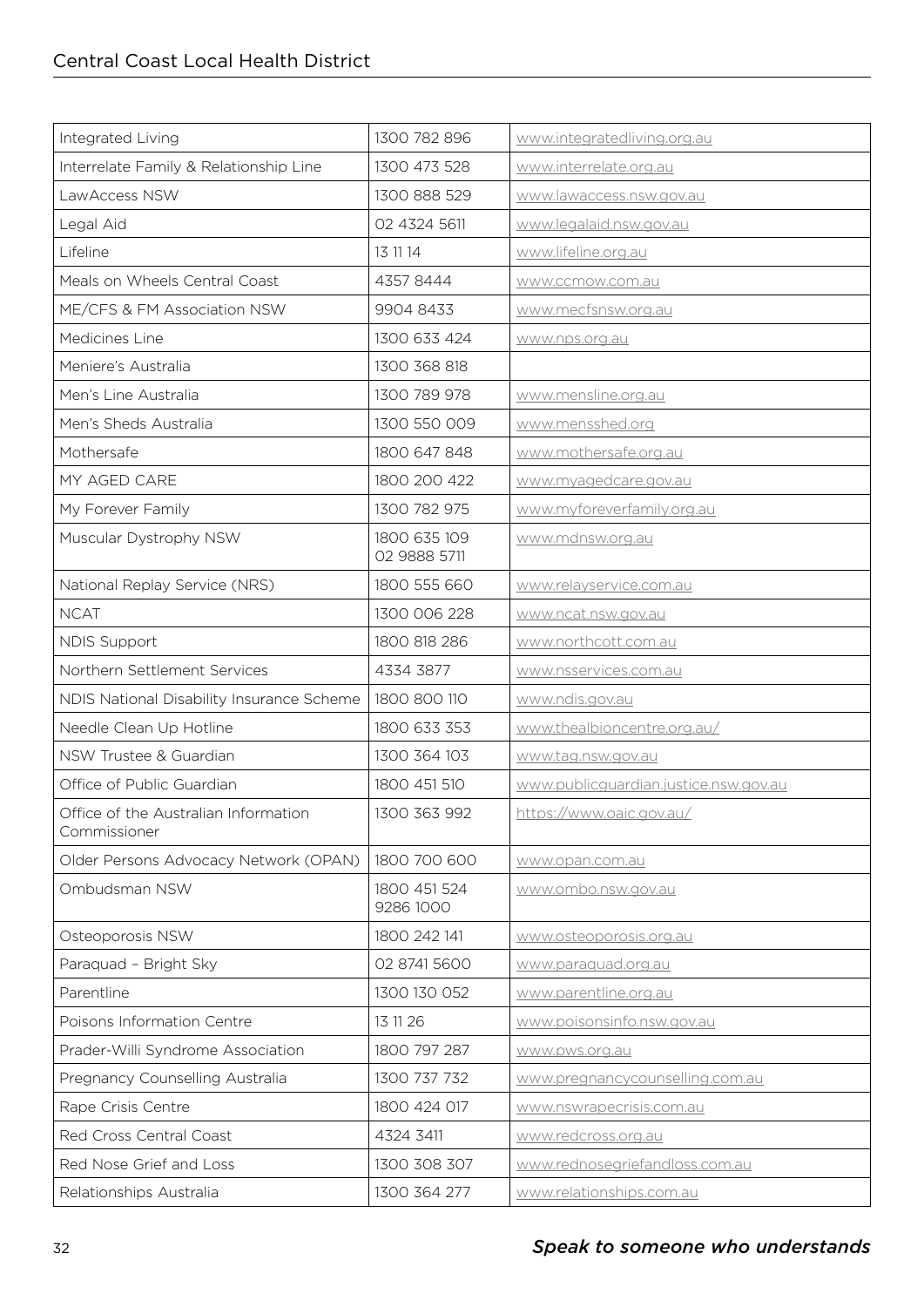| Salvo Counselling                           | 13 72 58                     | www.salvationarmy.org.au/find-help/counselling/                                |
|---------------------------------------------|------------------------------|--------------------------------------------------------------------------------|
| Salvo Youth Crisis Line                     | 8736 3293                    | www.youthpoint.com.au/salvo-youth-crisis-<br>$line-2/$                         |
| <b>SANE Mental Illness Helpline</b>         | 1800 187 263                 | www.sane.org                                                                   |
| Seniors Rights Service                      | 1800 424 079                 | https://seniorsrightsservice.org.au/                                           |
| Siblings Australia Inc                      | 08 8253 4937                 | www.siblingsaustralia.org.au                                                   |
| Sign & Speak Australia                      | 1300 787 136                 | www.aaspeech.com.au                                                            |
| Spinal Cord Injuries Australia              | 1800 819 775                 | www.scia.org.au                                                                |
| State Emergency Service (SES)               | 132 500                      | www.ses.nsw.gov.au                                                             |
| Stride                                      | 1300 001 907                 | www.stride.com.au                                                              |
| Stroke Line                                 | 1800 787 653                 | www.strokefoundation.com.au                                                    |
| Sue Mann's Nursing & Community Care         | 1300 241 300                 | www.suemann.com.au                                                             |
| Sunnyfield Disability Services              | 1300 588 688                 | www.sunnyfield.org.au                                                          |
| Taxi Transport Subsidy Scheme               | 131 500                      | www.transport.nsw.gov.au/customers/taxis/ttss                                  |
| <b>Technical Aid For Disabled NSW</b>       | 1300 663 243                 | www.tadnsw.org.au                                                              |
| The Butterfly Foundation (Eating disorders) | 1800 334 673                 | www.thebutterflyfoundation.org.au                                              |
| Tourette Syndrome Association               | (02) 9382 3726               | www.tourette.org.au                                                            |
| Transport Info Line                         | 131 500                      | www.transportnsw.info                                                          |
| Translating & Interpreting Service (TIS)    | 131 450                      | www.tisnational.gov.au                                                         |
| Tresillien                                  | 1300 272 736                 | www.tresillian.net                                                             |
| Vietnam Veterans Counselling Service        | 1800 011 046                 | www.openarms.gov.au/about/vvcs-now-open-<br>arms-veterans-families-counselling |
| Victims Access Line                         | 1800 411 822                 | www.victimsservices.justice.nsw.gov.au                                         |
| Way Ahead                                   | 1300 794 991                 | www.wayahead.org.au                                                            |
| Welfare Rights Centre                       | 1800 226 028                 | www.welfarerights.org.au                                                       |
| Women with Disabilities Australia           | 0438 535 123                 | http://wwda.org.au/                                                            |
| Women's Legal Service NSW                   | 1800 801 501 or<br>8745 6988 | www.wlsnsw.org.au                                                              |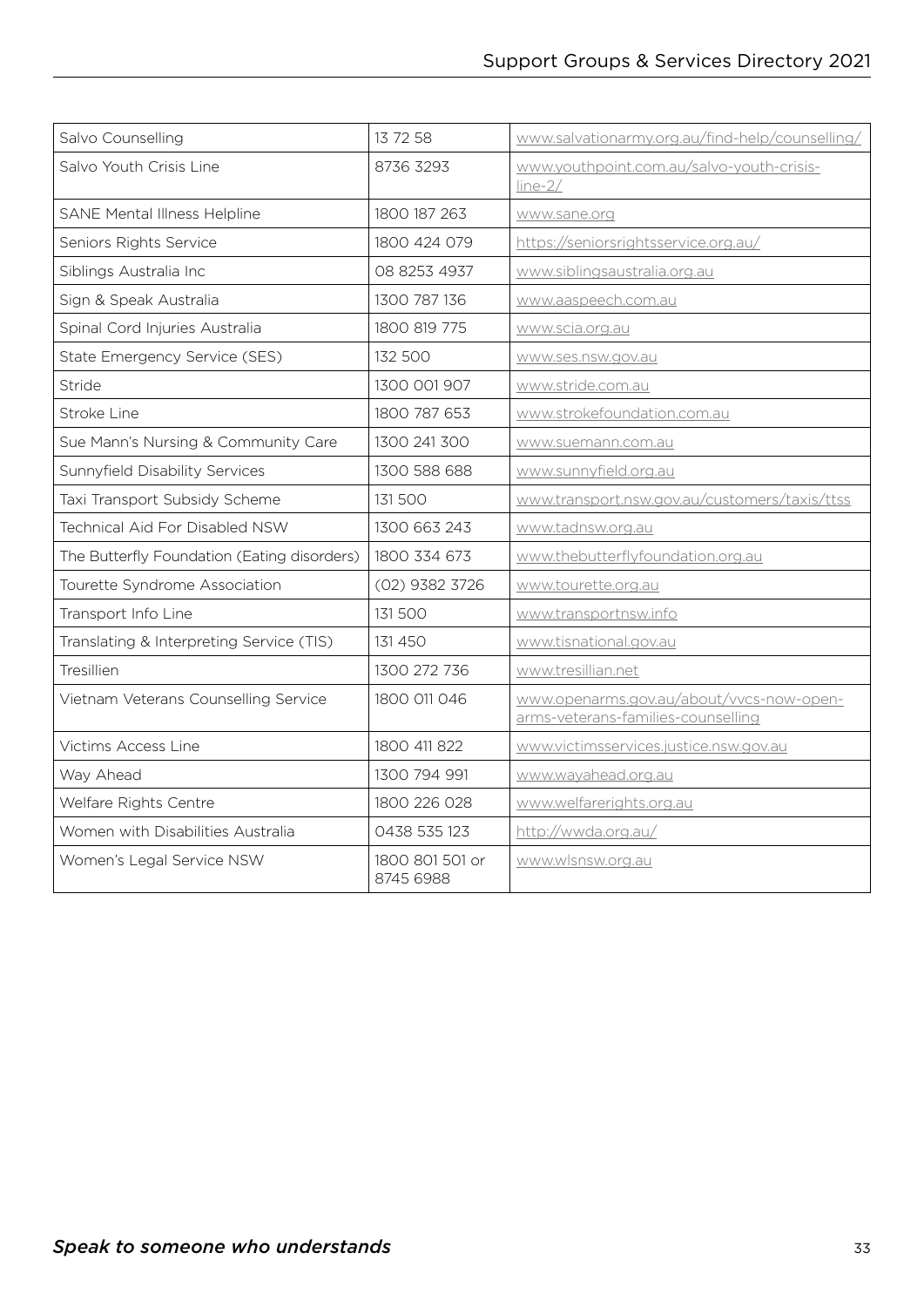# <span id="page-33-0"></span>Central Coast Local Health District

| <b>Gosford Hospital</b> |  |
|-------------------------|--|
| Wyong Hospital          |  |
| Long Jetty Hospital     |  |
| Woy Woy Hospital        |  |

# **Other Services**

| Admissions for Gosford Hospital                                                                                                                                                                                                                                                                                                                                              | 4320 3556                        |
|------------------------------------------------------------------------------------------------------------------------------------------------------------------------------------------------------------------------------------------------------------------------------------------------------------------------------------------------------------------------------|----------------------------------|
| Admissions for Wyong Hospital                                                                                                                                                                                                                                                                                                                                                | 4394 8155                        |
| Alcohol & Other Drug Intake                                                                                                                                                                                                                                                                                                                                                  | 4394 4880                        |
| Biala Cottage (Medical examination, treatment & follow-up after sexual abuse)                                                                                                                                                                                                                                                                                                | 4320 3175                        |
| Inpatient Services ACAT (previously known as ARCCS)                                                                                                                                                                                                                                                                                                                          | 4304 0700 (ACAT)                 |
| Carer Support Unit and Carer Retreat & Information                                                                                                                                                                                                                                                                                                                           | 4320 5556                        |
| Child & Family Health                                                                                                                                                                                                                                                                                                                                                        | 4328 7900                        |
| Children and Adolescent Mental Health Service (CAMHS)                                                                                                                                                                                                                                                                                                                        | 4304 7878                        |
| Community Health Access and Intake<br>• Community ACAT (Aged Care Assessment Team)<br>• Community Nursing<br>• Continence<br>• Wound Management<br>• Stomal Therapy<br>• Community Respiratory Services<br>• Community Occupational Therapy Services<br>• Complex Care Coordination<br>• Dementia & Behaviour Support Services (DABSS)<br>Patients and carers can self-refer | 1300 725 565                     |
| Oral Health Service                                                                                                                                                                                                                                                                                                                                                          | 1300 789 404 press 2 for Gosford |
| Diabetic Clinic                                                                                                                                                                                                                                                                                                                                                              | 4320 3321                        |
| Patient Transport Service Booking Hub                                                                                                                                                                                                                                                                                                                                        | 1300 233 500                     |
| Mental Health Line (NSW Health)                                                                                                                                                                                                                                                                                                                                              | 1800 011 511                     |
| Multicultural Health                                                                                                                                                                                                                                                                                                                                                         | 4320 3048                        |
| <b>Outpatients Clinics</b><br>• Gosford<br>• Wyong                                                                                                                                                                                                                                                                                                                           | 4320 3389<br>4394 8149           |
| Palliative Care Service                                                                                                                                                                                                                                                                                                                                                      | 4336 7777                        |
| Patient Safety Consultant (Complaints Unit)                                                                                                                                                                                                                                                                                                                                  | 4320 3920                        |
| Youth Health Service Wyong Central Community Health Centre                                                                                                                                                                                                                                                                                                                   | 4356 9333                        |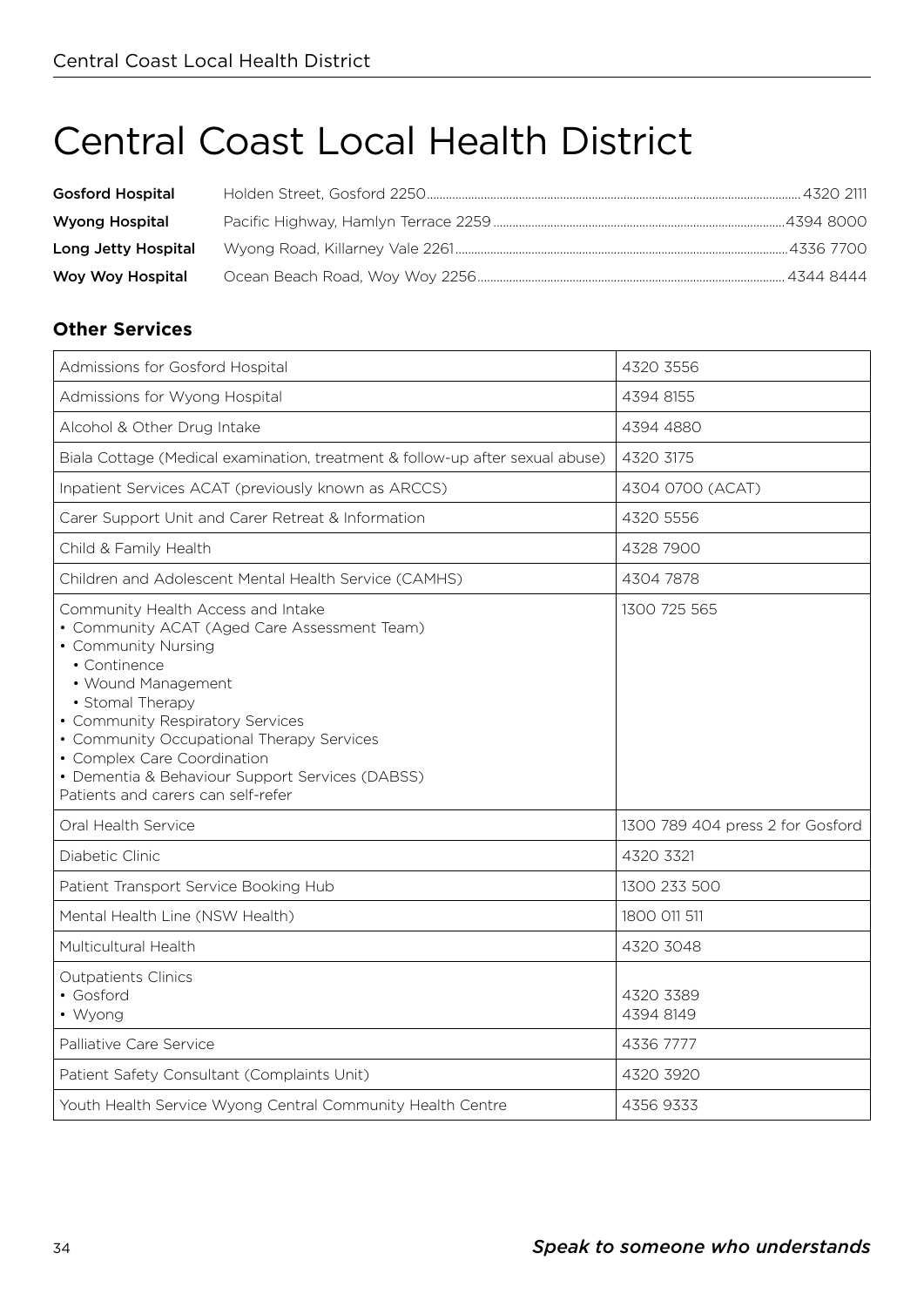# <span id="page-34-0"></span>**Community Health Centres**

Hours of operation: 8.30am – 5.00pm Monday to Friday

| <b>Erina Community Health Centre</b><br>169 The Entrance Road, Erina 2250                                                      | 4367 9600 |
|--------------------------------------------------------------------------------------------------------------------------------|-----------|
| <b>Kincumber Community Health Centre</b><br>Rear of Kincumber Shopping Centre, Building 3, 20 Kincumber Street, Kincumber 2251 | 4369 2355 |
| Lake Haven Community Health Centre<br>3 Stratford Avenue (between Bunnings and Shopping Centre), Lake Haven 2263               | 4393 7777 |
| Long Jetty Community Health Centre<br>64 Wyong Road, Killarney Vale 2261                                                       | 4336 7800 |
| Mangrove Mountain Community Health Centre (restricted hours)<br>13 Nurses Road, Mangrove Mountain 2250                         | 4373 1249 |
| <b>Toukley Community Health Centre</b><br>1A Hargraves Street, Toukley 2263                                                    | 4396 5111 |
| Woy Woy Community Health Centre<br>Ocean Beach Road, Woy Woy 2256                                                              | 4344 8432 |
| <b>Wyong Community Health Centre</b><br>664 Pacific Highway (within Wyong Hospital Campus), Hamlyn Terrace 2259                | 4394 8229 |
| Wyong Central Community Health Centre<br>38A Pacific Highway, Wyong 2259                                                       | 4356 9300 |
| <b>Family Care Cottage Gosford</b><br>Gateway Centre Gosford, 237 Mann St, Gosford 2250                                        | 4328 7900 |
| <b>Family Care Cottage Kanwal</b><br>664 Pacific Highway (within Wyong Hospital Campus), Hamlyn Terrace 2259                   | 4394 8229 |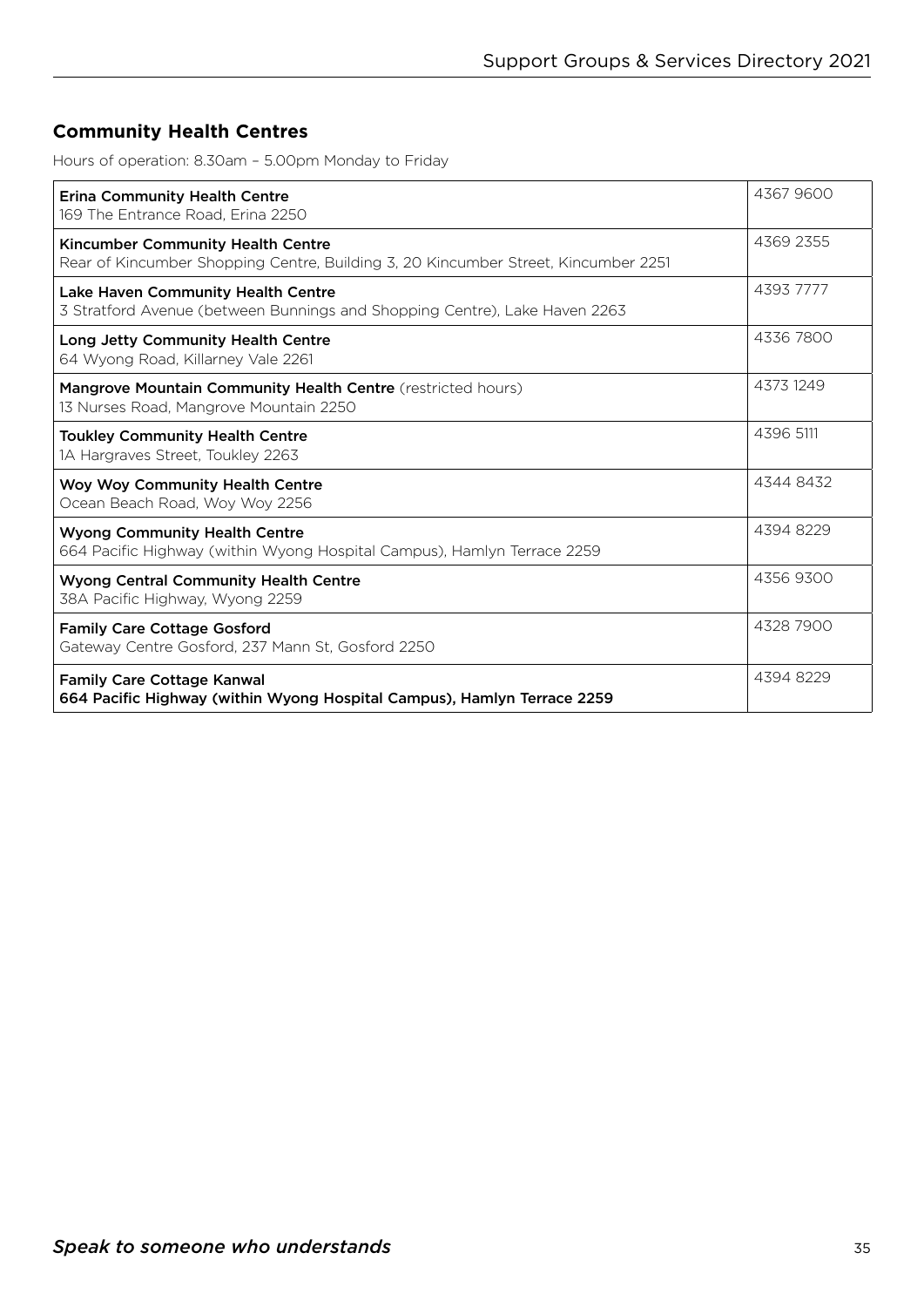# <span id="page-35-0"></span>Neighbourhood & Community Centres

| Berkeley Vale Neighbourhood Centre<br>The Berkley Centre, 3 Heather Ave, Glenning Valley, NSW 2261          | 0490 538 494                 |
|-------------------------------------------------------------------------------------------------------------|------------------------------|
| <b>Bateau Bay Neighbourhood Centre</b><br>10 Cynthia Street, Bateau Bay NSW 2261                            | 4332 7450                    |
| Blue Haven School as Community Centre Dolphin Cottage<br>Colarado Drive, Blue Haven NSW 2262                | 4390 8524                    |
| <b>Chertseydale Community Cottage</b><br>Willow Road (part of Chertsey Public School), Springfield NSW 2250 | 4325 3963<br>0409 800 821    |
| <b>Gosford Narara Community Centre</b><br>2 Pandala Road, Narara, NSW 2250                                  | 4329 4477                    |
| <b>Green Point Community Centre</b><br>96 Koolang Road, Green Point NSW 2250                                | 4367 7591                    |
| <b>Hamlyn Terrace Community Centre</b><br>80 Minnesota Road Hamlyn Terrace NSW 2259                         | 4350 5555                    |
| <b>Kariong Neighbourhood Centre</b><br>10 Langford Drive, Kariong NSW 2250                                  | 4340 1724                    |
| Kincumber Neighbourhood Centre<br>20 - 22 Kincumber Street, Kincumber NSW 2251                              | 4363 1044                    |
| <b>Mangrove Mountain &amp; Districts Community Group</b><br>120 Ironbark Rd, Mangrove Mountain NSW 2250     | 4374 1255                    |
| Northlakes School as Community Centre<br>Jabiru Cottage, 69 Goorama Ave, San Remo NSW 2262                  | 4390 9718 or<br>0409 800 821 |
| Uniting Burnside Northern Lakes Family Centre<br>1 Colongra Bay Rd Colongra Bay NSW 2259                    | 1800 864 846                 |
| <b>Peninsula Community Centre</b><br>93 McMasters Road, Woy Woy NSW 2257                                    | 4341 9333                    |
| San Remo Neighbourhood Centre<br>28 Brava Avenue, San Remo NSW 2262                                         | 4390 7888                    |
| The Entrance Neighbourhood Centre<br>Corner of Oakland Street and Battley Street, The Entrance NSW 2261     | 4332 4545                    |
| <b>Toukley Neighbourhood Centre</b><br>Shop 2/28 Canton Bach Road, Toukley NSW 2263                         | 4396 1555                    |
| <b>Watanobbi Community Centre</b><br>1 Harrington Close, Watanobbi NSW 2259                                 | 4351 2860                    |
| Woy Woy School as Community Centre<br>Park Road, Woy Woy NSW 2257                                           | 4343 1929<br>0477 317 862    |
| <b>Wyoming Community Centre</b><br>147 Maidens Brush Road, Wyoming NSW 2250                                 | 4323 7483                    |
| <b>Wyoming Youth Centre</b><br>9 Warrawilla Road, Wyoming NSW 2250                                          | 4323 2374                    |
| Wyong Neighbourhood Centre<br>Alison Road (old primary school), Wyong NSW 2259                              | 4353 1750                    |
| Wyong School as Community Centre<br>Cutler Drive, Wyong NSW 2259                                            | 0401 414 177                 |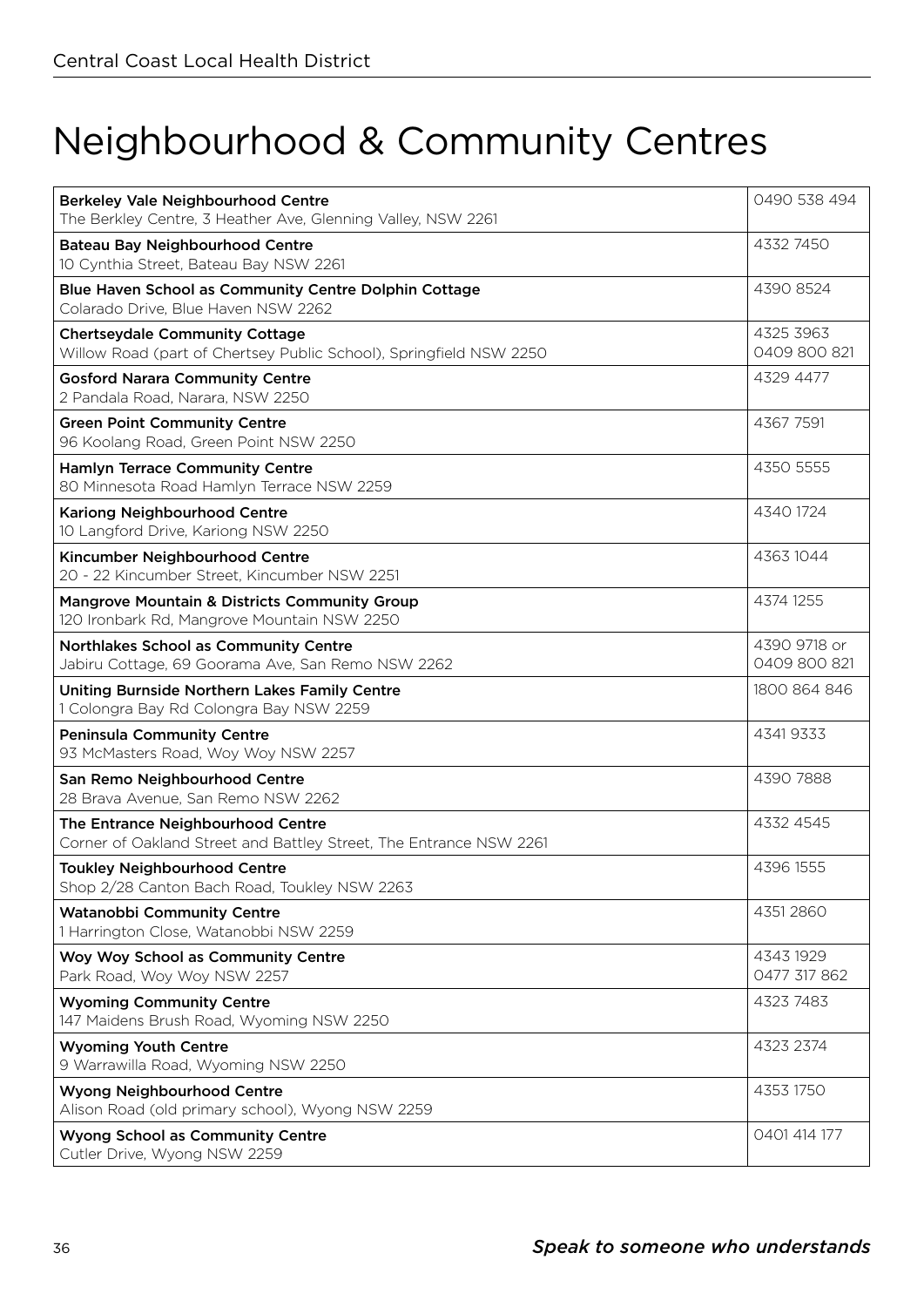# <span id="page-36-0"></span>New Entry Information

Name of Support Group/Organisation:

| Brief Description of group/service, including aim, and any particular focus. (100 words or less - attach |  |  |  |
|----------------------------------------------------------------------------------------------------------|--|--|--|
| additional page if necessary)                                                                            |  |  |  |

Meeting Information: days/times/venue (30 words or less)

# **Details to be Published in the Directory**

Contact Person/Position: (our experience has been that it is better to list position rather than persons name, unless specifically required i.e. Secretary/Coordinator etc.)

| Address - postal or street as appropriate                                                                                                            |  |  |  |  |  |  |
|------------------------------------------------------------------------------------------------------------------------------------------------------|--|--|--|--|--|--|
|                                                                                                                                                      |  |  |  |  |  |  |
| Phone:<br>Phone:                                                                                                                                     |  |  |  |  |  |  |
| Mobile:<br>Fax:                                                                                                                                      |  |  |  |  |  |  |
| Email: if available and appropriate for service to be contacted by email                                                                             |  |  |  |  |  |  |
|                                                                                                                                                      |  |  |  |  |  |  |
| Web Address: organisation or group directly affiliated with organisation if appropriate                                                              |  |  |  |  |  |  |
|                                                                                                                                                      |  |  |  |  |  |  |
| Other Details for Carer Support Use Only (not to be published in directory).                                                                         |  |  |  |  |  |  |
| Name:                                                                                                                                                |  |  |  |  |  |  |
| Phone:<br>Mobile:                                                                                                                                    |  |  |  |  |  |  |
| Email:                                                                                                                                               |  |  |  |  |  |  |
| Other Information:                                                                                                                                   |  |  |  |  |  |  |
|                                                                                                                                                      |  |  |  |  |  |  |
|                                                                                                                                                      |  |  |  |  |  |  |
| Please complete the form, print this page and return to:                                                                                             |  |  |  |  |  |  |
| Carer Support Unit<br>PO Box 361, (91 Holden Street), Gosford NSW 2250                                                                               |  |  |  |  |  |  |
| Telephone: 4320 5556 Fax: 4320 5555                                                                                                                  |  |  |  |  |  |  |
| Email: CCLHD-CSUCC@health.nsw.gov.au                                                                                                                 |  |  |  |  |  |  |
| View the current version of the Central Coast Support Groups & Services Directory online at:                                                         |  |  |  |  |  |  |
| Central Coast Local Health District - Carer Support Unit web site:<br>http://www.cclhd.health.nsw.gov.au/patientsandvisitors/CarerSupport/Documents/ |  |  |  |  |  |  |
| SupportGroupsServiceDirectory.pdf                                                                                                                    |  |  |  |  |  |  |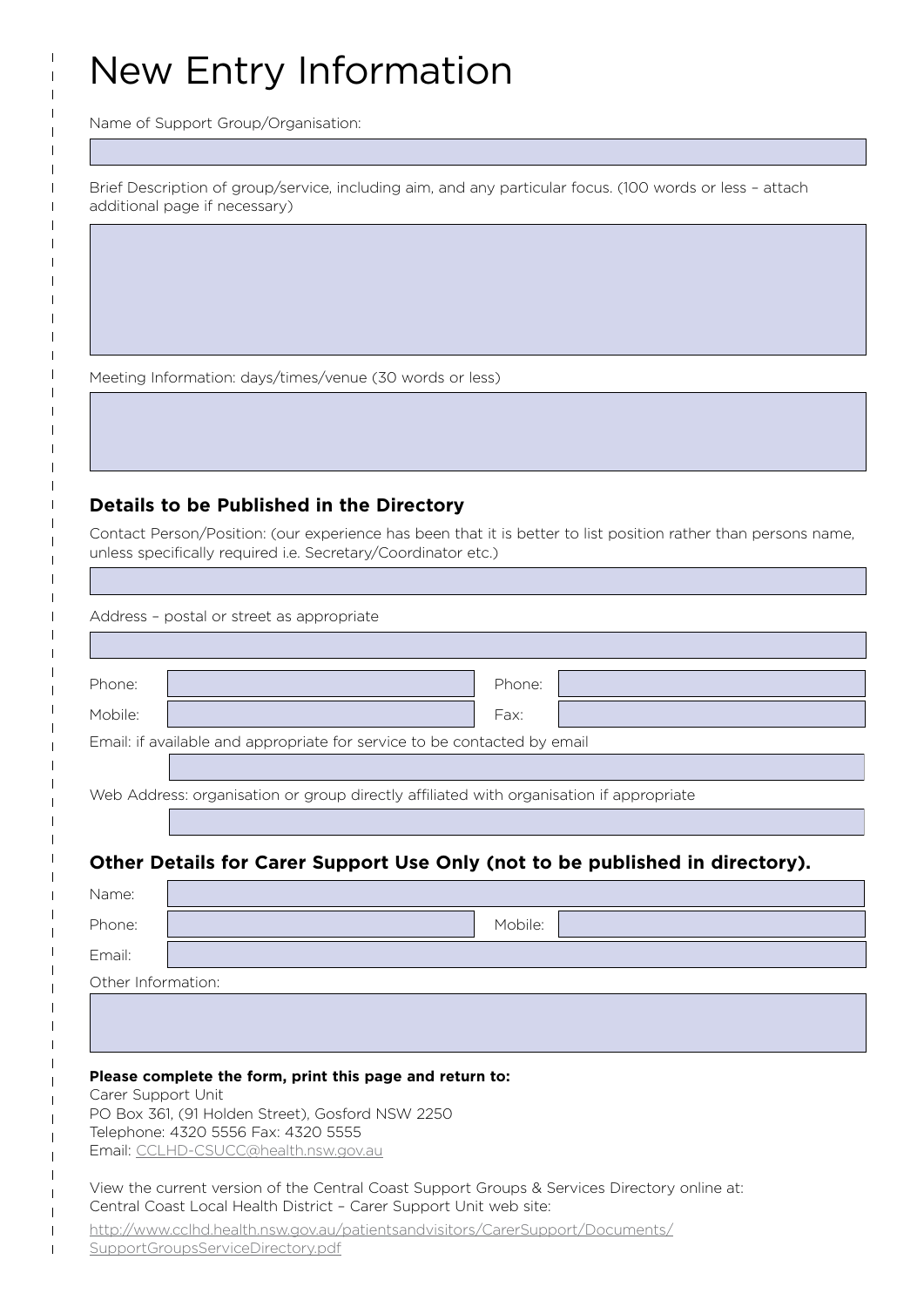$\frac{1}{1}$  $\mathbf{I}$  $\mathbf{I}$  $\mathbf{I}$  $\overline{1}$  $\overline{1}$  $\mathbf{I}$  $\mathbf{I}$  $\mathbf{I}$  $\overline{1}$  $\mathbf{I}$  $\mathbf{I}$  $\mathbf{I}$  $\mathbf{I}$  $\mathbf{I}$  $\mathbf{I}$  $\mathbf{I}$  $\mathbf{I}$  $\mathbf{I}$  $\mathbf{I}$  $\frac{1}{1}$  $\mathbf{I}$  $\mathbf{I}$  $\mathbf{I}$  $\overline{\phantom{a}}$  $\mathbf{I}$  $\mathbf{I}$  $\mathbf{I}$  $\mathbf{I}$  $\mathbf{I}$  $\overline{1}$  $\mathbf{I}$  $\mathbf{I}$  $\mathbf{I}$  $\overline{1}$  $\mathbf{I}$  $\mathbf{I}$  $\overline{\phantom{a}}$  $\overline{\phantom{a}}$  $\mathbf{I}$  $\mathbf{I}$  $\mathbf{I}$  $\mathbf{I}$  $\mathbf{I}$  $\mathbf{I}$  $\overline{1}$  $\mathbf{I}$  $\overline{1}$  $\overline{1}$  $\mathbf{I}$  $\mathbf{I}$  $\mathbf{I}$  $\overline{1}$  $\overline{1}$  $\overline{1}$  $\overline{1}$  $\mathbf{I}$  $\mathbf{I}$  $\mathbf{I}$  $\overline{1}$  $\overline{1}$ 

 $\frac{1}{1}$